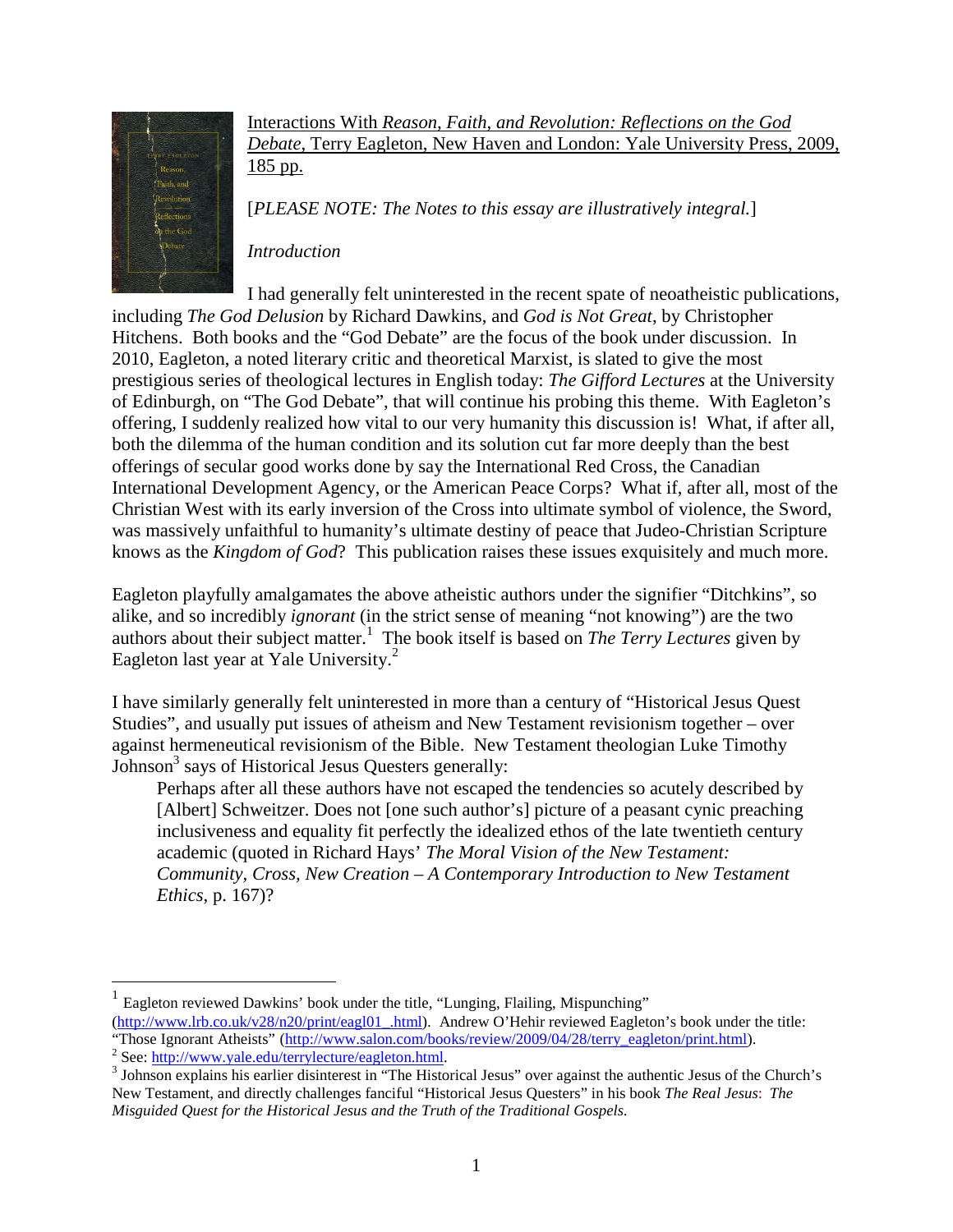It seems that both kinds of naysayers too often trade in arrogance and disdain towards the traditionally "faithful". The naysayers also seem to aver we'd all be much better off if we or "God" or Jesus were made in *their* image: "liberal dogmatists, doctrinaire flag-wavers for Progress, and Islamophobic intellectuals (p. 169)", or early twenty-first century (mainly) white male academic ultimately "enlightened" Jesus Questers. C.S. Lewis wrote decades ago ruefully that there is regularly a fresh crop of publications every fall of such tiresome revisions. This appears to be still the case.

I recently sat through a marathon session with a friend who presented what to me was thin gruel of his reductionist faith in "Jesus"; a Jesus stripped of almost anything transcendent. This was all to insist, my friend explained, that he was still a "Person of the Book". My friend had once been a church elder, but had hardly darkened the door of any church in over 20 years; and now the "Book" à la Marcion for him had a few pages ripped out, quite a few: even if now different pages from profoundly antisemitic Marcion<sup>4</sup>... "Church" for him has now been written off as only a great evil worldwide and across 2,000 years. Every time I've heard this from him and others, it seems akin to claiming all Germans are mass murderers because the Nazis were; savaging all institutions of higher learning because universities developed the nuclear bomb; excoriating all atheists because Stalin and henchmen slaughtered millions of innocents.<sup>[5](#page-1-1)</sup>

When my friend in his marathon turned to the teachings of Paul, he began, "Paul, damn him!..." This was not to offer an alternative biblical interpretation à la *ecclesia semper reformanda* (the church is always reforming itself), rather a diatribe that rejected Paul outright as "fanciful inventor" of Christianity. This is by contrast to what the Church has known over the centuries Paul (and Jesus!) to have believed and taught. My friend's wife for her part at one point thought Dawkins and Hitchens were a kind of supreme word on God, and Bishop John Spong the same on Christianity. This seemed like turning to Osama bin Laden to learn about Western civilization, or to Billy Graham to have explained the theory of evolution.

I have often quoted Scripture on how such revisions and dismissals feel to me:

(http://www.utoronto.ca/knox/pages/News%20and%20Events/brian\_stewart.htm).

<span id="page-1-0"></span><sup>4</sup> Given the horror story of Western antisemitism (this spelling purposely chosen by James Carroll in *Constantine's Sword* more fully mentioned in the next footnote), thankfully my friend has chosen at least different passages from those Marcion savaged.

<span id="page-1-1"></span><sup>5</sup> My friends ignore testimonial about this "abominable" Church like the commencement address by noted Canadian journalist Brian Stewart of the Canadian Broadcasting Commission (CBC), "On The Front Lines". Stewart remarks: "I've found there is NO movement, or force, closer to the raw truth of war, famines, crises, and the vast human predicament, than organized Christianity in Action."; and again: "I don't slight any of the hard work done by other religions or those wonderful secular NGO's I've dealt with so much over the years… But no, so often in desperate areas it is Christian groups there first, that labor heroically during the crisis and continue on long after all the media, and the visiting celebrities have left."

My friends likewise disregard any observation like columnist Barbara Kay's (in the *National Post*): "The Christian faith, uniquely among the world's religions, has inspired an awesome tradition of ministering to the lepers most of us cannot bear to look at." (http://www.barbarakay.ca/archive/20050622banishthesin.htm)

That said, there is also a desperately wicked self-righteous and violent dark side to the Church, which for instance both the book and movie *Constantine's Sword* by award-winning Christian novelist and social commentator James Carroll presents. Another instance is *The Death Penalty: An Historical and Theological Survey*, by Christian historian James Megivern. If Christians do not read and weep about such stories we are not worthy of the name.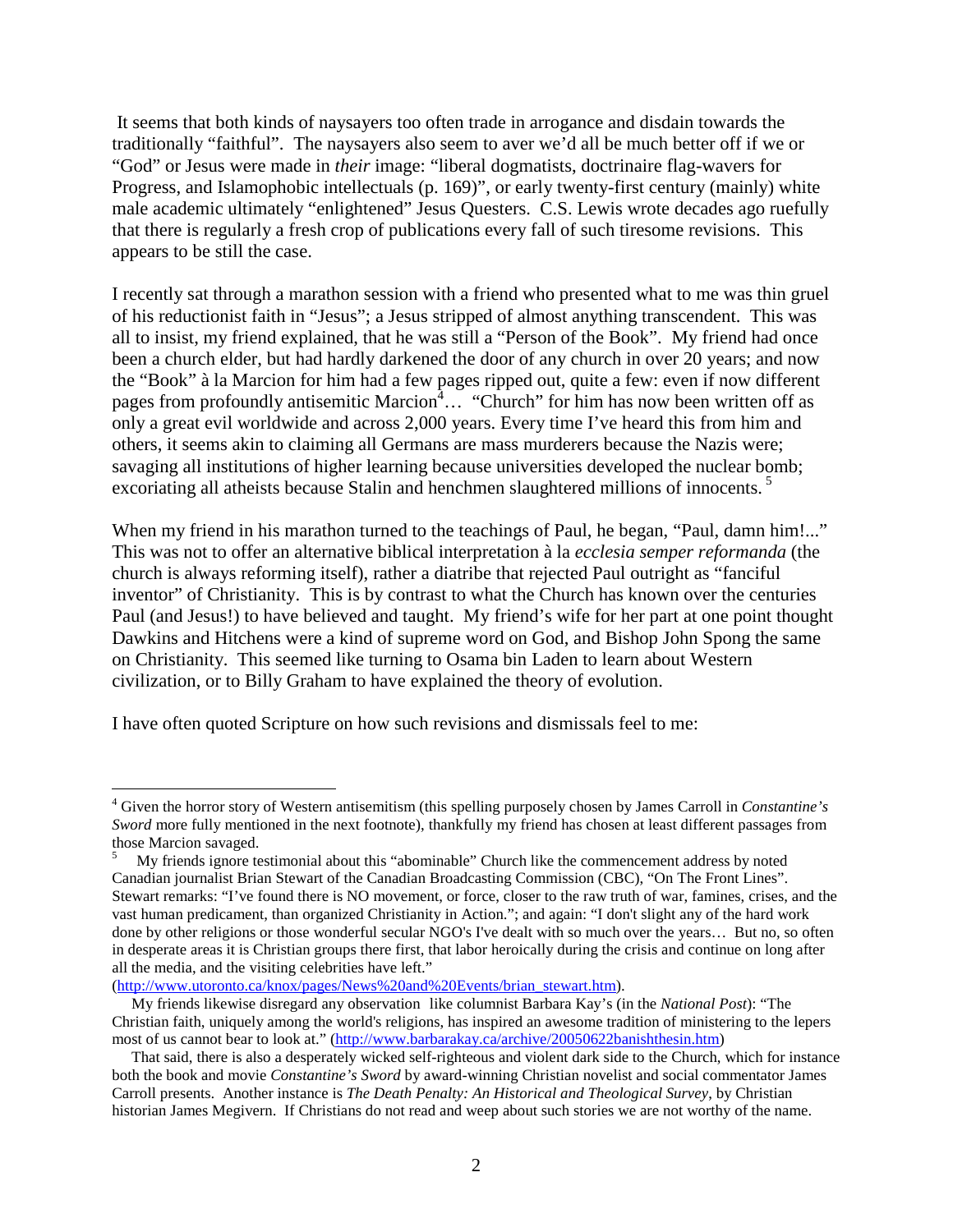*"They have taken my Lord away… and I don't know where they have put him."* (John 20:13b)

Wherever that place is, it has not been for me interesting, let alone compelling or truthful. But it has been sobering that so many turn away from the New Testament's Jesus. I return to this a few times in this paper. It is motive in part for this extended essay.

I once heard a lay Catholic theologian say that she always encouraged her students to watch or read anything about Jesus. "But", she added, "I tell them if they really want to get blown away, go back and read the New Testament!" There is nothing more radical than the New Testament itself! It is a hot potato impossible of holding onto without getting burned with the fire of to-thebone conversion! Peeking in behind the scenes to understand some of how theatre works is fine, depending. But if one really wants to experience Shakespeare, the best way is to sit back and let the play be the thing as direct experiential phenomenon to catch the conscience of not only the king, but of all who come under its magisterial spell! This will not happen by constantly pulling back the curtain to see what's going on, any more than Nature can best be studied in an antiseptic laboratory rather than *phenomenologically* in the field (something that throughout his career JohannWolfgang von Goethe challenged Isaac Newton on<sup>6</sup>). Shakespeare, an actor and part of a theatre group after all, was not intended to be primarily experienced behind the curtain or in the classroom. Neither is the Church's book, the Bible.

I've long reflected on what motivates "Ditchkins" or my church-rejecting friends in their hatred (René Girard calls it recrucifixion) of some combination variously of God, Jesus, Church and the New Testament, given the Bible's own excoriating project against religion.<sup>[7](#page-2-1)</sup> I've long-since discounted "superior rationality", let alone greater subject awareness; though the shrillness of precisely such claims from the Ditchkins, Spongian and *Jesus Seminar* crowd are as sorry as disingenuous<sup>8</sup>[.](#page-2-2)

"At the heart of every act of terrorism", a person who worked closely with jailed terrorists observed, "is an unhealed wound." I suspect that too often, at the heart of every act of faithrejection is an unhealed wound, personal or historical, real or imagined, somehow delivered by the Church. This is greatly sobering for the Church! It is also challenging to not become intimidated by the anger that seems too often irrationally dispensed by the Church's "victims"/detractors. Though God knows, there is enormous room for legitimate anger at the Church (something to which Eagleton repeatedly alludes and begins with, as any self-respecting Gospel apologist should)! This antagonism presents however too frequently as wild flailings of a

<span id="page-2-0"></span><sup>&</sup>lt;sup>6</sup> See David Cayley's CBC *Ideas* series, "How To Think About Science", for more on these differing approaches to scientific inquiry: http://www.cbc.ca/ideas/features/science/index.html. Goethe wrote: "The highest thing would be: to grasp that everything factual is already theory. The blue of the sky reveals to us the fundamental law of chromatics. Do not search for anything behind the phenomena: They themselves are the teaching (Dennis L. Sepper in *Goethe Contra Newton*, p. 158)."

<span id="page-2-1"></span> $<sup>7</sup>$  Eagleton writes: "There is a document that records God's endless, dispiriting struggle with organized religion,</sup> known as the Bible (p. 8)."

<span id="page-2-2"></span> $8$  Eagleton explains: "If I try in this book to 'ventriloquize' what I take to be a version of the Christian gospel relevant to radicals and humanists, I do not wish to be mistaken for a dummy (p. xii)." Biblical and systematic theologians and a host of others who believe the Bible is where "the play's the thing to catch the conscience of the human being", are not only on to something as foundational as the grand human enterprise of emancipation, the best are, whatever else their faith signifies, decidedly also not "dummies"!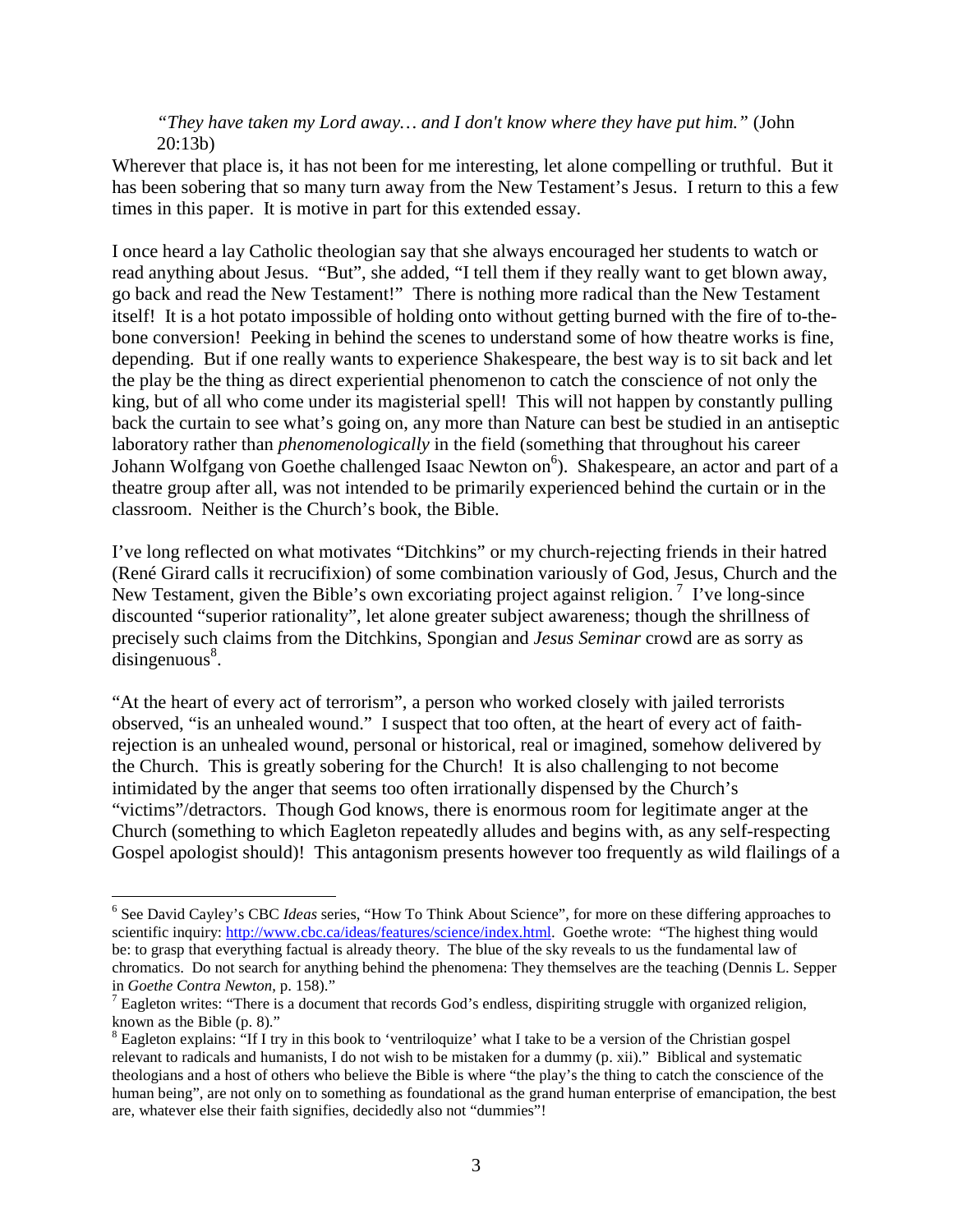childishtemper tantrum that does indiscriminate postmodern "deconstruction" to be sure<sup>9</sup>, but leaves behind a very bitter taste and nothing constructive in its place to give oneself to passionately. Whatever else he consequently does, my revised-Person-of-the-Book friend hardly "evangelizes" or participates in any kind of mission at all about his relationship to this Reconstructed Jesus or to the God of Same; rather he spends hundreds of hours in private religious study outside of any active community of dialogue<sup>[10](#page-3-1)</sup>, while railing against the Church generally and some churches in particular. To this observer, there appears to be *little Good News in that!*

## *Preface*

Still, one *must* immediately agree with Eagleton that

Religion has wrought untold misery in human affairs. For the most part, it has been a squalid tale of bigotry, superstition, wishful thinking, and oppressive ideology (p.  $\overline{x}$ i)<sup>,5[11](#page-3-2)</sup>,

as the author begins his Preface. Those who ignore or suppress this are arguably on a par with Holocaust deniers<sup>[12](#page-3-3)</sup>. He also suggests that God, if there is one, surely could have chosen some better means of redemption than *religion*! Anyone possessing even a passing acquaintance with Western Church history surely agrees enthusiastically!

On the other hand, Eagleton explains after the opening statement, "But it is also the case, as this book argues, that most such critics buy their rejection of religion on the cheap (p. xi)." Eagleton sustains an argument that

When it comes to the New Testament, at least, what they usually write off is a worthless caricature of the real thing, rooted in a degree of ignorance and prejudice to match religion's own. It is as though one were to dismiss feminism on the basis of Clint Eastwood's opinions of it (p. xi).

Eagleton employs many similar arresting similes throughout the book. This aids comprehension of some at times arcane argumentation. He writes later,

Besides, critics of the most enduring form of popular culture in human history [i.e. religion] have a moral obligation to confront that case at its most persuasive, rather than grabbing themselves a victory on the cheap by savaging it as so much garbage and gobbledygook. The mainstream Christian theology I have outlined here may well be false; but anyone who holds to it is in my view deserving of respect… Ditchkins,

<span id="page-3-2"></span><sup>11</sup> He writes later:

The non-God or anti-God of Scripture, who hates burnt offerings and acts of smug self-

righteousness, is the enemy of idols, fetishes, and graven images of all kinds – gods, churches, ritual sacrifice, the Stars and Stripes, nations, sex, success, ideologies, and the like (p. 18).

<span id="page-3-1"></span><span id="page-3-0"></span><sup>9</sup> Eagleton takes issue with "postmodernism" in *The Illusions of Postmodernism*.

<sup>&</sup>lt;sup>10</sup> James Carrol and James Megivern just mentioned remain active churchmen. I have an excellent relationship with my two friends – a point made now given my repeated mention of them. Luke Timothy Johnson similarly dedicated a book on the Christian Creed (one that directly contradicts noted religion writer Karen Armstrong's and most "progressive Christians' " disaffected contention that Christian belief does not matter) to his brother Patrick "in the full knowledge that he will not be convinced by anything in it (*The Creed*, p. viii)." Johnson on the contrary wrote the book to argue compellingly that "the creed may be the essential instrument needed for the church to regain a sense of its own integrity and to recover a healthier reading of its Scripture (p. viii)."

<span id="page-3-3"></span><sup>&</sup>lt;sup>12</sup> This is my suggestion. James Carroll argues in *Constantine's Sword* (book and documentary) that in fact the Church in its centuries-long antisemitism and silence towards Nazism is profoundly accessory to the Holocaust.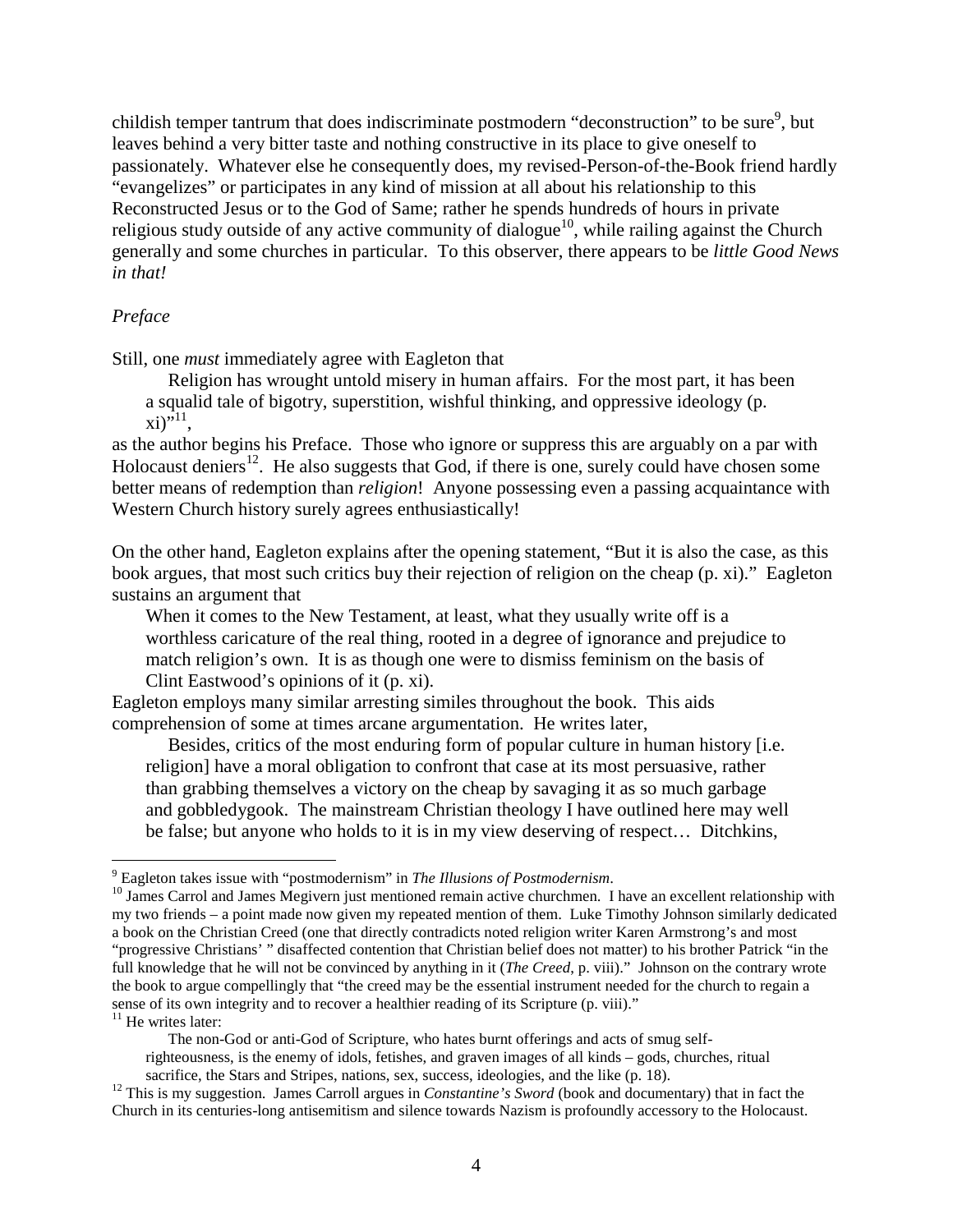by contrast, considers that no religious belief, anywhere or anytime, is worthy of any respect whatsoever. And this, one might note, is the opinion of a man deeply averse to dogmatism.

Insofar as the faith I have described is neither stupid nor vicious, then I believe it is worth putting in a word for it against the enormous condescension of those like Ditchkins, who in a fine equipoise of arrogance and ignorance assert that all religious beliefis repulsive (pp. 33  $\&$  34).<sup>13</sup>

In moving to the content of Eagleton's book, the temptation to be resisted is quoting it all! Eagleton so gets it in my view, so articulately expresses it, and so compellingly draws the reader in (if one has eyes to see, Jesus might say I think), that it felt to me again and again like rereading the Gospels.

One reviewer (Andrew O'Hehir) said he read the book through twice in realization that it was beguilingly simple yet very profound, despite the author's playful confession of knowing "embarrassingly little about (p. 2)" either of the two topics *The Terry Lectures* are to be about: religion and science.

# *Chapter 1: The Scum of the Earth*

The book has four chapters, as there were four *Terry Lectures.* In the first, "The Scum of the Earth", Eagleton persists with a theme of dislike for those who "buy one's rejection of a belief system on the cheap (p. 5)". He charges that from the outset "Dawkins makes an error of genre, or category mistake, about the kind of thing Christian belief is (p. 6)." – namely that crassly sees "God the Creator as some kind of mega-manufacturer or cosmic chief executive officer, as the … school of nineteenth-century liberal rationalism tends to imagine… (p. 6)". He likens this kind of nonsense to thinking "that a novel is a botched piece of sociology (p. 6)", and that life for Dawkins and Hitchens "would seem to divide neatly down the middle between things you can prove beyond all doubt, and blind faith (p. 6)." Eagleton adds: "[A]ll the most interesting stuff goes on in neither of these places (pp. 6 & 7)." I'll come to his chapter on reason and faith.

He derides Ditchkins for misapprehending then consequently rejecting what Christian faith is designed to do ("straw-Christian faith"), targeting Ditchkins' critique in particular of the faith's failure to explain the origins of the universe. Eagleton rejoins: "But Christianity was never meant to be an *explanation* of anything in the first place. It is rather like saying that thanks to the electric toaster we can forget about [Russian playwright] Chekhov (p. 7)."

Eagleton gets it: "God for Christian theology is not a mega-manufacturer. He is rather what sustains all things in being by his love, and would still be this even if the world had no beginning (p. 7)." God made the universe *ex nihilo*, claims Eagleton, meaning out of no necessity, and it is the domain of science to discover its workings. He writes playfully:

<span id="page-4-0"></span> $13$  Eagleton adds chillingly:

I also seek to strike a minor blow on behalf of those many millions of Muslims whose creed of peace, justice, and compassion has been rubbished and traduced by cultural supremacists in the West. We live in an age in which, since 9/11, racism is becoming once more intellectually respectable (p. 34).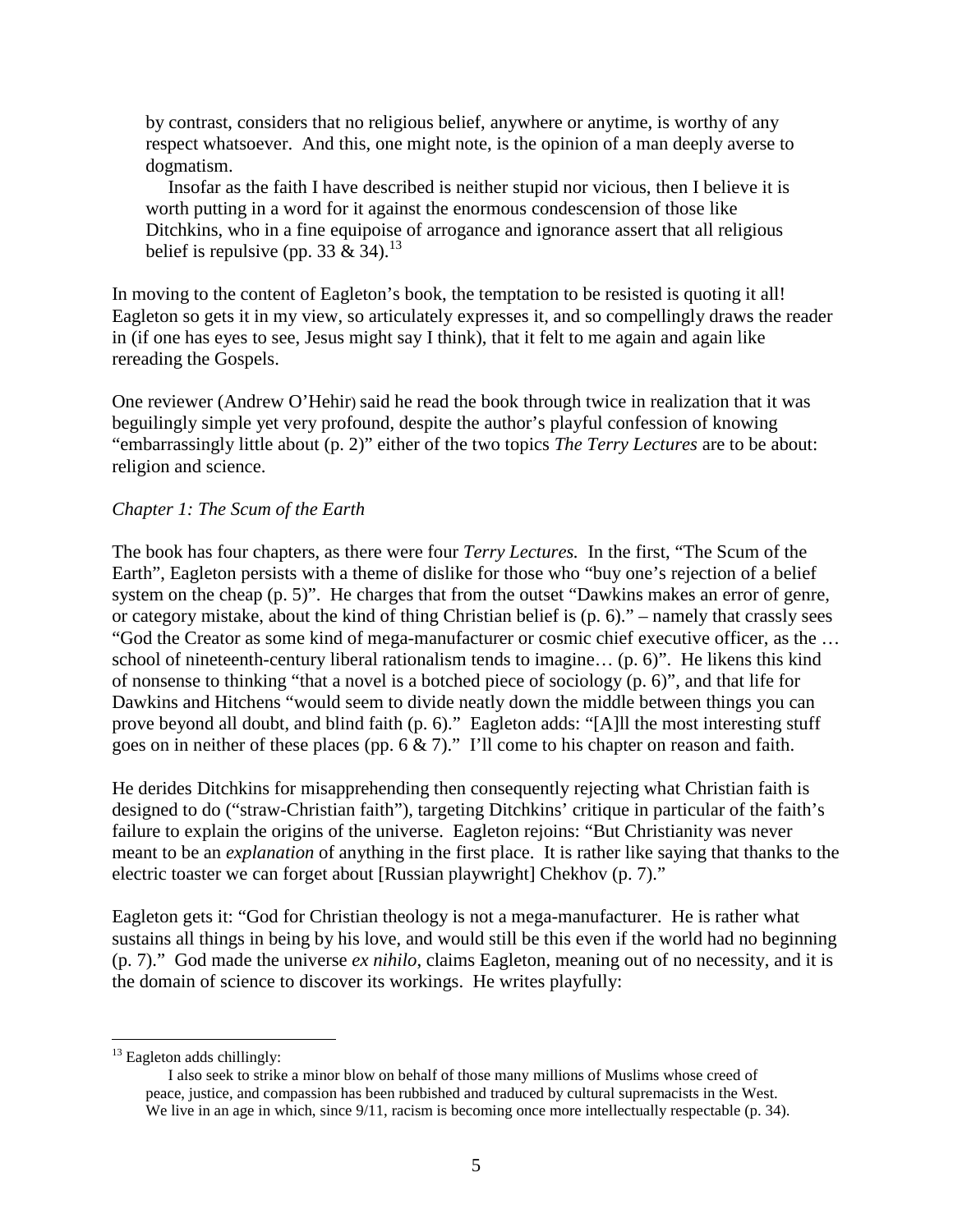There is thus a curious connection between the doctrine of creation out of nothing and the professional life of Richard Dawkins. Without God, Dawkins would be out of a job. It is thus particularly churlish of him to call the existence of his employer into question  $(p. 9)$ ."

## He adds:

Science is properly atheistic. Science and theology are for the most part not talking about the same kind of things, any more than orthodontics and literary criticism are. This is one reason for the grotesque misunderstandings that arise between them (pp. 9 & 10)."

He also suggests that God is "a kind of perpetual critique of instrumental reason (p. 10).", that he is indeed gloriously pointless in explaining anything about the creation, as Ditchkins *ad nauseum* pointlessly argues.

Eagleton is in nonetheless awe of the order, coherence and intelligibility of the universe over against

those for whom the spectacular successes of science have rendered religion redundant; [yet] there are others for whom those successes spring from a fundamental fact – that our minds seem somehow attuned to the fundamental stuff of the world – which is itself cause for metaphysical reflection (p. 12)."

## He asks:

Is it equally reasonable for science to place its faith in the consistency of mathematics, even when Gödel's second theorem demonstrates that it cannot be proved? Do we too easily take for granted the fact that before we have even come to reason, the world is open and available to us in the first place? Instead of just asking for reasons or explanations, should not science be struck by all the complex stagesetting which this demands (p. 12)?

Eagleton has also published a book on Jesus Christ with an introductory essay followed by the Gospels. When he turns to discuss Jesus, as in his introductory essay, he summarizes that

Jesus, unlike most responsible American citizens, appears to do no work, and is accused of being a glutton and a drunkard. He is presented as homeless, propertyless, celibate, peripatetic, socially marginal, disdainful of kinsfolk, without a trade, a friend of outcasts and pariahs, averse to material possessions, without fear for his own safety, careless about purity regulations, critical of traditional authority, a thorn in the side of the Establishment, and a scourge of the rich and the powerful (p. 10).

This description is enough to make most Ditchkins types *and* most "conservative" Christians run the other way – or (one could wish) go back and read the Gospels. Such a Jesus is either rejected outright by Ditchkins or is an affront to most God-fearing religious people particularly in America. *Their* Jesus runs an Empire for patriots, and most emphatically *does not run* corporate America out of the temple/church. "Jesus fails miserably to talk like a five-star general (p. 15)." is the comment.

Christian morality is also beside the point, Eagleton claims, since its goal is for humanity to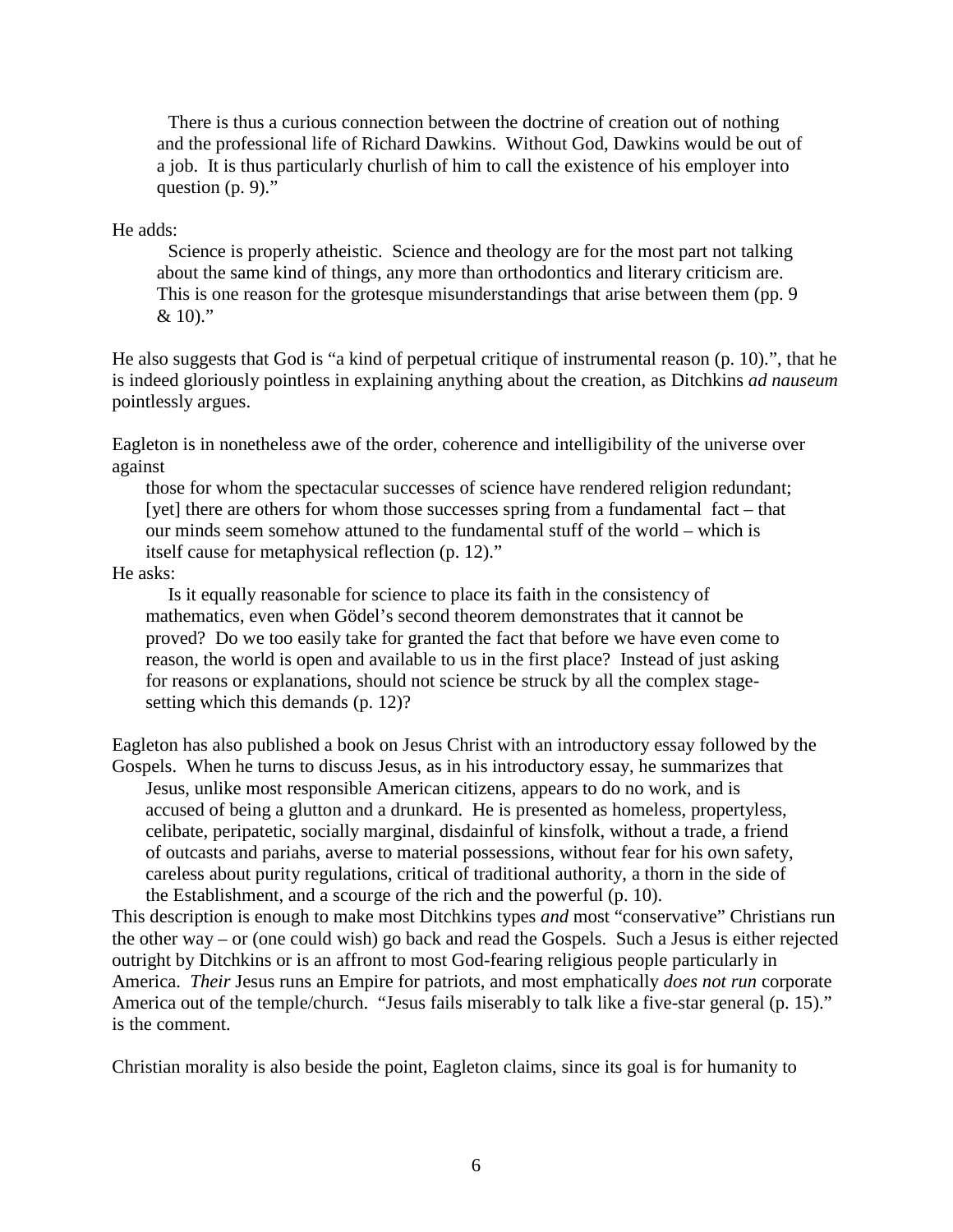live most richly and enjoyably, relishing one's powers and capacities purely for their own sake (p. 13).

In fact,

The morality Jesus preaches is reckless, extravagant, improvident, over-the-top, a scandal to actuaries and a stumbling block to real estate agents: forgive your enemies, give away your cloak as well as your coat, turn the other cheek, love those who insult you,walk the extra mile, take no thought for tomorrow  $(p. 14)$ .<sup>14</sup>

But Ditchkins will have nothing of this kind of morality, displaying a distinct *petit bourgeois* distaste of it. Like Canadian United Church minister Gretta Vosper in *With or Without God*, who claims Jesus is no longer needed for contemporary morality, Ditchkins' pontificates that Jesus' morality is irrelevant now that humanity has come of age; any more than God for the French Revolution *philosophes* was needed to explain the nature of things. Of Ditchkins Eagleton comments: "Neither… is afflicted with an excess of modesty (p. 14)."

Unlike stern fundamentalist moralists however,

[God] is therefore able to let us be; and the word for this is freedom, which is wherefor Christian theology we belong to him most deeply  $(p. 15)$ .<sup>15</sup>

Jesus and Saint Paul both declared that freedom was what the entire Christian enterprise is about. But this freedom presupposes a type of bondage – to God in Christ: hence Paul's "slave of Christ" language, Jesus' "Master" self-designation *vis à vis* his followers. Eagleton asserts

Denying that our freedom thrives only within the context of a more fundamental dependency lies at the root of a good deal of historical disaster. It is certainly one of the driving forces of Western neo-imperialism today (p. 16).

## He continues:

For orthodox Christian doctrine, it is our dependence on God that allows us to be self-determining, as it is our dependence on language or history or culture which allows us to come into our own as persons… We can fantasize like Oedipal children that we would be more free by breaking loose from the sources of our life, but this is self-deception. Instead, our parents have to find a way of nourishing us which also contains the potential to let us go, so that their love can become the ground of our independence rather than the impediment to it.

… This then is what it means to say that God has created us in his own image and likeness, since he himself is pure liberty. It follows that he is also the ground of our ability to reject him – which is to say that in a splendidly big-hearted gesture, he is the sourceof atheism as well as faith  $(p. 17)$ .<sup>16</sup>

One can argue that the Hebrew prophets and Jesus are in a sense one source of Western atheism, especially Jesus' derelict cry on the cross: "My God, my God, why have you abandoned me?" Theologian Jürgen Moltmann rightly posits that this cry is ultimately either one of atheism, or of

<span id="page-6-0"></span><sup>14</sup> An outstanding read of Jesus in this light is Richard Hays' *The Moral Vision of the New Testament*.

<span id="page-6-1"></span><sup>&</sup>lt;sup>15</sup> "In fact, Jesus has very little to say about sin at all, unlike a great many of his censorious followers. His mission is to accept men and women's frailty, not to rub their noses in it (p. 20).", Eagleton comments later.

<span id="page-6-2"></span><sup>&</sup>lt;sup>16</sup> There is no liberty without structure, freedom without form. There is likely sheer exhilaration in jumping from an airplane unencumbered by any kind of backpack. There is however severe comeuppance one could call "The Splat Factor" for such reckless exercise of freedom.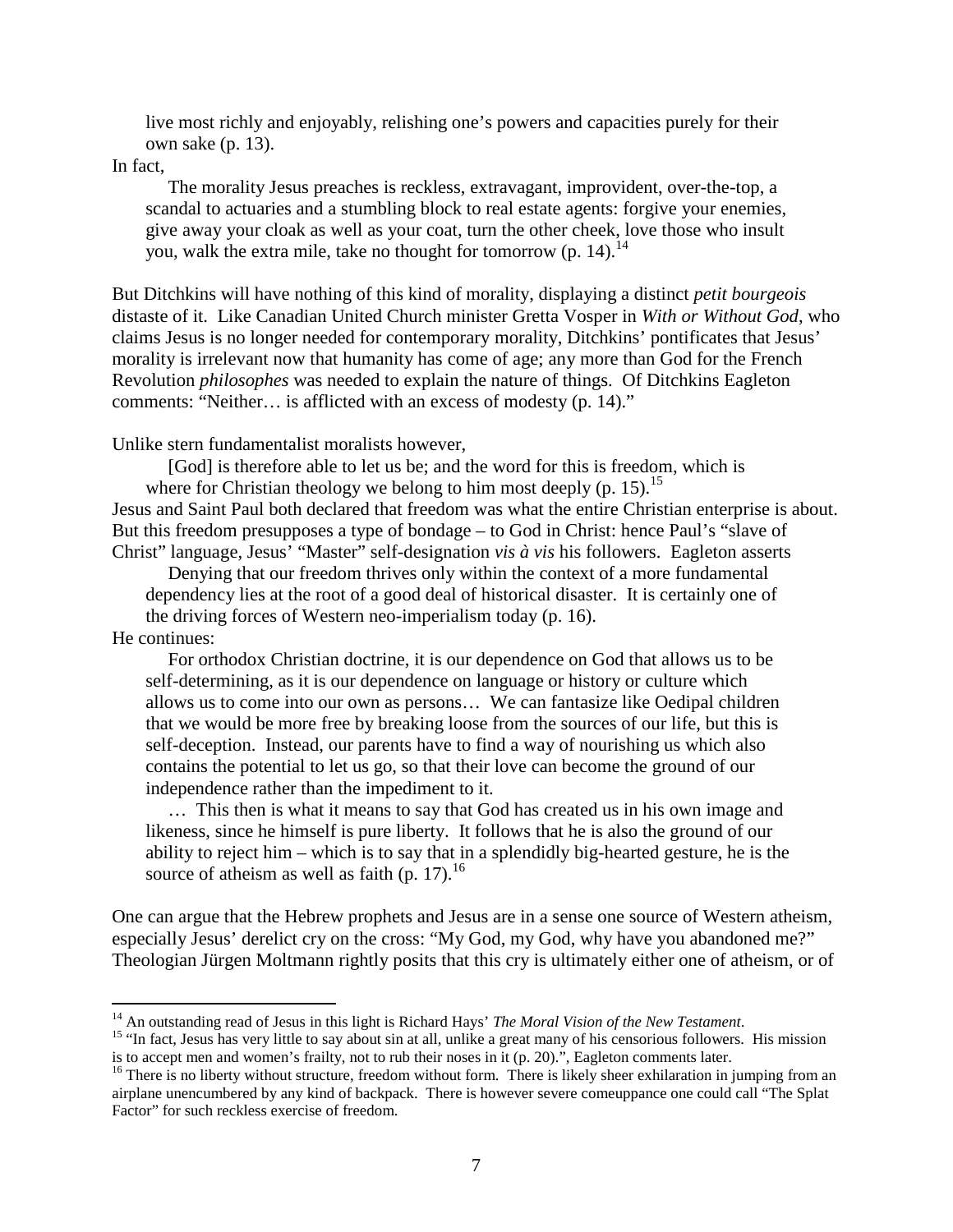a whole new way of understanding that God has taken into his very existence as Trinity the pain of human existence, thereby forever being changed. Canadian victims advocate Wilma Derksen talks along this line of the "temporary atheism" of some of her colleagues after a murder in the family. The Hebrew scriptures are similarly redolent with "atheistic" lamentations to God throughout the Psalms, the prophets, and in the Book of Lamentations.

Eagleton points out that liberalism draws on Christian sources:

…the liberal doctrine of freedom derives among other sources from the Christian notion of free will, rather as the liberal belief in progress has a distant resonance of Christian ideas of Providence.

… Secular liberalism is in no sense the "natural" antidote to religious faith (pp. 17 & 18).

Salvation then is not about religion, but

Feeding the hungry, welcoming the immigrants, visiting the sick, and protecting the poor, orphaned and widowed from the violence of the rich.

…Christianity is all rather disappointingly materialist, unglamorous, and prosaic (p. 19).

In fact,

The whole cumbersome paraphernalia of religion is to be replaced by another kind of temple, that of the murdered, transfigured body of Jesus (p. 20).

## And thus:

For Christian teaching, God's love and forgiveness are ruthlessly unforgiving powers which break violently into our protective, self-rationalizing little sphere, smashing our sentimental illusions and turning our world brutally upside down (p.  $22$ ).<sup>[17](#page-7-0)</sup>

Amongst other upside down new realities is the rehabilitation of the Law to its rightful place: the gem stone in a setting of ultimate grace and mercy. Therefore,

It is the flayed and bloody scapegoat of Calvary that is now the true signifier of the Law (p. 22).

Then the chilling comment:

Which is to say that those who are faithful to God's law of justice and compassion will be done away with by the state (p. 22).

One could add to that last phrase, "or by the Church".

Again I say, Eagleton gets is! – as this next quote ominously and ironically indicates:

Here, then, is your pie in the sky or opium of the people, your soft-eyed consolation and pale-cheeked piety. Here is the fantasy and escapism that the hard-headed secularist pragmatist finds so distasteful. Freud saw religion as mitigation of the human condition; but it surely would be at least plausible to claim that what we call reality is a mitigation of the Gospel's ruthless demands, which include such agreeable acts of escapism as being ready to lay down your life for a total stranger. Imitating Jesus means imitating his death as well as his life, since the two are not finally

<span id="page-7-0"></span><sup>17</sup> Donald Kraybill wrote a powerful treatment of this Gospel theme: *The Upside Down Kingdom.*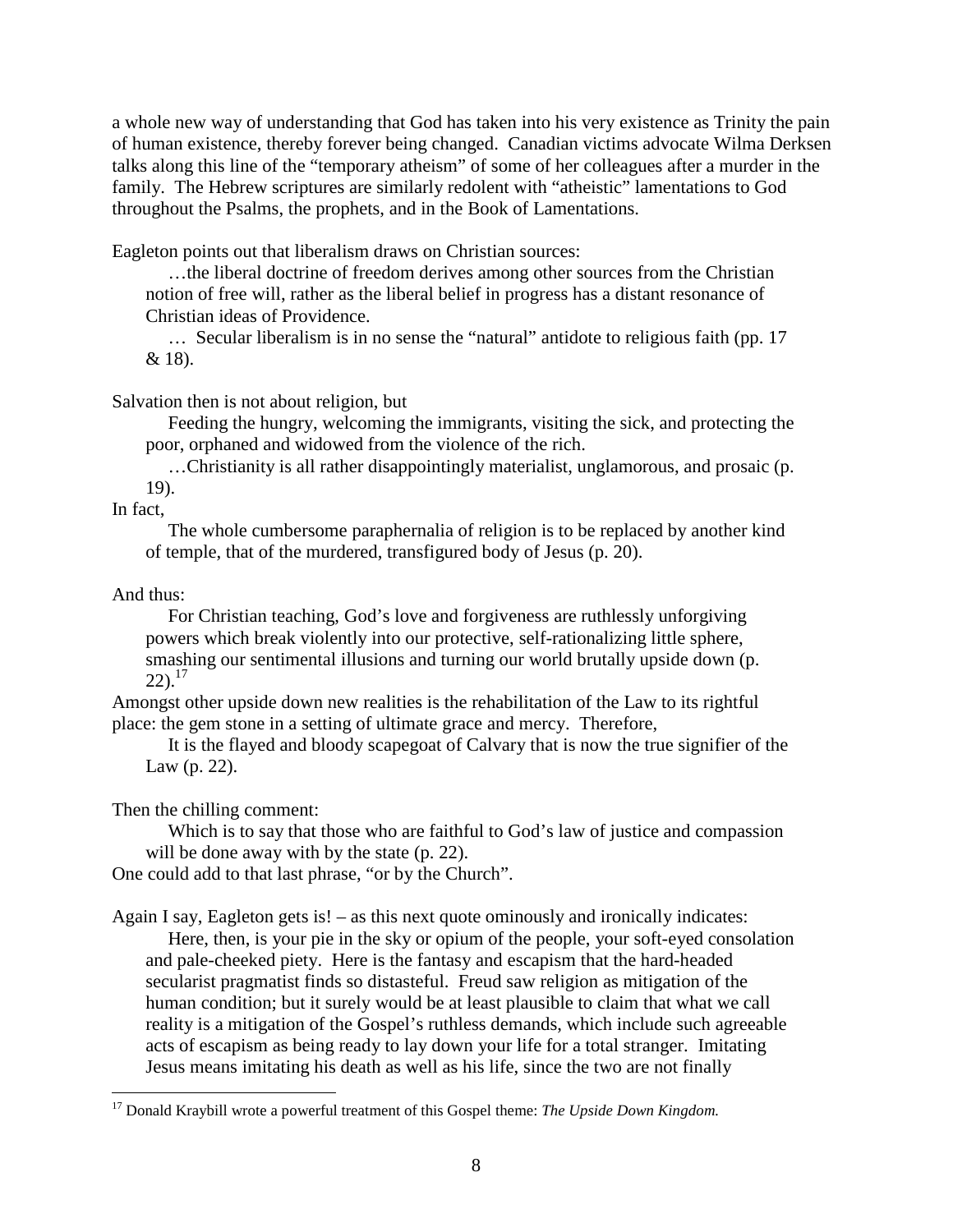distinguishable. The death is the consummation of the life, the place where the ultimate meaning of Jesus's self-giving is revealed (pp.  $22 \& 23$ ).

Eagleton keeps on capturing Gospel meaning, adding in the very next paragraph: The only authentic image of this violently loving God is a tortured and executed political criminal, who dies in an act of solidarity with what the Bible calls the *anawim*, meaning the destitute and dispossessed… His death and descent into hell is [*sic*] a voyage into madness, terror, absurdity, and self-dispossession, since only a revolution that cuts that deep can answer to our dismal condition (p. 23). Again, on the next page:

Given the lamentable state of humanity, this unashamed utopia does not come easily. I mean by "lamentable state" the prevalence of greed, idolatry, and delusion, the depth of our instinct to dominate and possess, the dull persistence of injustice and exploitation, the chronic anxiety which leads us to hate, maim and exploit, along with the sickness, suffering, and despair which Jesus associates with evil. All this is what Christianity knows as original sin. The coming of the kingdom involves not a change of government, but a turbulent passage through death, nothingness, madness, loss, and futility. It is this passage which in Christian mythology is signified among other things by Christ's descent into hell after his death. There is no possibility of smooth evolution here. Given the twisted state of the world, self-fulfillment can ultimately come about only through self-divestment (p. 24).

Eagleton also gets it about the Gospel and the human condition like Ditchkins, Gretta Vosper, *Jesus Seminar* Jesus Questers, my above-mentioned friends and a host of others apparently do not. At the end of the book, the author again brings this shattering insight into focus:

The distinction between Ditchkins and those like myself comes down in the end to one between liberal humanism and tragic humanism. There are those like Ditchkins who hold that if we can only shake off a poisonous legacy of myth and superstition, we can be free. This in my own view is a myth<sup>[18](#page-8-0)</sup>, though a generous-spirited one. Tragic humanism shares liberal humanism's vision of the free flourishing of humanity; but it holds that this is possible only by confronting the very worst… Tragic humanism, whether in its socialist, Christian, or psychoanalytic varieties, holds that only by a process of self-dispossession and radical remaking can humanity come into its own. There are no guarantees that such a transfigured future will ever be born (pp. 168 & 169).

Eagleton is scathing here the way the Gospel is, claiming all other human pretension about saving/changing the world is "so much sentimentalist garbage, ideological illusion, fake utopia, false consolation, ludicrously upbeat idealism... (p. 27)." The Gospel's claim is utterly stark:

The New Testament is a brutal destroyer of human illusions. If you follow Jesus and don't end up dead, it appears you have some explaining to do. The stark signifier of the human condition is one who spoke up for love and justice and was done to death for his pains. The traumatic truth of human history is a mutilated body. Those who do not see this dreadful image of a tortured innocent as the truth of history are likely to adopt some bright-eyed superstition such as the dream of untrammelled human

<span id="page-8-0"></span><sup>18</sup> I think Eagleton intends "*false* myth".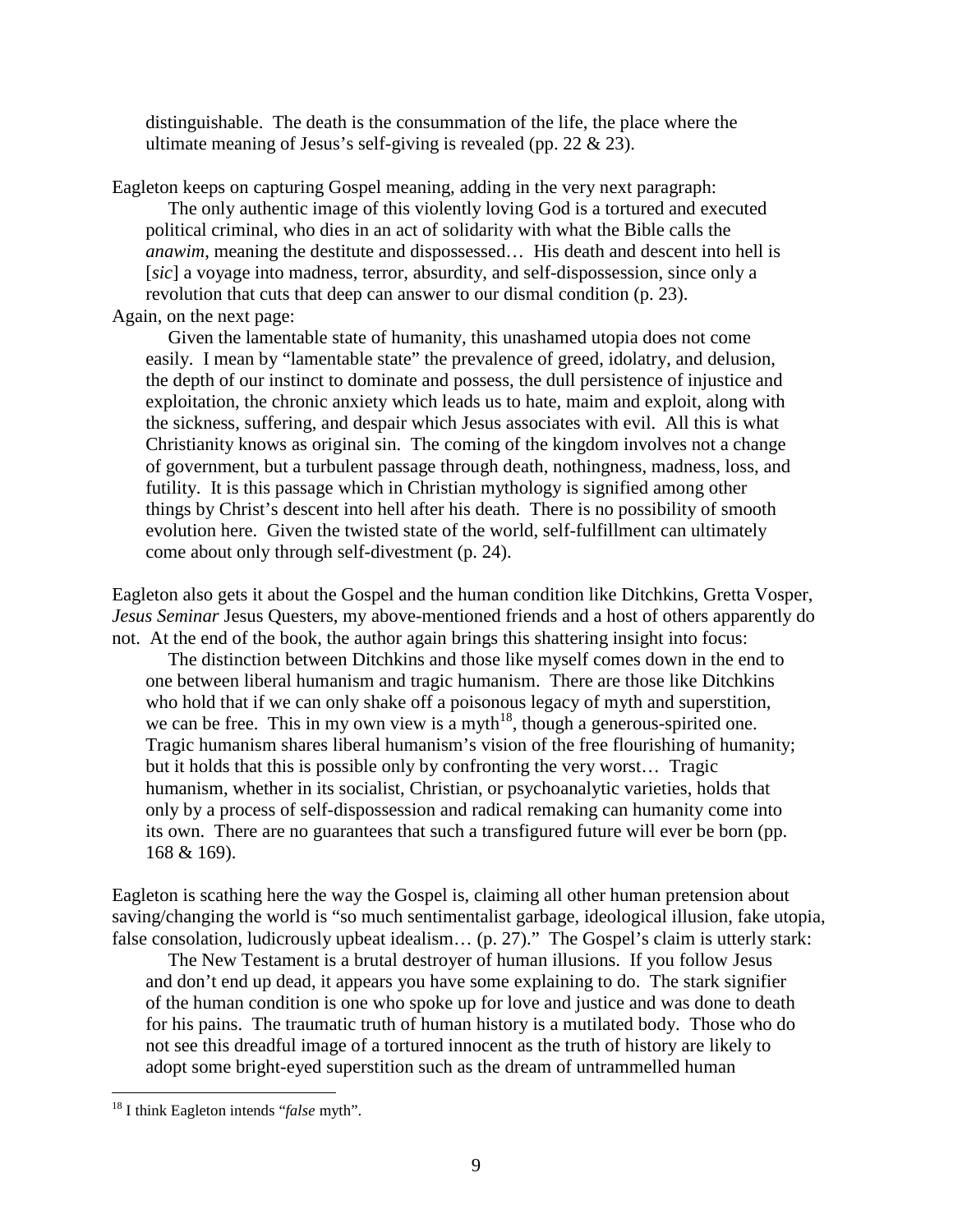progress, for which, as we shall see, Ditchkins is a full-blooded apologist. There are rationalist myths<sup>[19](#page-9-0)</sup> as well as religious ones. Indeed, many secular myths are degutted versions of sacred ones (pp. 27 & 28).

Social critic Ivan Illich rang the changes on the theme that "the corruption of the best is the worst"<sup>[20](#page-9-1)</sup> In both the Church's and secular society's institutionalization of the "best" of Christianity, something monstrous and freedom-destroying for humanity emerged instead. How does one liberate from the institutionalization of the ultimate historical act of Liberation itself, the Incarnation and Cross?

Glenn Tinder in *The Atlantic Monthly* posed the question, "Can We Be Good Without God?"<sup>[21](#page-9-2)</sup> Eagleton broadens it to:

For Christian faith, so I take it, the phrase "atheistic humanism" is not so much erroneous as oxymoronic, since there can be no full humanity without God (p. 28).

## As to sexuality,

Jesus is remarkably laid back about sexuality, unlike those millions of his followers who can think of hardly anything else, and who have that much in common with the pornographers they run out of town… [Jesus] seems to take the point that

compulsively sleeping around betrays an inability to live fully (pp. 28 & 29). One becomes what one hates because one is latently that way already. And "free love" is an addiction like any substance. Further,

Sin, Thomas Aquinas claims, has so distorted our emotional natures that we are unable to enjoy sex as we should. If by sin one means violence, aggression, envy, exploitation, acquisitiveness, possessiveness, and so on, then that these damage our creaturely and affective life can scarcely be denied (p. 30).

But there is nothing in the New Testament about the badness of the body Eagleton underscores.

He writes,

It is worth adding that Jesus's attitude to the family is one of implacable hostility  $(p. 31)$ .,

something Dawkins greets "with chilly suburban distaste (p. 312)." On the contrary,

He does not see that movements for justice cut across traditional blood ties, as well as across ethnic, social, and national divisions. Justice is thicker than blood (p. 31).

*Dulce et decorum est pro patria mori* is a line from the Roman lyrical poet Horace (*Odes* iii 2.13). The line can be rendered as: "It is sweet and fitting to die for one's country.", a notion savaged in Erich Maria Remarque's *All Quiet on the Western Front*. John F. Kennedy's famous remark, "Ask not what your country can do for you, but what you can do for your country." has a noble ring, but is fundamentally contrary to biblical justice. Both family and nation are invariably points of idolatry in Christian understanding. It is not therefore surprising that James Dobson of *Focus on the Family* is both blindly pro-family and pro-American Empire. As with so much American Evangelicalism, he is "sold under sin" to religious idolatry divested of justice.

<span id="page-9-0"></span><sup>19</sup> Again, I believe he means "*false* myths".

<span id="page-9-1"></span><sup>20</sup> See David Cayley's *The Rivers North of the Future: The Testament of Ivan Illich.*

<span id="page-9-2"></span><sup>21</sup> http://www.theatlantic.com/politics/religion/goodgod.htm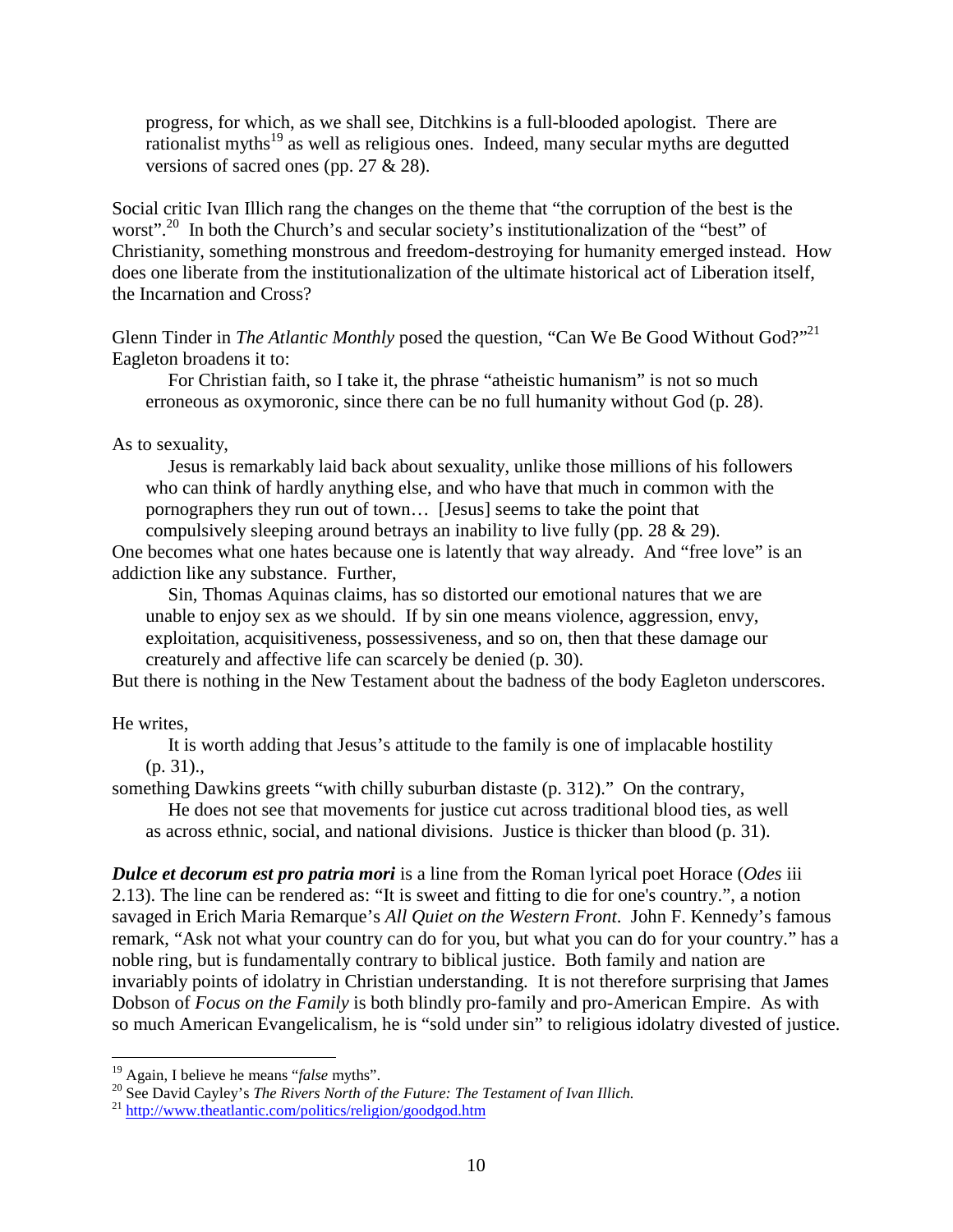Over against the perversions of loyalty to family and country,

One reason why Christianity has proved intuitively attractive to many people is that it places love at the centre of its vision of the world – even if, as we have seen, its version of love is peculiarly unlovely… That love is the focal point of human history, though everywhere spurned and denied, has a convincing enough ring to it in one sense… The concept of political love, one imagines, would make little sense to Ditchkins (pp. 31 & 32).

## Eagleton reflects,

Now I would be reluctant to label the account of Christian faith I have just given liberation theology. All authentic theology is liberation theology… I should add, however, that holding views like this is an excellent strategy for anyone wishing to get rid of all their friends and colleagues at a stroke, provoking as they do irritation from the secular left and outrage from the religious right (pp.  $32 \& 33$ ).

The author recognizes that the antagonism between him and Ditchkins is not only theological but political. This is because, one must add, love of God is only seen in love of neighbour/enemy: that *theology and politics are one*. The Ten Commandments (better, "Ten Prerequisites For Full Humanity") are distilled by Jesus to "Two", of which love of neighbour is litmus test of the former, of which "love of enemies" is litmus test for love of neighbour*.* And Paul and James distil further "The Two" to "One", "Love your neighbour as yourself", alternatively labelled "the fulfillment of the law" and "the royal law".

Paul says in this very context on the negative pole: "*Love does no harm to its neighbour* (Romans 13:10). On the positive he says: "*Be imitators of God, therefore, as dearly loved children and live a life of love, just as Christ loved us and gave himself up for us as a fragrant offering and sacrifice to God* (Ephesians 5:1-2)." To the extent therefore we fail to love our enemies,to that extent we reject God<sup>22</sup>. Put another way: *State violence is* a-theism, its *purveyors* **a***-theists*. [23](#page-10-0)

At another point he asserts:

<span id="page-10-0"></span> $22$  This ironclad biblical logic places the Christian on impossible collision course with the sole prerogative of the state not granted its private citizens: lethal violence against domestic (criminals) and foreign enemies. Theology and politics are indeed, at this irreducible level, *one*. And this "One" denies the state its self-arrogated sole prerogative to do lethal violence, in fact considers the state in this way an idol. Given that the vast majority of Christian believers in Western states throughout history have upheld state violence, *the vast majority of Christian believers are idolatrous*. In this context, the New Testament teaches, "You cannot serve God and Country" – and for the same reason, ultimately, as Jesus gave when he stated, "You cannot serve God and Money". This is magisterially shown in Willard Swartley's *Covenant of Peace.*

<sup>23</sup> The "a" in Latin signifies "without". Lee Griffith in *The War on Terrorism and the Terror of God* asks: What would this mean if it were true that we love God only as much as the person we love least? Would it not mean that, when we have finally won the victory in our war on terrorism, when we have finally managed to exterminate all the thugs and Hitlers and terrorists, we will have expressed nothing so much as our total confidence in the death of God? (p. 263)

Violence is a form of proselytism which preaches that there is no God. The preachments of violence are more effective than televangelists, more zealous in winning converts than those who sell religion door to door. As we wait for God, terror surrounds us with a message offered as holy writ: "God is not." (p. 68). (*note continued next page*)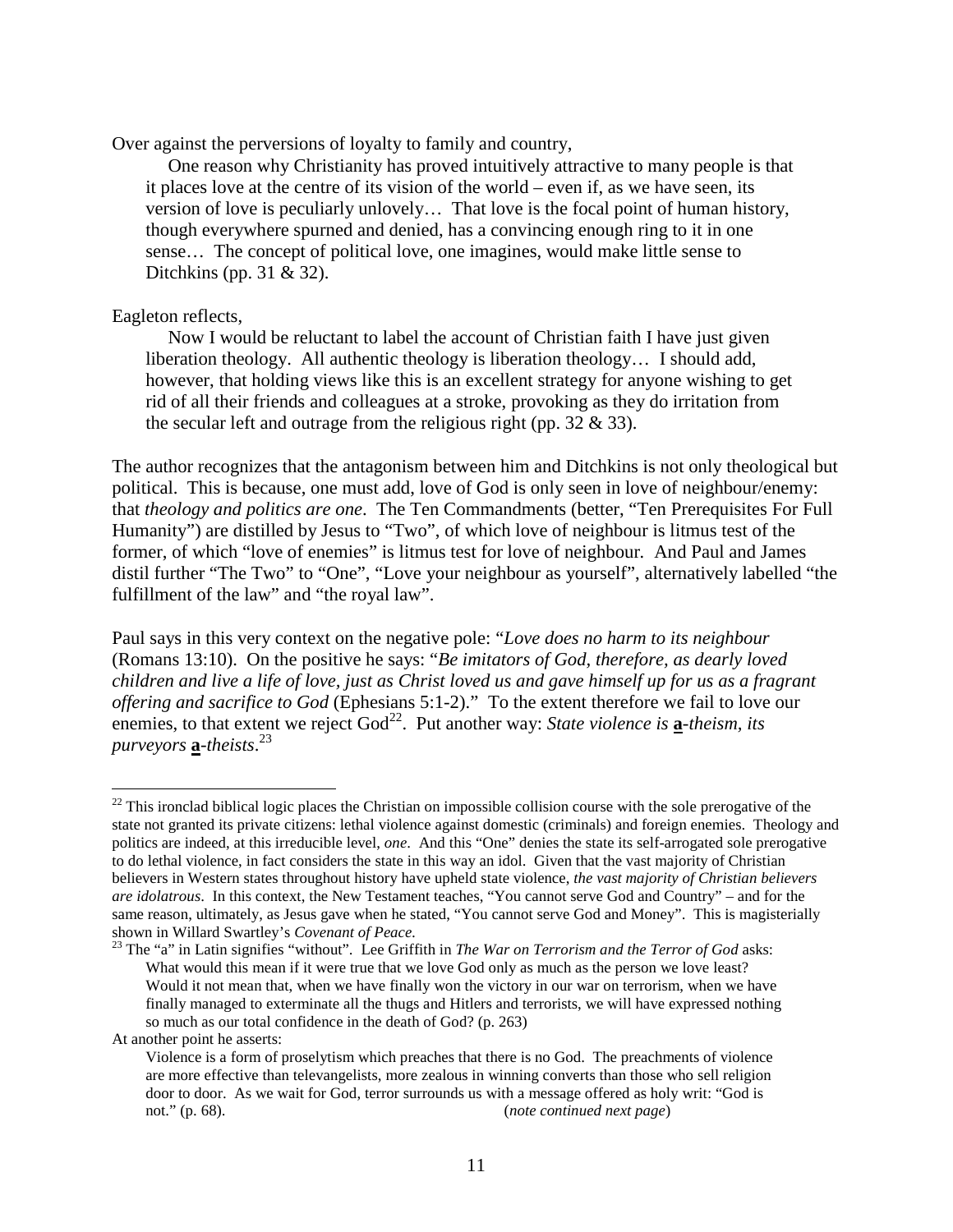Eagleton begins to close in finally on

The difference between science and theology, as I understand it, is one over whether you see the world as a gift or not; and you cannot resolve this just by inspecting the thing, any more than you can deduce from examining a porcelain vase that it is a wedding present. The difference between Ditchkins and radicals like myself also hinges on whether it is true that the ultimate signifier of the human condition is the tortured and murdered body of a political criminal, and what the implications of this are for living.

Faith, Ditchkins seems not to register, is not primarily a belief that something or someone exists, but a commitment and allegiance – faith *in* something which might make a difference to the frightful situation you find yourself in… Christian faith, as I understand it, is not primarily a matter of signing on for the proposition that there exists a Supreme Being, but the kind of commitment made manifest by a human being at the end of his tether, foundering in darkness, pain, and bewilderment, who nevertheless remains faithful to the promise of a transformative love.

…Your average liberal rationalist does not believe that despite the tormented condition of humanity there might still, implausibly enough, be hope, since they do not credit such a condition in the first place. This is one important reason why Godtalk makes no sense to them, though it is by no means the only reason. Plenty of people repudiate God for eminently creditable reasons; but as far as this point goes, Ditchkins rejects him for reasons which are both boring and politically disreputable.

As the first truly global mass movement in human history, Christianity finds in what it sees as the coming kingdom of God a condition of justice, fellowship, and selffulfillment far beyond anything that might normally be considered possible or even desirable in the more well-heeled quarters of Oxford and Washington (pp. 37 & 38).

He goes on to say that capitalism is inherently godless, adding,

As such, it is atheistic in all the wrong ways, whereas Marx and Nietzsche are atheistic in what are by and larger the right kind of ways (p. 39).

He says that spiritual New Ageism is one place of refuge, offering an escape from the world, not a mission to transform it. He sees religion in the guise of Islamic radicalism and Christian fundamentalism as "less the opium of the people then their crack cocaine (p. 42)." This kind of religion seeks indeed to change, not escape, the world, "quite ready to embrace its technology

*"Put your sword back in its place," Jesus said to him, "for all who draw the sword will die by the sword."* (Matthew 26:52) Church Father Tertullian claimed that these words to Peter thereby "disarmed the Church forever". Obviously not! (More on this below.)

One wonders about chaplaincy in this context of atheism and inverse evangelism. Whereas the Good News calls for good seed to be sown indiscriminately to bring forth *life*, war calls for weapons of mass destruction to be launched indiscriminately to bring forth *death*. *For the wages of sin is death, but the gift of God is eternal life in Christ Jesus our Lord* (Romans 6:23). Hence Saint Paul's words elsewhere in this context:

*For though we live in the world, we do not wage war as the world does. The weapons we fight with are not the weapons of the world. On the contrary, they have divine power to demolish strongholds. We demolish arguments and every pretension that sets itself up against the knowledge of God, and we take captive every thought to make it obedient to Christ. And we will be ready to punish every act of disobedience, once your obedience is complete* (2 Corinthians 10:3 – 4).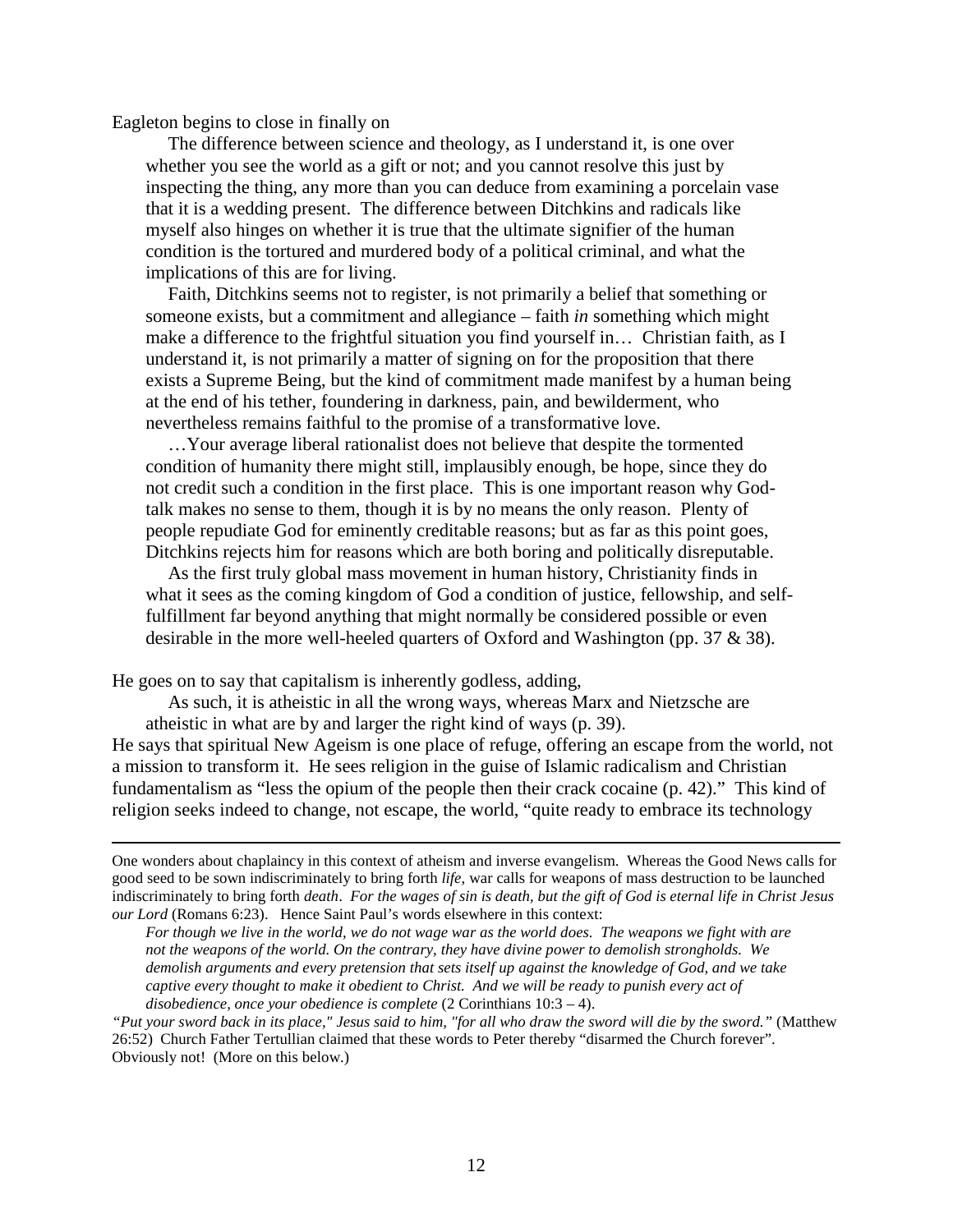and forms of organization, whether in the form of chemical warfare or media technology (p. 42)." The problem?: "It is just that fundamentalism offers a cure which is probably even worse than the sickness (p. 43)."

Several programs like *Teen Challenge* mainline clients on Jesus to release them from multiple substance abuse. Similarly, many legitimate treatment programs put heroin addicts on methadone. Jesus and methadone may be preferable substances, but they are no less addictive just the same. In Gerald May's *Addiction and Grace*, we are told that on the one hand, "God" is the only non-addictive entity we can relate to; on the other, "religion" is the most addictive substance of all. This is surely the import of Jesus' castigation of religion in his day:

*Woe to you, teachers of the law and Pharisees, you hypocrites! You travel over land and sea to win a single convert, and when he becomes one, you make him twice as much a son of hell as you are* (Matthew 23:15).

A tragic illustration is in fact Ted Haggard, disgraced American Evangelical pastor, former head of the National Association of Evangelicals, and father of five, for whom "high on Jesus" was not high enough, was supplemented or superseded in fact by paid-for-sex gay encounters over several years, and other homosexual liaisons; and methamphetamine use to enhance sex. Meanwhile Haggard railed against homosexuality and drug abuse in Jesus' name, led campaigns against same-sex marriage, and evangelized through his church of 16,000 members aggressively at the United States Air Force Academy in Colorado Springs. This latter activity is documented with pathos and irony in Oren Jacoby's *Constantine's Sword*, especially in light of Haggard's spectacular fall (which, by his current website account, is all now behind him).

As tragically demonstrated in the book and movie just mentioned, whenever the Cross of Christ is inverted/unsheathed, it becomes "Constantine's Sword". It is not only that the Church itself, from traditional Constantinian Catholic to Third Wave charismatic, consequently embraces a mission to populate hell by the very faith propagated, it shows its profound addiction in its commitment to such inversion through idolatry of "God and Country".

The papal legate Arnaud Amaury in the early  $13<sup>th</sup>$  century, in response to the question of how to know who are the faithful Catholics and who are the heretics, instructed the papal armies in a crusade against the heretical Albigensians/Cathars in southern France: "Kill them all, God will know his own". The massacre of 20,000 villagers at Béziers in southern France ensued, and up to a million "heretics" were murdered in the end. If all heretics/unbelievers of the Church are going to end in hell anyway (a place of eternal conscious punishment like the temporal Nazi Death Ovens, for only God can sustain life in such everlasting attenuated torment – something Hitler and his henchmen could have only dreamed about!), there is no problem if God's enemies are expedited to perdition a tad earlier by Constantine's Sword.<sup>[24](#page-12-0)</sup> This at the hands of the

<span id="page-12-0"></span> $^{24}$  I explore at various points this travesty of interpretation of the dominant Western Church doctrine of hell as a place of eternal conscious torment in my novel, *Chrysalis Crucible*, not least in a climactic scene at the ovens of Dachau Concentration Camp. Thankfully, the Eastern Orthodox read their New Testaments, over against for example evangelical Larry Dixon's piece of interpretative travesty, one fully endorsed by lead evangelical J.I. Packer, in *The Other Side of the Good News: Contemporary Challenges to Jesus' Teaching on Hell.* See my review at http://clarionjournal.typepad.com/clarion\_journal\_of\_spirit/wayne\_northey/, that challenges the Western Church's dominant teaching on war and hell. "Don't they read their Bibles?", one repeatedly asks. Of course they do! It is rather a question of reading the Bible about a God ultimately of grace or condemnation.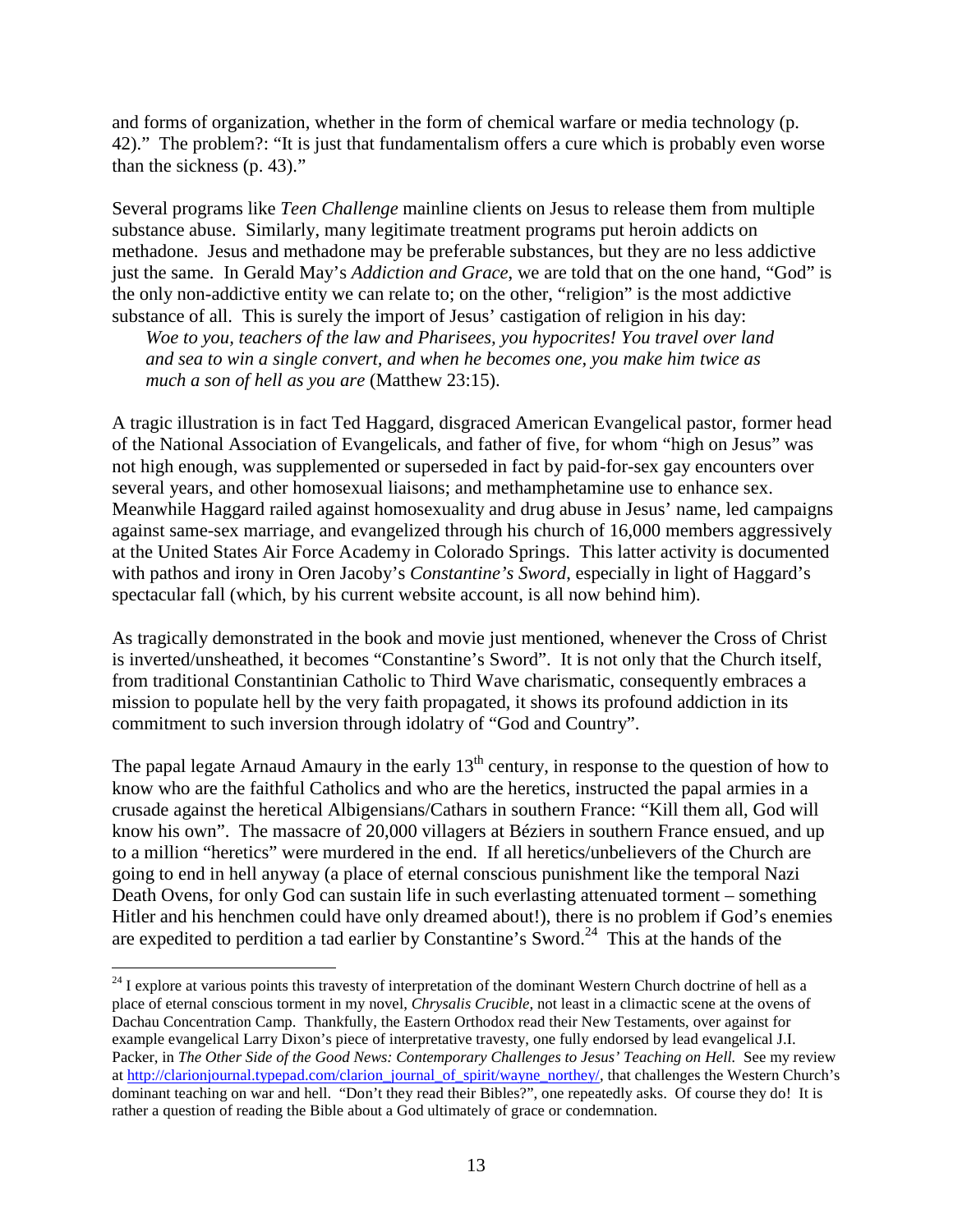Church, profoundly addicted to its own religious zeal that translated to unslakable thirst for blood.

## Eagleton observes,

Yet if New Ageism is apolitical, Christian fundamentalism is antipolitical. It may be politically militant, but it is basically a form of culturalism, seeking to replace politics with religion. Much the same is true of Al Qaida. Nothing is more antipolitical than planting bombs in public places, even in the name of a political cause.

...This is religion that is once more prepared to agitate and kill (p. 43 & 44).<sup>25</sup>

Sadly in the West, most Christian religion since Constantine has not only been prepared to "agitate and kill", it has done so to its domestic and foreign enemies in the main throughout its existence despite Jesus' injunction, "Love your enemies". Saint Augustine in fact authorized just such mass slaughter in the name of the state provided there was an internal attitude of "love for your enemies" by the state killers, who ideally were only Christians. *This is possibly the greatest imaginative folly ever committed – then massively emulated by theologians – in the Church's history.[26](#page-13-1)*

Go join the police or the army, then go out and kill with love in your heart! Try it! Or much more readily, just watch the movie *Jarhead*<sup>[27](#page-13-2)</sup>, declared by a member of Canada's elite forces known to the author to be dead-on accurate about contemporary Western military training. Then contact the good Saint Augustine to discuss killing the enemy with love in your heart, as portrayed in that movie! Then try to convince anyone that our military and their (invariably) lying politicians anywhere in the world are "civilization's finest"!<sup>[28](#page-13-3)</sup> Try it! There should be a

<span id="page-13-3"></span> $28$  A. J. Coates explains:

<span id="page-13-0"></span> $25$  87 percent of white evangelicals in April 2003, according to a Pew Charitable Trusts poll, endorsed President Bush's decision to go to war. This included almost every major white evangelical leadership voice in America from Billy/Franklin Graham to Max Lucado. This was also true of most of the hierarchy and flock of the American Roman Catholic Church.

<span id="page-13-1"></span> $26$  A. J. Coates wrote:

St. Augustine, a major contributor to the just war tradition, argued that, despite the horror of war and the pain and suffering that soldiers inflict on one another, war can be fought without violating the law of charity: to fight without hatred and with compassion is a basic moral imperative. According to realism, however, the imperatives of combat are altogether different. In the first place, military training, or the preparation for combat, is designed to generate in the soldier feelings, dispositions, states of mind that undermine any moral capacity or inclination to fight 'justly' or compassionately, let alone 'lovingly'. The military trainee is to be divested of his civilian and pacific responses and turned into an efficient 'killing machine'. Not only is he to be taught how to kill, but the ardent desire to kill is to be implanted in him. In this way behaviour and attitudes that in peacetime would be regarded as beyond the pale become in war the moral or professional norm. As Field Marshall Montgomery advised: 'The troops must be brought to a state of wild enthusiasm before the operation begins… They must enter the fight with the light of battle in their eyes and definitely wanting to kill the enemy' (Montgomery, [B. L., *Memoirs*], pp. 88 – 9)'; (*The Ethics of War*, p. 29).

<span id="page-13-2"></span><sup>&</sup>lt;sup>27</sup> See http://<u>en.wikipedia.org/wiki/Jarhead (film)</u>.

The moral prohibition of lying, for example, makes good sense in the context of personal relations, but no sense at all in affairs of state. Telling the truth is a moral luxury that politicians and diplomats can rarely afford. More than that, the fulfillment of their public duty will require them not only to conceal the truth but to suppress it and twist it constantly (*The Ethics of* War, p. 36).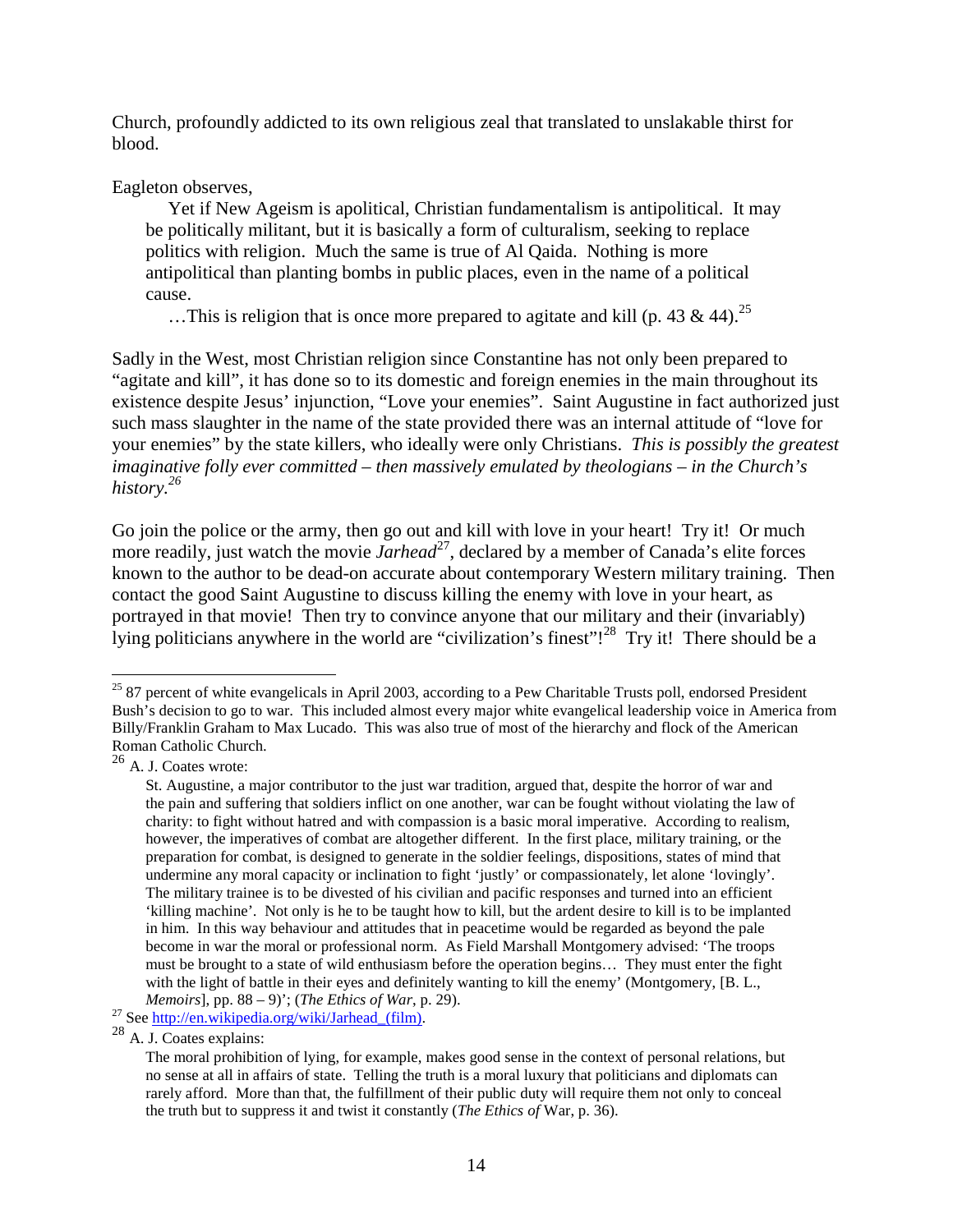whole category of theology named "Saint Augustine's Perversion" for such unfathomably wicked and destructive thinking.<sup>[29](#page-14-0)</sup> If their actions are civilization's "finest models", *God have mercy on all members of such "civilizations"; their citizens modelled after their ultimate defenders, the military and state politicians; and those under their/our domination!* Mahatma Gandhi was asked by Winston Churchill what he thought of Western civilization. His famous response was, "I think it would be a good idea." Indeed. $30$ 

## *Chapter II: The Revolution Betrayed*

In Chapter Two, "The Revolution Betrayed", Eagleton continues his spirited contrary to Ditchkins. He says,

There are always topics on which otherwise scrupulous minds will cave in to the grossest prejudice with hardly a struggle… for militant atheists it is religion.

…When it comes to God, liberal rationalists who are otherwise accustomed to enforcing fine discriminations are permitted, agreeably enough, to be as sloppy and raucous as they please. In the face of so-called irrationalism, science yields to stridency with hardly a struggle. Like the so-called war on terror, such rationalism is in danger of mimicking the 'irrationalism' it confronts in the very act of seeking to resistit (pp. 51 & 52).<sup>31</sup>

Eagleton says that "Hitchens's *God Is Not Great* is littered with elementary theological howlers (p. 53).", and gives several examples.

He mentions also issues of biblical criticism on which so many founder, largely one can argue, because the Bible is the Church's book, and to read it with understanding presupposes commitment far more importantly than a PhD and Religious Studies posting, or a pig and whistle. Contemporary English-language scholars like Walter Brueggemann, N.T. Wright, Luke Timothy Johnson, and Willard Swartley immediately come to mind. There are scores of other-

<span id="page-14-0"></span><sup>29</sup> I would propose an American candidate for contemporary first prize to be Richard Land of the *Faith and Religious Liberty Commission* of the Southern Baptist Convention, in his open letter to former President George Bush in October, 2002: http://erlc.com/article/the-so-called-land-letter/. The letter is an amazing piece of religious "anti-theology" co-signed by several of America's then finest evangelical leaders; a document in fact based upon Augustine's invention of Christian Just War Theory. True to the case in Augustine's original theory, Land also does not cite Scripture.

<span id="page-14-2"></span><span id="page-14-1"></span><sup>&</sup>lt;sup>30</sup> More on "civilization" below.

 $31$  The work of René Girard presents that "we become what we hate" invariably because we are fundamentally imitative beings. Jesus' words, "Resist not evil.", meaning implicitly *Resist not evil in kind*, captures this succinctly. Eagleton adds a little later in similar vein,

*God Is Not Great* is also a fine illustration of how atheistic fundamentalists are in some ways the inverted mirror image of Christian ones. And not just in their intemperate zeal and tedious obsessiveness.

<sup>…</sup>Given that [Hitchens] argues for much of the time on the same level as the fundamentalists, the difference being mainly in the point of view, it is all too obvious on what side of his own divide he falls (pp. 53 & 54).

Shakespeare's Queen Gertrude of course demonstrated this in her famous line, "The lady doth protest too much, methinks." American Episcopalian Bishop John Spong has sadly made a career of this fundamentalist folly, as have to varying degrees some postmodernist revisionist biblical scholars and neoatheists. Such nonsense is too readily the cultural air we breathe. C.S. Lewis warned in *The Discarded Image* something like: *If we persist in "seeing through" everything, we'll probably end up seeing nothing at all.*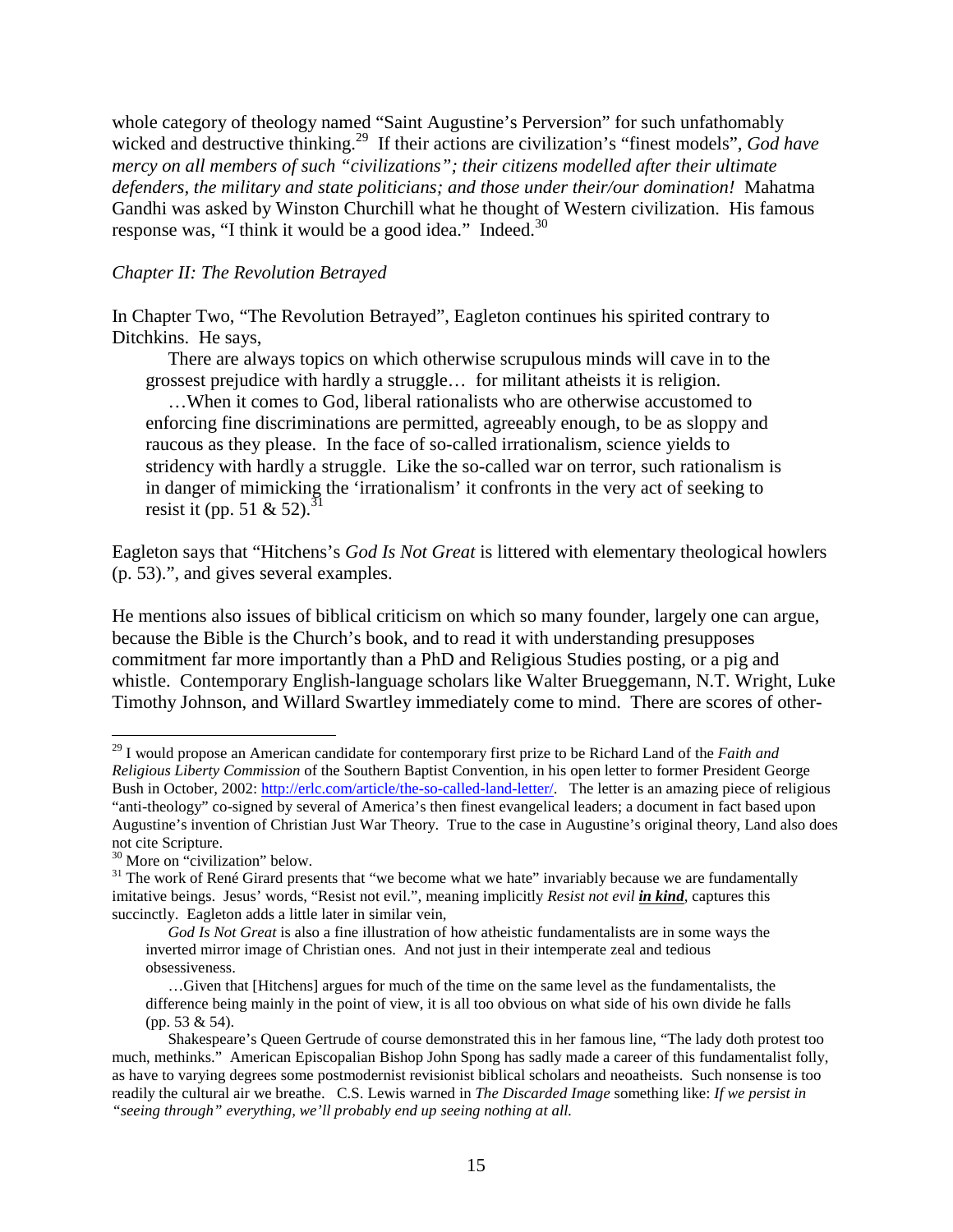language European, Asian, African, South American etc., scholars as well, many of whose collective mountain of books have also been translated into the *lingua franca*. These are prolific and meticulous biblical scholars. Swiss scholar Karl Barth was the towering Mount Everest systematic theologian in the mid-twentieth century. He wrote more than many read in a lifetime, and was amongst numerous honours an award-winning German prose writer.

Eagleton's comment is:

This is not to relegate the Bible as a whole to the realm of myth, poetry, and fiction, thus shielding it conveniently from rational or historical investigation. It is simply to indicate that the relations between these domains and historical fact in Scripture are exceedingly complex, and that on this score as on many another, Hitchens is hairraisingly ignorant of generations of modern biblical scholarship (p. 54).

We live in a postmodern age of easy cynicism and dismissal. In a response to a talk on Saint Paul I was invited to give at a Mennonite Church not long ago, one such woman sneered in the discussion period: "I haven't read Paul since I grew up in a church that thought he was the ultimate oracle. I hate him because he's such a whiner!" Okay… I'd just presented Paul as one of the original geniuses of humanity, of tireless and fearless energy and commitment to his cause; as arguably the most impactful social revolutionary of the ancient world if not of all history; as anything but misogynist, antisemitic, socially conservative, a sexual prude, etc. – over against his detractors such as my friends mentioned above.<sup>[32](#page-15-0)</sup> "Paul, damn him!...", because he "whines" and "invented" Christianity?: I guess one is welcome to any opinion… But please, at least discuss the issue! Some of us want shown a tad more respect, integrity, and plain responsible scholarship…

Eagleton says that fundamentalism of any kind is failure of the imagination. He says when it comes to religion, "Hitchens's imagination fails catastrophically. Like Dawkins, he fails to grasp the nature of a theological claim (p. 54)." Antagonism towards religion in general, the Church in particular, is not a good starting-point for judicious assessment of either. How can a formerly secular journalist like award-winning CBC's Brian Stewart mentioned above, see the Church in action on all continents for decades and consequently himself get baptized into the Church; and my friends, who both grew up and were baptized as youth in the Church, eschew it vehemently for the last two decades? Jesus' repeated challenge, and that of the Hebrew prophets was: "If youhave eyes to see, see.["](#page-15-1)<sup>33</sup>

<span id="page-15-0"></span> $32$  Saint Augustine fits some of the accusations above, tragically, but Saint Paul – anything but! As of this writing, July 30, 2009, you can access a two-hour recent audio presentation on Saint Paul in the direction I mention, by Cindy Bisaillon on *CBC Ideas*, entitled "The Man Of The Roads":

http://www.cbc.ca/ideas/features/man-of-the-roads/index.html. For hundreds of resources in this direction as well, see: http://www.thepaulpage.com/. Hitchens on the other hand suggests Paul and all religious founders were infantile, to which Eagleton in scathing irony rejoins:

Paul may have had the mind of a toddler, indeed in Hitchens's estimate must have had. But his literary works betray surprisingly little hint of it (p. 76).

<span id="page-15-1"></span><sup>&</sup>quot;Paul, damn him!..." indeed. This smacks of sheer insolence – albeit no doubt from some source of pain and hurt. But blame Paul for his own misuse? Blame the Jews for the Holocaust? The blame game for victims never works.  $33$  This in Matthew 13:14-15:

*In them is fulfilled the prophecy of Isaiah: "'You will be ever hearing but never understanding; you will be ever seeing but never perceiving. For this people's heart has become calloused; they hardly hear*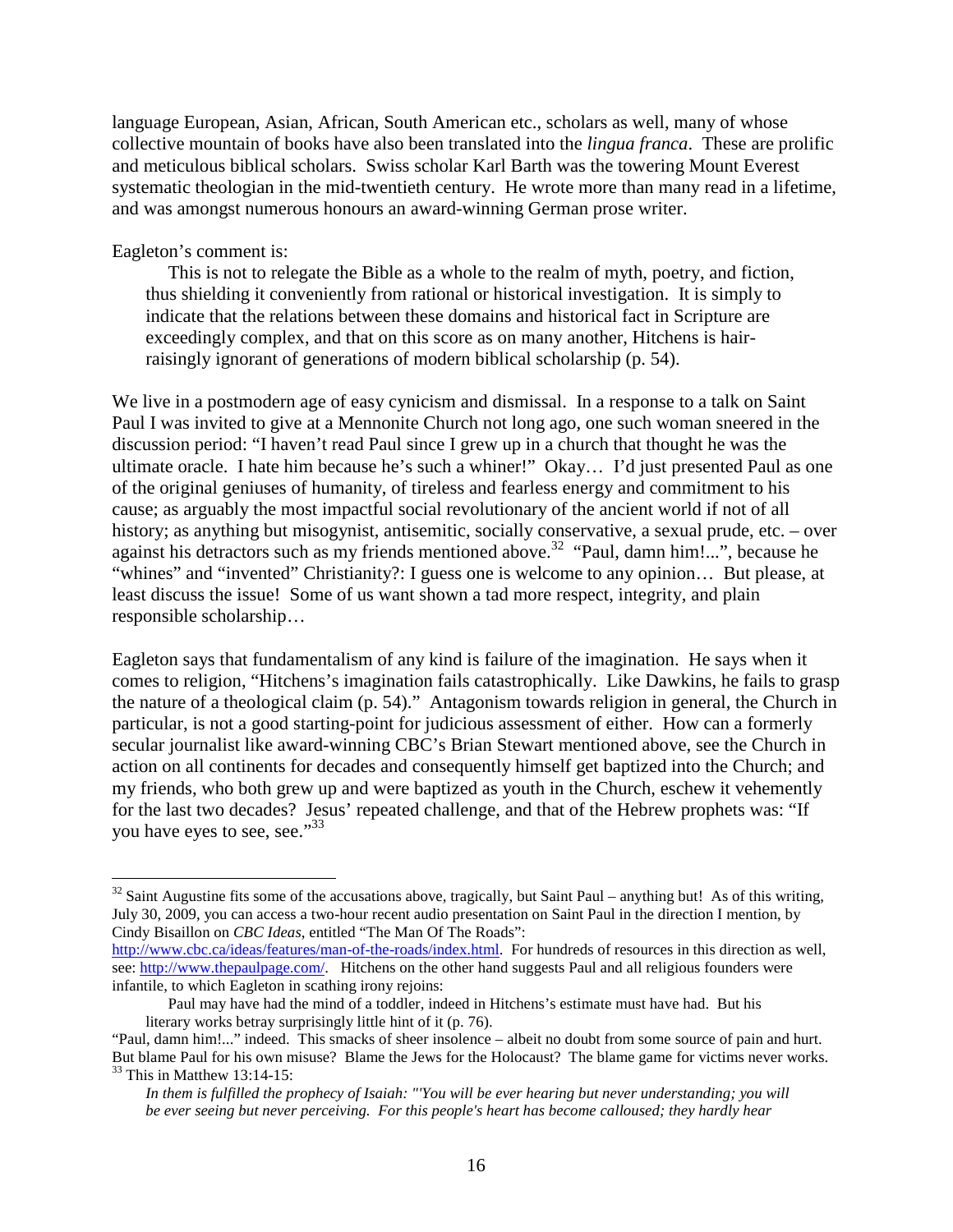Then Eagleton delivers his prophetic blow to the Church:

Yet it is most certainly Christianity itself which is primarily responsible for the intellectual sloppiness of its critics. Apart from the signal instance of Stalinism, it is hard to think of a historical movement that has more squalidly betrayed its own revolutionary origins (p. 55).

Though I think all of us are primarily responsible for our own intellectual sloppiness if so, sloppiness that seems to abound in the field of religion on both extremes of "conservative" and "progressive", I think the Church past and present nonetheless horrifically incites "seeing red". This is mainly because of the God-awful discrepancy between the Church's *supreme ideal of self-giving love* (the biblical word is *agape* and resonant with profound neighbour/enemy embrace), and its worldwide centuries-long *spectacular failure to read its own texts with* love *the ultimate theological hermeneutic*, and a *life of love* the only centralizing ethic. In short, in the main: *the Western Church has failed massively and miserably in its theology and in its politics whenever* agape *has been less than its hermeneutic and* modus operandi*.*

This is precisely Jesus' and Paul's teaching, to cite but two texts:

Matthew 5:43-45; 7:21-24 (*The Sermon on the Mount*):

*"You have heard that it was said, 'Love your neighbor and hate your enemy.' But I tell you: Love your enemies and pray for those who persecute you, that you may be sons of your Father in heaven. He causes his sun to rise on the evil and the good, and sends rain on the righteous and the unrighteous.*

*…"Not everyone who says to me, 'Lord, Lord,' will enter the kingdom of heaven, but only he who does the will of my Father who is in heaven. Many will say to me on that day, 'Lord, Lord, did we not prophesy in your name, and in your name drive out demons and perform many miracles?' [And sadly, 'endorse/do massive slaughter?'] Then I will tell them plainly, 'I never knew you. Away from me, you evildoers!' "Therefore everyone who hears these words of mine and puts them into practice is like a wise man who built his house on the rock…*

Ephesians 5:1-2:

*Be imitators of God, therefore, as dearly loved children and live a life of love, just as Christ loved us and gave himself up for us as a fragrant offering and sacrifice to God.*

It is not just that whatever else, *not all Christians are dummies*. It's also that whatever else, *not all Christians are unloving!* Some in Church history have actually *tried* to live out their faith according to the Two Greatest Commandments:

Matthew 22:35-40:

*One of them, an expert in the law, tested [Jesus] with this question: "Teacher, which is the greatest commandment in the Law?" Jesus replied: "'Love the Lord your God with all your heart and with all your soul and with all your mind.' This is the first and*

*with their ears, and they have closed their eyes. Otherwise they might see with their eyes, hear with their ears, understand with their hearts and turn, and I would heal them.'*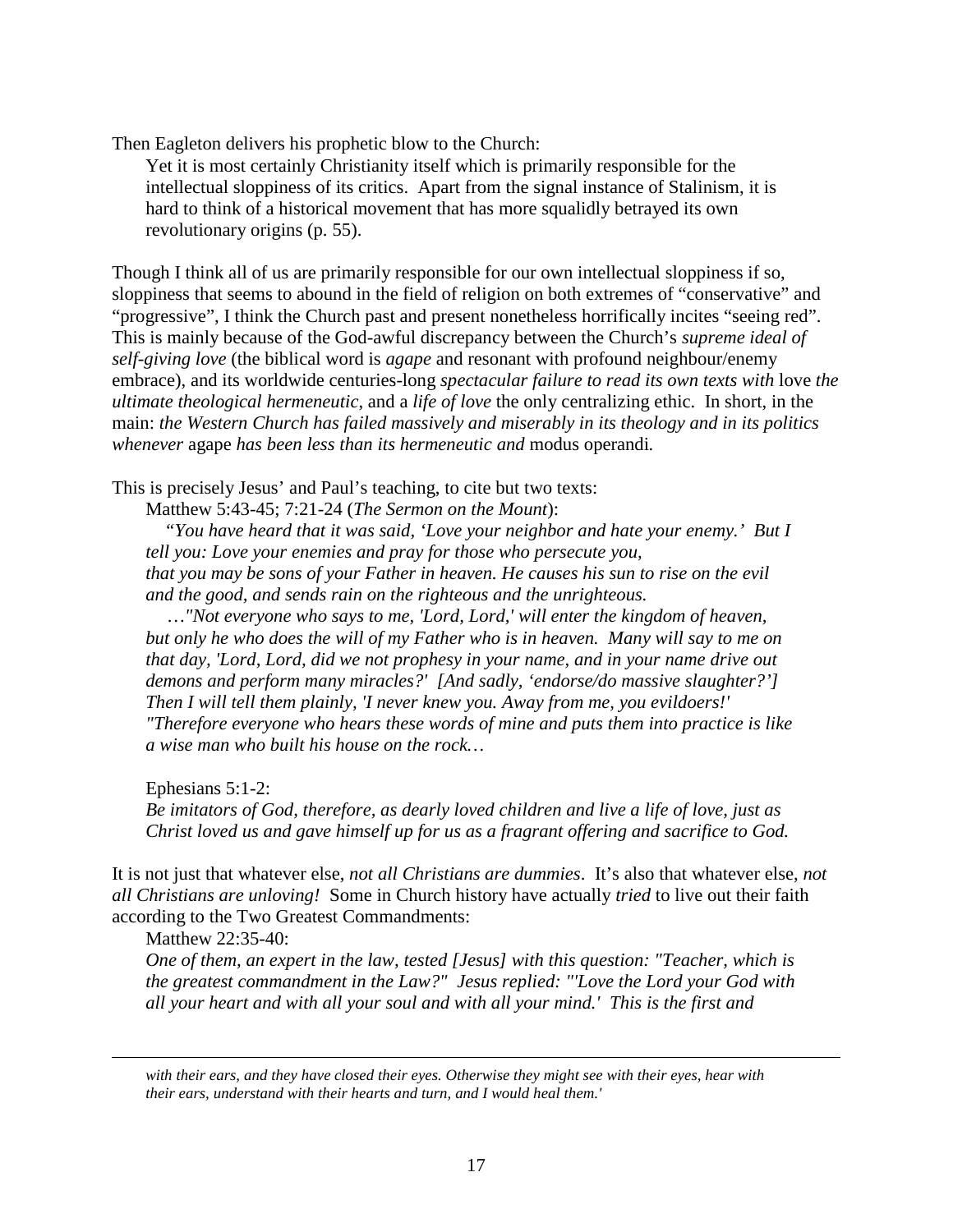## *greatest commandment. And the second is like it: 'Love your neighbor as yourself.' All the Law and the Prophets hang on these two commandments."*

Hmmm. Yet Ditchkins will have none of acknowledging this as commendable ethic, let alone that any Christians have lived it out! On the contrary, *they* poison everything!<sup>[34](#page-17-0)</sup> Eagleton deftly repeatedly lances such xenophobic disingenuous nonsense. Despite the Lenin's, Stalin's, and Mao's, I and others actually believe that some atheists have demonstrated love and integrity in human history. In that acknowledgement, one is suddenly light years removed from Ditchkins on the intolerance/fundamentalist scale. They and a crop of their neoatheist ilk sadly and unnecessarily occupy the nadir ground.

#### Eagleton somewhat rightly comments:

Christianity long ago shifted from the side of the poor and dispossessed to that of the rich and aggressive. The Liberal Establishment really has little to fear from it and everything to gain… The [Christian] suburbanite response to the *anawim*, a term which can be roughly translated into American English as "loser", is for the most part to flush them off the streets.

This brand of piety is horrified by the sight of a female breast, but considerably less appalled by the obscene inequalities between rich and poor. It laments the death of a fetus, but is apparently undisturbed by the burning to death of children in Iraq or Afghanistan in the name of U.S. global dominion. By and large, it worships a God fashioned blasphemously in its own image – a clean-shaven, short-haired, gun-toting, sexually obsessive God with a special regard for that ontologically privileged piece of the globe just south of Canada and north of Mexico, rather than the Yahweh who is homeless, faceless, stateless, and imageless, who prods his people out of their comfortable settlement into the trackless terrors of the desert, and who brusquely informs them that their burnt offerings stink in their nostrils. One is told that there is an American prayer "for High Achievers," in which God is said to be "the greatest achiever of all." In fact, the only one of his achievements we can actually see with our eyes is the world; and if this is the best he can do, one is distinctly underwhelmed by histalents (pp. 55  $\&$  56).<sup>35</sup>

<span id="page-17-0"></span><sup>&</sup>lt;sup>34</sup> Eagleton writes:

The countless millions who have devoted their lives to the selfless service of others in the name of Christ or Allah or the Buddha are simply wiped from history – and this by a self-appointed crusader against bigotry.

<sup>…</sup>In any case, Hitchens's book appears to claim any good that religious men and women have achieved for the cause of secular humanism, which is rather like arguing that any advances made by feminists are due entirely to the benign influence of their fathers (p. 97).

<span id="page-17-1"></span><sup>&</sup>lt;sup>35</sup> When Saint Augustine in 410 AD witnessed the sack of Rome, and the encroaching threat of "barbarians", the Roman Church by then had embraced the legitimacy of Empire, which one church historian describes as "the triumph of ideology" (Alistair Kee, *Constantine versus Christ: The Triumph of Ideology*). By then, Empire ideology contradicted the non-violent, nonacquisitive Way and Cross of Christ. It was consequently no stretch ethically to move to Crusades against external enemies, and Inquisition against internal enemies. Kee wrote:

<sup>&</sup>quot;But there is one conquest made by Constantine, the effect of which still continues to the present day, his most surprising yet least acknowledged... He conquered the Christian church. The conquest was complete, extending over doctrine, liturgy, art and architecture, comity, ethos and ethics... But this achievement, unheralded then, unrecognized now, represents Constantine's greatest conquest, the one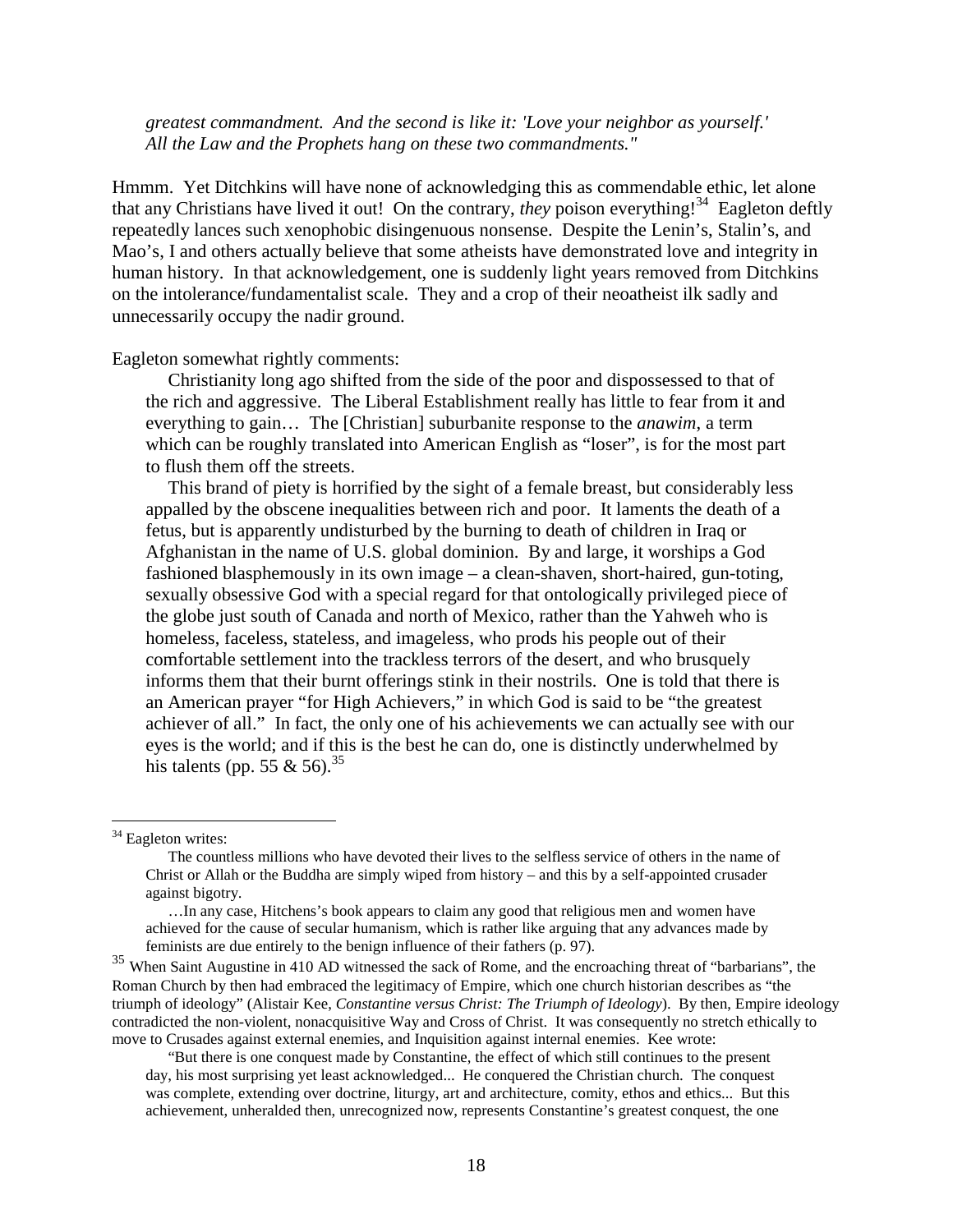Not all in the church however "bowed the knee to wealth and power" then, since, or now. There has always been what the Bible calls a "remnant"; one, by its very minority status that is ever in danger of its own self-righteousness and arrogance, of becoming what it hates.

Majority Christianity to be sure has displayed the upturned Sword dripping with blood and vengeance far more in Western Christianity than the nonviolent Cross awash in mercy and grace. The former sadly is the primary truth of Western Church history, the latter joyfully the Ultimate Truth of human history. Eagleton's thesis is: *Do not throw out the Babe of Bethlehem/Incarnate Resurrected Lord of History with the bath water!* But throw out the filthy and bloody bath water one must!

Eagleton is no triumphalist, *triumphalism* being a signal grand tragedy of Church history, and an abject abomination and horror story over 17 centuries, likely beyond that of all other institutions/movements known to humanity. Fail to acknowledge this, to that extent *fail to embrace the Truth that will set humanity free*. This is the essence of contending that majority Western Christianity is idolatrous towards the state in all ages since Emperor Constantine. White American Catholicism and Evangelicalism in particular arguably reached their idolatrous apogee during the Bush administration years. "God Bless America!" was its collective self-righteous cry; "God Have Mercy on America!" in truth its only desperate hope!<sup>[36](#page-18-0)</sup> America survived these savagely idolatrous years such as it did, because *mercy triumphed over judgment* (James), and *where sin abounded, grace did much more abound* (Paul): this despite majority America's collective overweening religious depravity and arrogance.<sup>[37](#page-18-1)</sup>

#### Eagleton:

The Christian church has tortured and disembowled in the name of Jesus, gagging dissent and burning its critics alive. It has been oily, sanctimonious, brutally oppressive, and vilely bigoted. Morality for this brand of belief is a matter of the bedroom rather than the boardroom. It supports murderous dictatorships in the name of God, views both criticism and pessimism as unpatriotic, and imagines that being a Christian means maintaining a glazed grin, a substantial bank balance, and a mouthful of pious platitudes. It denounces terrorism, but excludes from its strictures such kidnapping, torturing, murdering outfits as the CIA…

This brand of faith fails to see that the only cure for terrorism is justice. It also fails to grasp to what extent the hideous, disfigured thing clamouring at its gates is its own monstrous creation. It is unable to acknowledge this thing of darkness as in part its

which has persisted largely unchallenged through the centuries in Europe and wherever European Christianity has spread.

<sup>…&</sup>quot;To be declared heretical by the norms of orthodox Constantinian Christianity may be a source of relief and encouragement to those who seek to follow Christ (pp. 154 & 169)."

<span id="page-18-0"></span> $36$  The story Jesus tells in Luke  $18:9 - 14$  could sadly permit swapping out "Pharisee" for "conservative American Christian". The punch line is: *For everyone who exalts himself will be humbled, and he who humbles himself will be exalted.*

<span id="page-18-1"></span> $37$  Read the "Land Letter" mentioned earlier, as one instance of this amazing self-righteous depravity: http://erlc.com/article/the-so-called-land-letter/.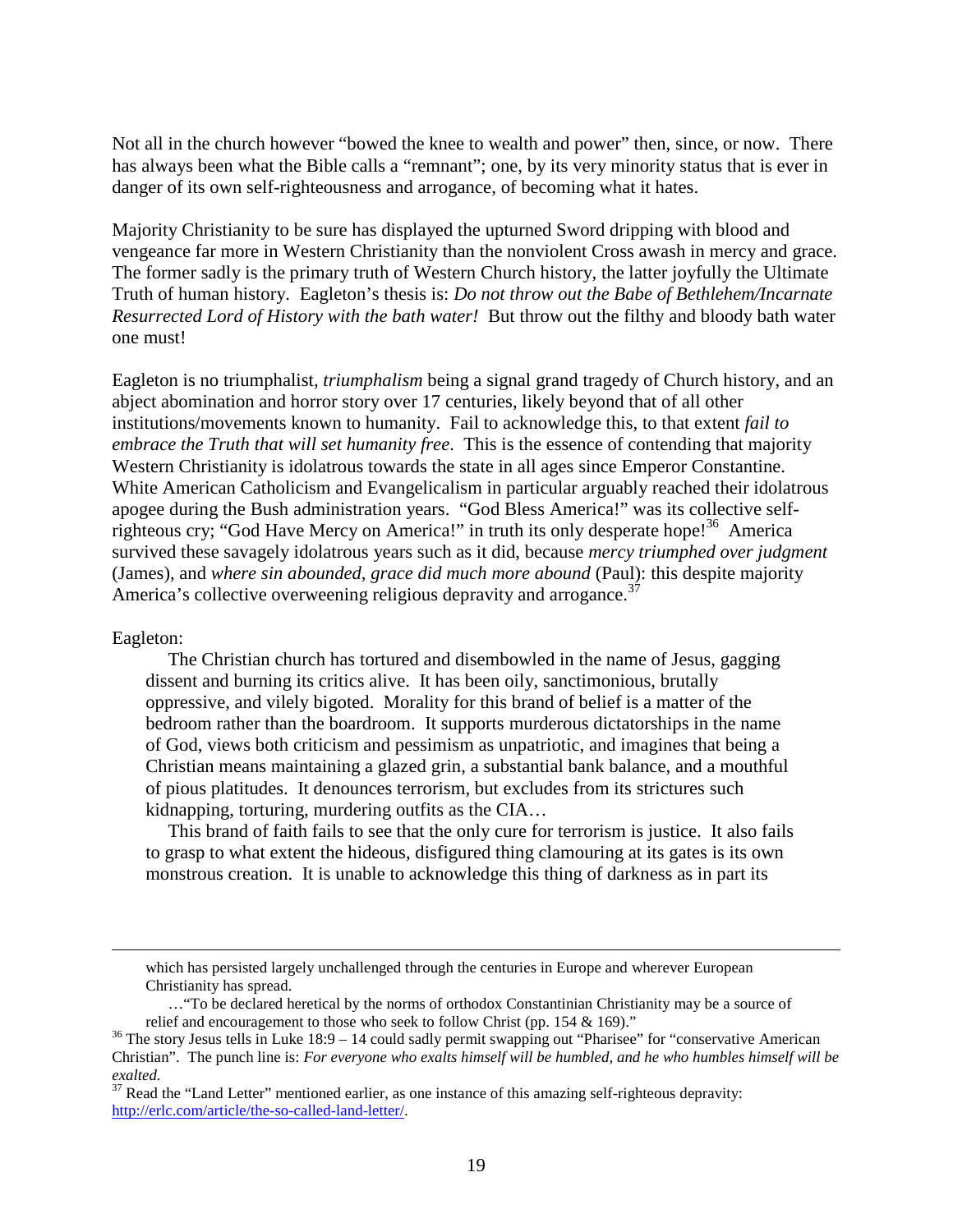own, unable to find its own reflection in its distorted visage.<sup>[38](#page-19-0)</sup> In the light of all this, the bellicose ravings of Ditchkins are, if anything, too muted. It is hard to avoid the feeling that a God as bright, resourceful, and imaginative as the one that might just possibly exist could not have hit on some more agreeable way of saving the world than religion (p. 57).

Eagleton is reflecting in these last sentiments a longstanding biblical tradition of railing against, of wildly lamenting, of viciously castigating God for the hell of a mess the world is in. This as indicated is a form of Western "atheism" that is profoundly spiritual, deeply rooted in victimization, unjust pain, surreal unmitigated horror at so much wrong with the world. It is reflected in Psalm 22, the opening line Jesus quotes from the  $Cross<sup>39</sup>$ [.](#page-19-1) The author continues:

I am talking, then, about the distinction between what seems to me a scriptural and an ideological kind of Christian faith – a distinction which can never simply be assumed but must be interminably argued. One name for this thankless exercise is what Nietzsche, who held that churches were the tombs and sepulchres of God, called in Kierkegaardian phrase saving Christianity from Christendom (pp. 57 & 58).

I would slightly alter Eagleton's next statement:

Any preaching of the Gospel which fails to constitute a scandal and affront to the political state is in my view effectively worthless (p. 58).

After "political state" I would add, "in its self-arrogation of sole right of exercising lethal violence against its enemies". The state rightly prevents its citizens from killing its enemies. It must renounce that lethal right for itself if it is to be properly ethical. The state itself is otherwise perpetually and invariably supreme model for the violence of its own citizens, from schoolyard

<span id="page-19-0"></span><sup>38</sup> Political scientist Mahmood Mamdani in *Good Muslim, Bad Muslim: America, 9/11, and the Roots of Terror*, says international terrorist organizations are America's creation. "Not only does he argue that terrorism does not necessarily have anything to do with Islamic culture; he also insists that the spread of terror as a tactic is largely an outgrowth of American cold war foreign policy. After Vietnam, he argues, the American government shifted from a strategy of direct intervention in the fight against global Communism to one of supporting new forms of low-level insurgency by private armed groups… 'In practice,' Mr. Mamdani has written, 'it translated into a United States decision to harness, or even to cultivate, terrorism in the struggle against regimes it considered pro-Soviet.'… 'The real damage the C.I.A. did was not the providing of arms and money,' he writes, 'but the privatization of information about how to produce and spread violence — the formation of private militias — capable of creating terror.' The best-known C.I.A.-trained terrorist, he notes dryly, is Osama bin Laden… Drawing on the same strategy used in Africa, the United States supported the Contras in Nicaragua and then created, on a grand scale, a pan-Islamic front to fight the Soviets in Afghanistan. Whereas other Islamic movements, like the Iranian revolution, had clear nationalist aims, the Afghan jihad, Mr. Mamdani suggests, was created by the United States as a privatized and ideologically stateless resistance force. A result, he writes, was 'the formation of an international cadre of uprooted individuals who broke ties with family and country of origin to join clandestine networks with a clearly defined enemy.' (quoted in Hugh Eakin, "When U.S. Aided Insurgents, Did It Breed Future Terrorists?", *The New York Times*, April 10, 2004, http://www.nytimes.com/2004/04/10/arts/10MAMD.html?pagewanted=1&th.)"

Like Mary Shelley's *Frankenstein*'s monstrous creation*,* Al Qaida is the C.I.A.'s gift to the world. The C.I.A. in turn (whose Virginia headquarters has at its entrance Jesus' words: "You shall know the Truth and the Truth shall set you free"), like *Frankenstein* plays God (worldwide), and leaves in its wake, like the former Soviet KGB and Nazi SS, horror, death, terror and destruction. Its operatives are in fact murderers and liars and purveyors of everything antithetical to human freedom – except American Empire freedom to rape, kill, assassinate, overthrow, steal etc., at will. See further instance below about Allende's Chile.

<span id="page-19-1"></span><sup>39</sup> *My God, my God, why have you forsaken me?...*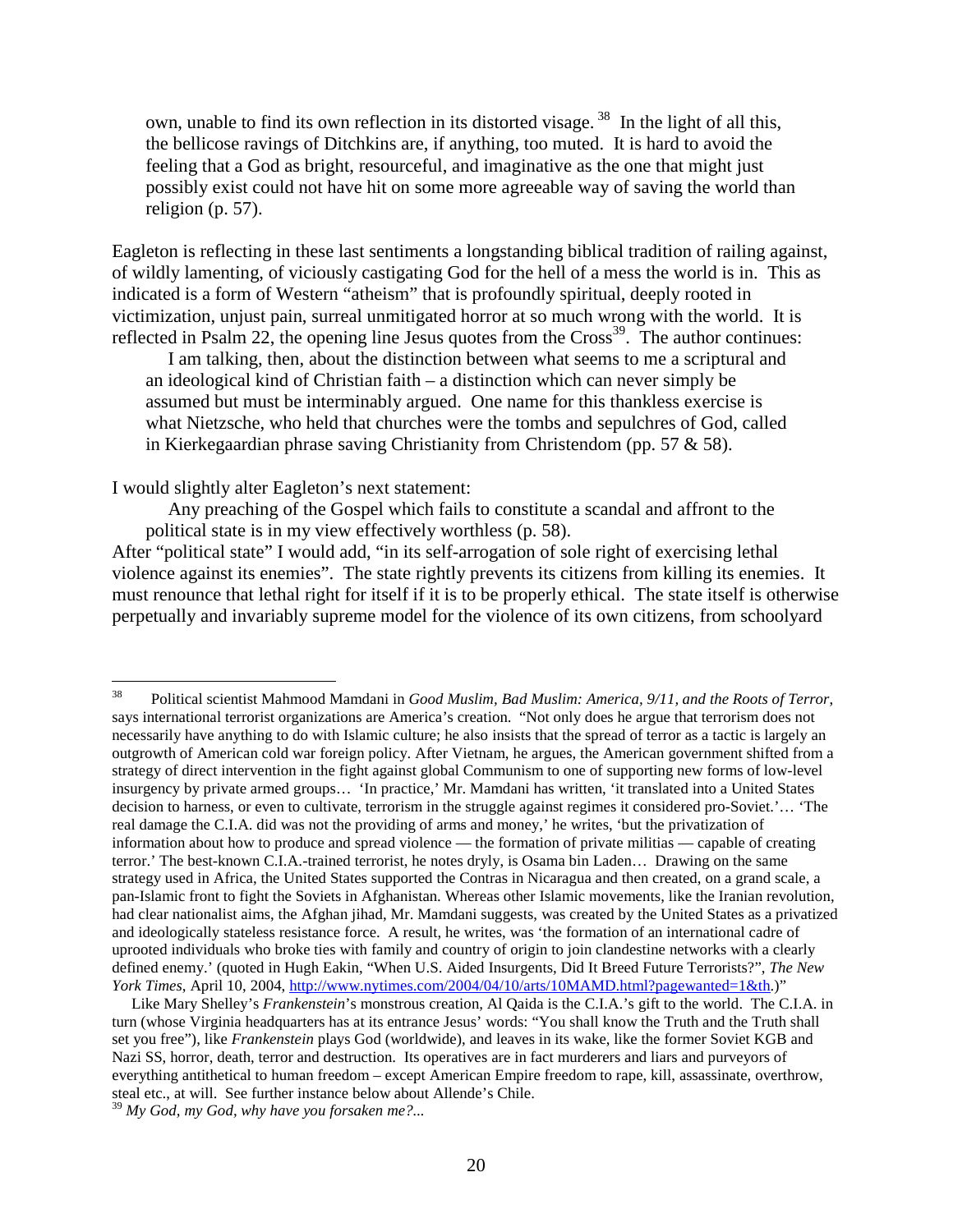bullying to mass murder<sup>[40](#page-20-0)</sup>. Ultimate violence prevention is only possible when the state renounces resort to violence itself. Self-protection, yes. Lethal violence, no.

But, "if religion has so flagrantly failed to live up to its own founding principles, what about liberalism?", he asks. He cites

The violent suborning of freedom and democracy abroad, the misery wreaked by racism and sexism, the sordid history of colonialism and imperialism, the generation of poverty and famine, the warfare and genocide of sublime proportions, the arming and championing of one odious tyrant after another? What human carnage terrorism has so far murderously wreaked in the West is minor indeed compared to the long history of slaughter and oppression of the West itself… Most of those Western commentators who have greeted the crimes of Islamic terrorism with panic and hysteria have not shouted quite so loudly about the long catalogue of atrocities of their own supposedly enlightened civilization. Why was it only after 9/11, when they themselves became for the first time potential victims of attack, that their moral indignation broke cover so stridently? There is nothing wrong with protesting against bloodthirsty bigots who seek to deprive you of your limbs, so long as you have the elementary sense of justice to point out that one major reason for this criminal intent is theshameful way the West has treated others in the past  $(p. 61)$ .<sup>41</sup>

Eagleton shows that America's "teachable moment" was lost in strident reassertion of old values that amongst others were racist, sexist, and militaristic. So,

The grim news was that the United States's moment of tragic crisis was in no way a spiritual conversion. On the contrary, it was business as usual, only a good deal more so (p. 64).

Over against the revolutionary force of Christian *agape*,

Ditchkins and his ilk support, by and large, the political status quo with varying degrees of reformist dissent… His campaign against fundamentalism has been signally unmatched by an equally forthright critique of global capitalism, a system which breeds so much of the anxiety and sense of humiliation off which fundamentalism feeds… One cannot imagine Ditchkins describing the capitalist system as "almost unequivocally demonic," words used of it by the greatest twentiethcentury theologian, Karl Barth (pp. 64 & 65).

Eagleton contrasts the life-giving, freedom-bringing intent of the Ten Commandments, including implicitly Jesus' summation into the "Two Greatest Commandments", and Paul's and James' further distillation into one which is "the fulfillment of the law" and "the royal law", namely "Love your neighbour as [being] yourself", with

<span id="page-20-0"></span><sup>&</sup>lt;sup>40</sup> The movie *Jarhead* illustrates the Western state's profound commitment to teach extreme bullying in its military training. The research of retired American Lt. Colonel David Grossman into the science of killing he has dubbed "killology" (http://www.killology.com/), demonstrates the state's commitment to teach knee-jerk massive killing on command. Two other studies worth noting are Jared Diamond's *The Third Chimpanzee*, and David Livingstone's *The Most Dangerous Animal*.

<span id="page-20-1"></span><sup>41</sup> Lebanese political scientist Gilbert Achcar argues precisely this in *The Clash of Barbarisms: September 11 & the Making of the New World Disorder*.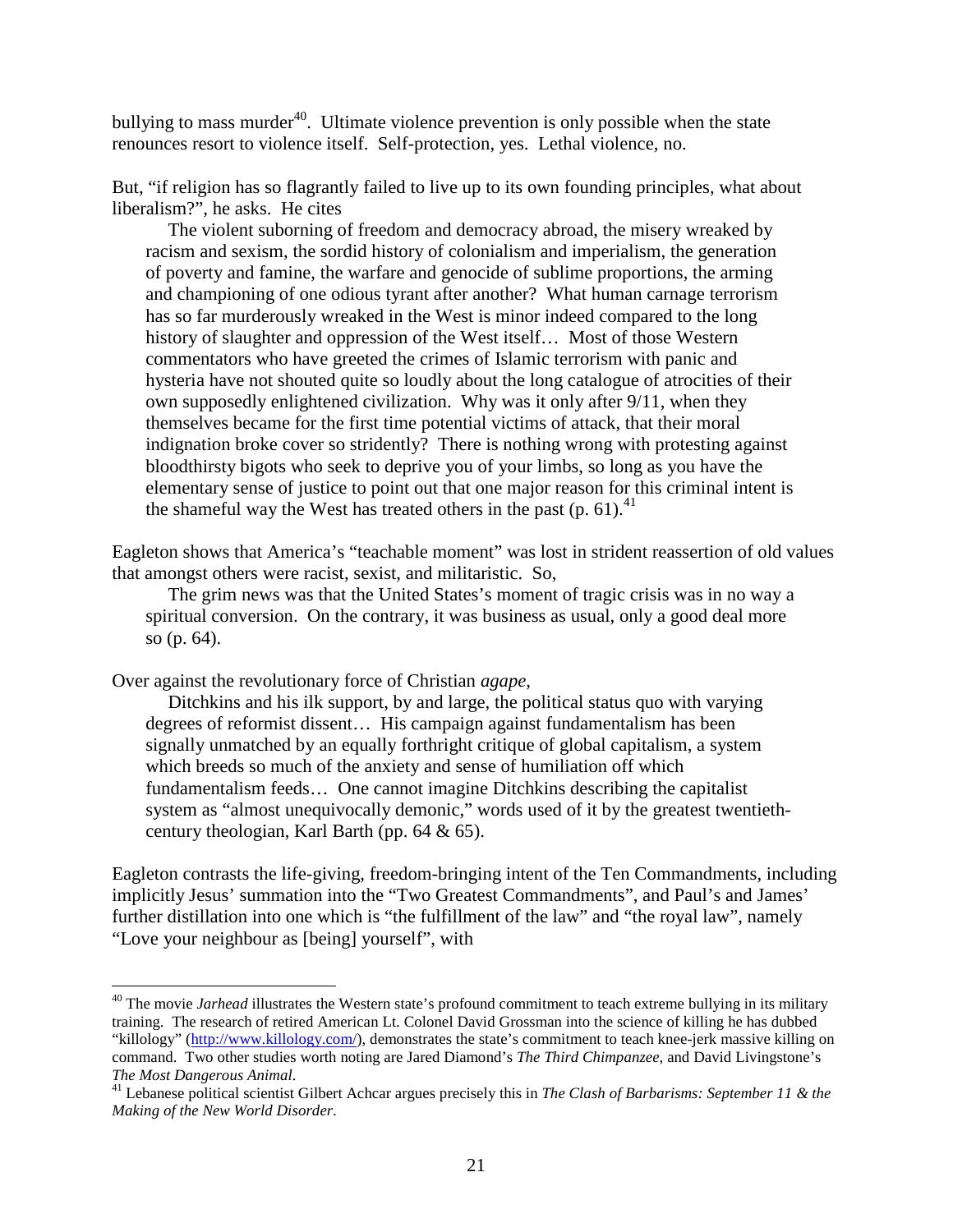Ditchkins, [who] in short, is not just a liberal rationalist, but a readily identifiable English middle-class liberal rationalist… His God-hating is by no means the view of a dispassionate scientist commendably cleansed of prejudice. There is no such animal in any case. It belongs to a specific cultural context (pp.  $65 \& 66$ ).

And Ditchkins' cultural context in this case turns out to have quite contentedly waged many "savage wars of peace" (as Rudyard Kipling dubbed them in his abominable ode to British and American Empire self-righteousness, "The White Man's Burden"). Or as military historian Tami Biddle wrote in *Rhetoric and Reality in Air Warfare* of the Ditchkins' forebears ilk: when in the 19<sup>th</sup>-century aerial warfare was still only imagined, it meant "English-speaking peoples raining incendiary bombs over the enemy *to impose the customs of civilization*".

This perverse imagination in fact turned real during World War II under Allied command in over 40 German and nearly 70 Japanese cities, with resultant civilian casualties in each country approaching one million.<sup>[42](#page-21-0)</sup> 100,000 civilians in Tokyo alone were immolated in horrendous holocaust March 9 & 10, 1945. After the atomic bombs dropped later that year, General Curtis LeMay in charge of operations, chortled that "we scorched and boiled and baked to death more people in Tokyo on that night of March 9-10 than went up in vapor at Hiroshima and Nagasaki combined". He was technically wrong: 120,000 civilians instantaneously lost their lives in those two attacks three days apart, and tens of thousands died subsequent agonizing deaths. It is now estimated that when aerial bombing was used first in World War I, there were about 10% civilian casualties. In World War II, the estimate rose to 50%. Currently, with cruise missiles, drones, and smart bombs, the estimate is at 80% to 90% civilian casualties in conflict zones like Afghanistan and Iraq.

Former U.S. Defense Secretary Robert McNamara admitted in Errol Morris' documentary *The Fog of War*, that he and LeMay, under whose command he worked, would have been charged with war crimes had the Allies lost the War. Instead, LeMay became the most decorated military commander ever to 1945, and McNamara rose in power to become the architect of the monstrous crime of mass murder and environmental degradation known as the Vietnam War, with full U.S. government (and one must add, with almost complete conservative and liberal Christian, and atheist) backing.

Eagleton also goes after the left for its attacks on religion, as he points out that Ditchkins falls silent about the horrors of the sort mentioned above, result of his kind of horrific progressive liberalism:

Marxism began among other things as a response to a Christian movement which had betrayed its origins, and ended up in a whole sector of the globe doing the same... In a similar way, the disgusting betrayals of the Christian churches stand, as we have suggested, under the judgment of the Gospel itself (pp. 67 & 68).

As Ivan Illich constantly lamented: "The corruption of the best is the worst."

Eagleton prods at Enlightenment and early capitalist origins, saying:

<span id="page-21-0"></span> $42$  This was the casualty number predicted for American Marines if there had been a military land invasion of Japan. This was used before and after to justify the use of atomic bombs. Two in fact were dropped on defenseless civilians in two Japanese cities in August, 1945. The irony is beyond tragically immense.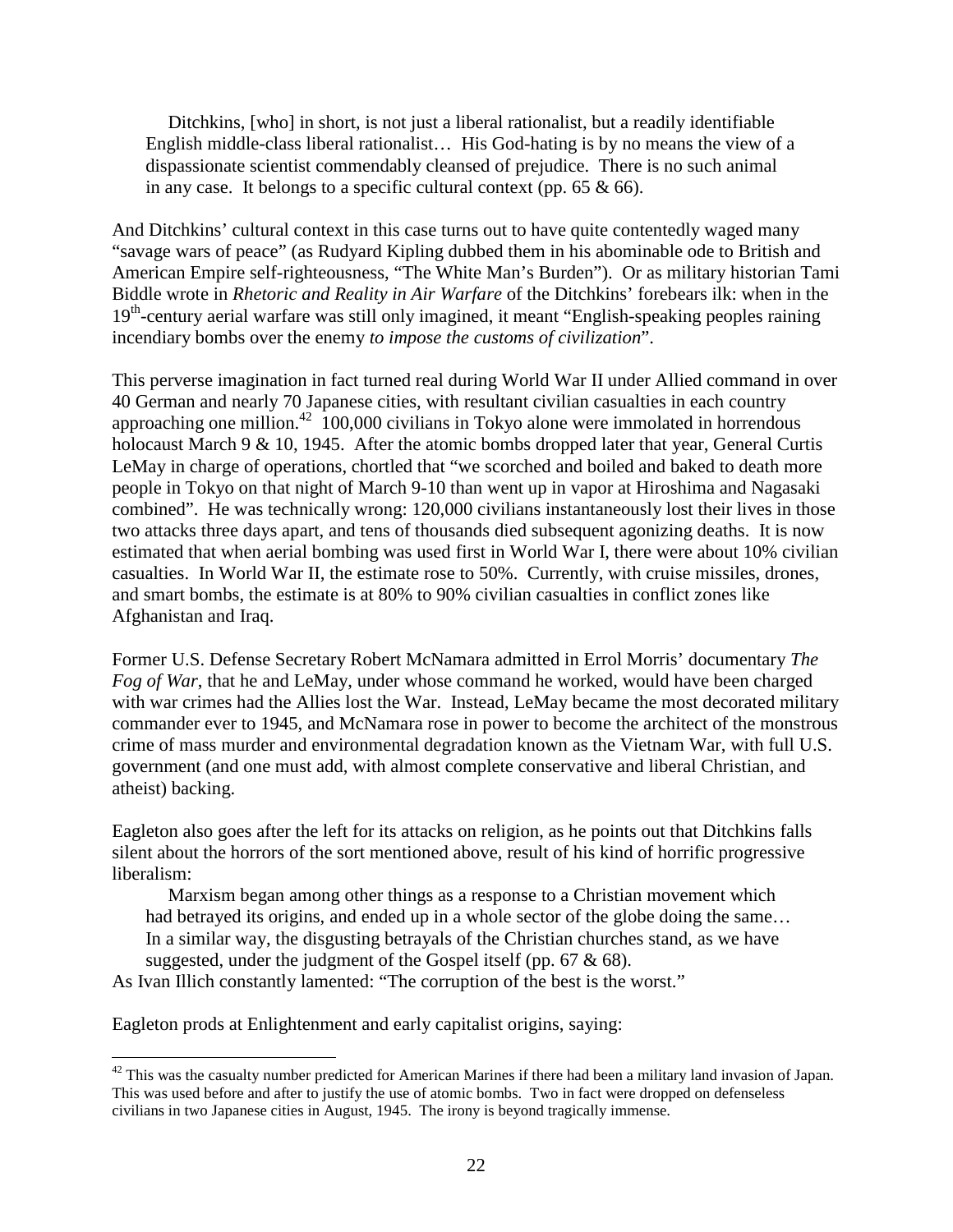The Enlightenment was deeply shaped by values which stemmed from the Christian tradition. But it was also right, as Ditchkins argues, to see actually existing religion as part of the barbarism it sought to face down. Even so, in a choice irony, it inherited its brave campaign against superstition partly from Christianity itself, with its rejection of all false gods and prophets, all idols, fetishes, magical rituals, and powers of darkness, in the name of human flesh and blood.

…At the same time, this enlightened liberal humanism served as the legitimating ideology of a capitalist culture more steeped in blood than any other episode in human history. This, one may note, is what Ditchkins unaccountably forgets to say. Only Marxism recounts the story of how these contrasting narratives are secretly one. It reminds us of the mighty achievements of Francis Bacon, but also of the fact that he believed in torture. It insists that modernity means both contraception and Hiroshima, liberation movements and biological warfare. Some people think it Eurocentric to point out that Europe was the historical home of modernity, forgetful that this also means that it was also the home of the Holocaust. The radical answer to the question of whether modernity is a positive or negative phenomenon is an emphatic yes and no… [T]he liberal Enlightenment that Ditchkins champions has been at one and the same time an enthralling advance in humanity and an insupportable nightmare – the latter tale moreover as verso of the recto of the former, the two colliding histories structurally complicit rather than contingently cheek by jowl (pp. 69 & 70).

## Eagleton scathingly says,

If ever there was pious myth and piece of credulous superstition, it is the liberalrationalist belief that, a few hiccups apart, we are all steadily en route to a finer world  $(p. 70)$ .,

which he calls "brittle triumphalism". With reference to this kind of liberalism that like Christianity betrays its own origins, Eagleton claims that

One vital reason why the United States has declared an open-ended war on terror is toensure a flow of open-ended profits for a large number of its corporations  $(p. 71)$ .<sup>43</sup>

#### Yet, ironically,

The surest safeguard for freedom in this Orwellian world would seem the training of death squads and the arming of dictators. The United States has a long-standing policy of supporting theocratic monarchies in the name of life, liberty, and the pursuit of happiness. The forces of the Christian right, far from constituting a minor swamp of irrationalism awaiting its moment to be mopped up by the irresistible advance of Reason, have become integral to the workings of the U.S. political system, in a squalid

<span id="page-22-0"></span><sup>43</sup> Eagleton comments later:

Scientific development and moral evolution would seem to go hand in hand, for Dawkins as for the dewy-eyed Victorian rationalists. The idea that science might actually have contributed to our degradation as well as to our refinement is not even curiously considered. Nor is it by Hitchens. They are both excellent examples of finely intelligent men who have been rendered obtuse in certain respects by ideology (p. 87).

This is the obverse of triumph of Sword ideology (*in hoc signo vinceres* – in this sign you will conquer), which was the vision of the labarum – the Sword – on the Milvian Bridge that Constantine claimed to have seen, and that unsheathed Peter's Sword for the Church ever since.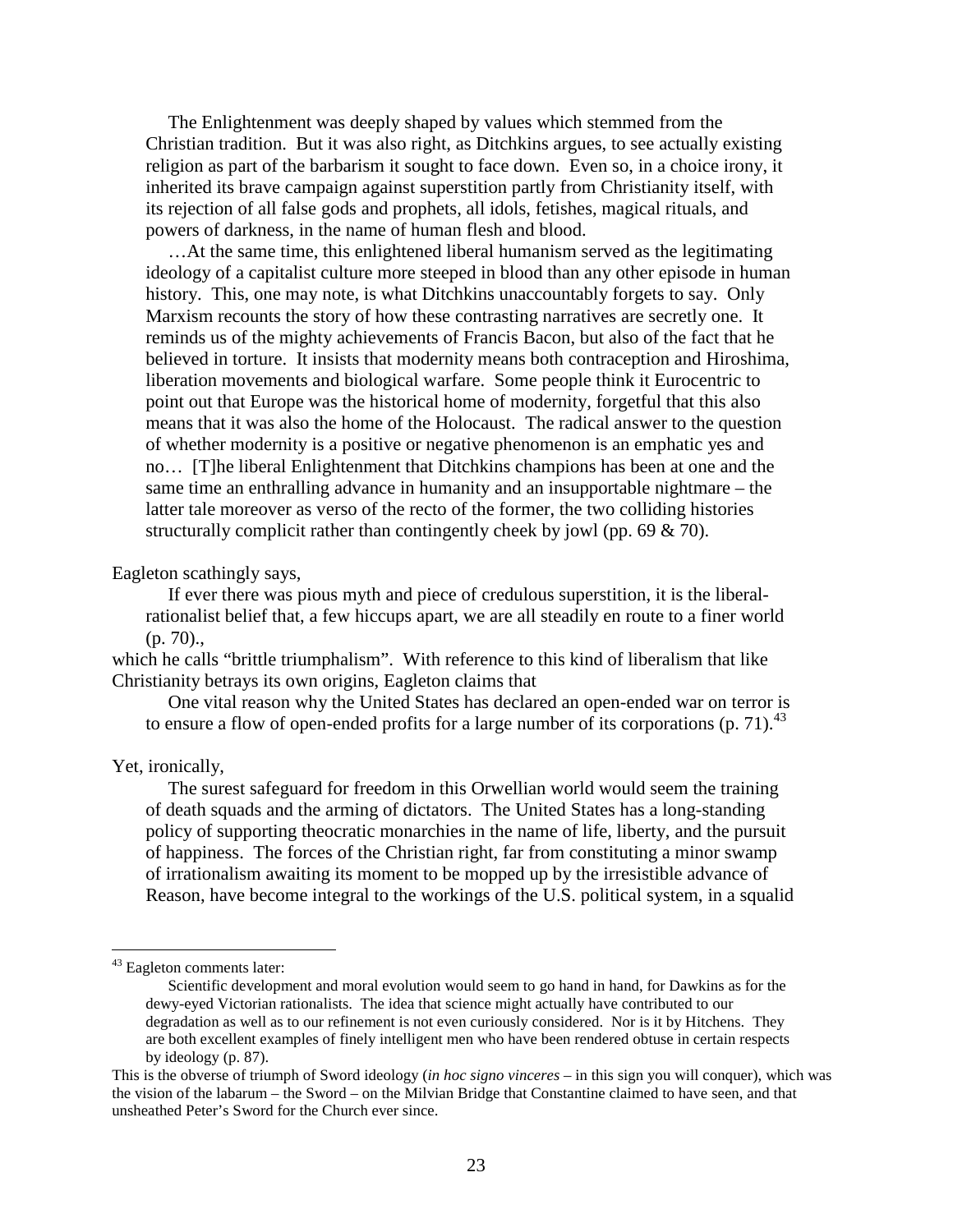alliance of preachers, lobbyists, businessmen, televangelists, Washington powerbrokers, and right-wing politicians (p. 73)

Eagleton berates an easy black-and-white division of the world into reasonable (Western values of Enlightenment and Progress) and unreasonable (Eastern religious superstitions), noting that

The choice between West and East is sometimes one between which particular squalid bunch of murderous fanatics one prefers to back. And this, one would have thought, might be the occasion for a humility and self-criticism for which Ditchkins's writing is not remarkable (pp. 74 & 75).

One such Western group of "murderous fanatics" was in fact the manufacturers of the atomic bomb, not to mention a long list since of nuclear and conventional weaponry designers/producers straight from the bowels of hell. The supporting cast fully in the know of these "murderous fanatics" was in fact a list that included in the past Winston Churchill, Harry Truman, and William Lyon Mackenzie King; today a whole bevy of "normal" university, scientific and military type and all top commanders at NATO; every Western politician who has backed NATO and the War on Terror to the present; and the majority of Western democratic citizens who fail/failed to declare, "The Emperor has no clothes!" and call for a stop to all Western "murderous fanaticism" including the current wars in Afghanistan and Iraq. To be sure, and tragically, these "murderous fanatics" recently included a triumvirate of G8 Evangelical Christian leaders: George Bush, Tony Blair and (the only one left) Stephen Harper. But Hitchens is vehemently pro-murderous fanaticism in his support of the War on Terror, as is in large measure the Western Liberal Establishment, of whom Canadian Liberal Party leader Michael Ignatieff is one of the most intelligent and urbane – but no less murderous.

Eagleton draws on Canadian Christian philosopher Charles Taylor's massive study, *A Secular Age*, to suggest that the new Progressive image of Western Man on the emergence since 1500, Western Man coming of age in a world that after all does not have or need God, that this maturity

is inseparable from a certain infantile anxiety… Sovereignty proves to be inseparable from solitude. At the peak of his assurance, Enlightenment Man finds himself frighteningly alone in the universe, with nothing to authenticate himself but himself… What is the point of extracting from the world with one hand values which the other hand has just put in? What is it for the human subject to stand on a foundation which is itself (pp. 82 & 83)?

The other irony for Postmodern Western Man is, in the very act of deconstruction, he finds himself cutting off the nose to spite his face, sawing off the limb he himself has been standing on! And this nose at its finest, this limb at its sturdiest, both invariably prove to be of Christian origin. This is a stark dilemma one of my two friends alluded to above simply does not get or if so cares not to acknowledge. Her best values are in fact Christian *agape*-based. Admitting that is for her ideological *anathema*. The other word for it is *fundamentalism.* Eagleton shows at various points in the book this Western Liberal dilemma of eschewing-while-unwittingly-orotherwise-embracing Christian values.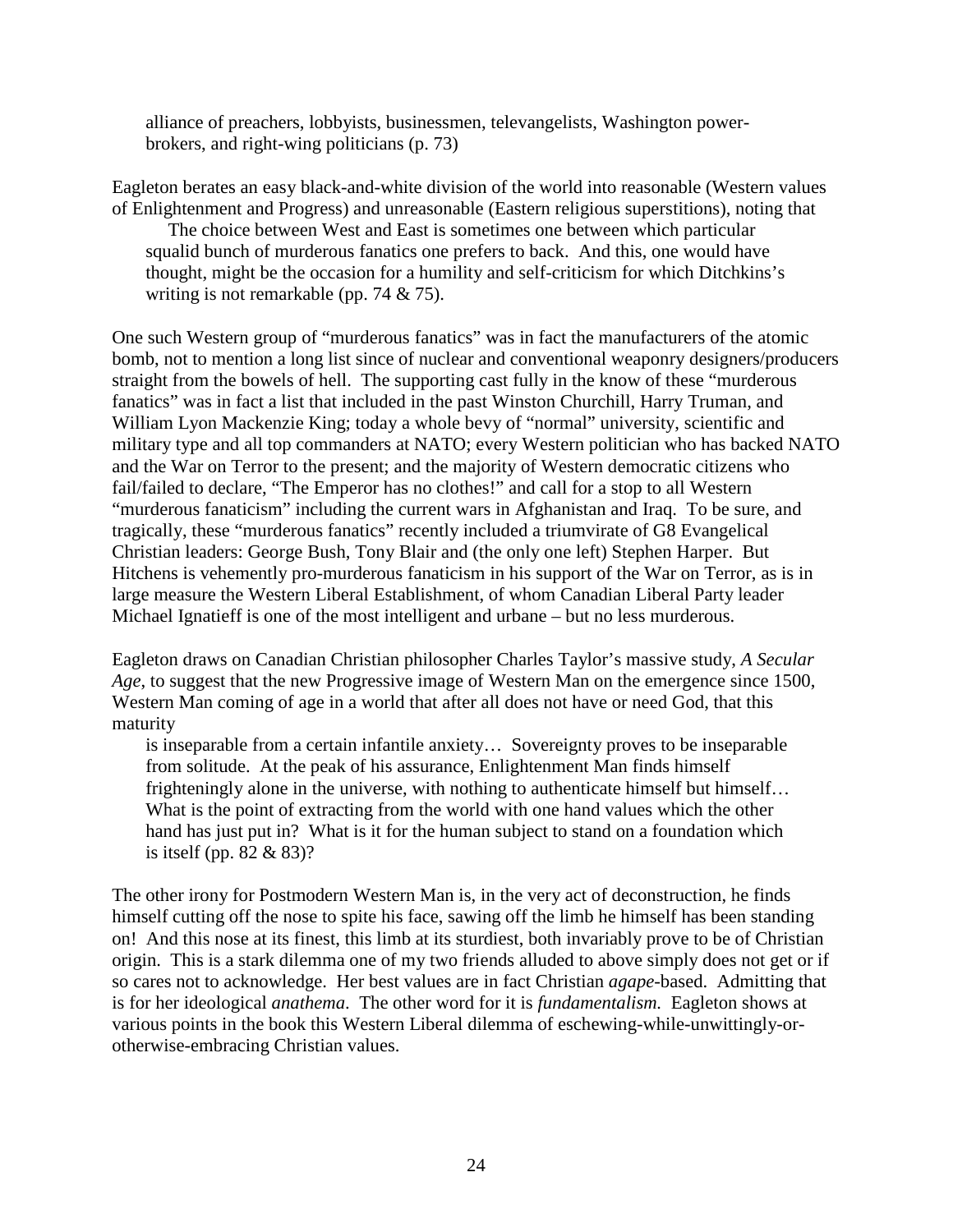Eagleton speculates that Hitchens in particular in his crusading atheism and in his seeking to extract transcendent meaning from literature, is in fact misguided. Eagleton warns that in the case of literature this is actually dangerous, even destructive. He further castigates Ditchkins and postmodernists:

The idea of progress needs to be rescued alike from the complacency of Ditchkins and the modish scepticism of the postmodernists… There is indeed progress – as long as we bear in mind that the civilization which manifest it is also one which seems bent on destroying the planet, slaughtering the innocent, and manufacturing human inequality on an unimaginable scale (pp. 84 & 85).

#### Again,

We have it then, from the mouth of Mr. Public Science himself [Dawkins] that aside from a few local hiccups like ecological disaster, ethnic wars, and potential nuclear catastrophe, History is perpetually on the up. Not even beaming, tambourinebanging Evangelicals are quite so pathologically bullish. What is this but an example of blind faith? What rational soul would sign up for such a secular myth (pp. 87 & 88)?

Eagleton also accuses Dawkins of being a true child of 19<sup>th</sup>-century Positivism in his belief in the secular myth of "memes".<sup>[44](#page-24-0)</sup> Further,

An enlightened trust in the sovereignty of human reason can be every bit as magical as the exploits of Merlin, and a faith in our capacity for limitless selfimprovement just as much a wide-eyed superstition as faith in leprechauns… A form of rationality which detaches itself from the life of the body and the affections will fail to shape this subjective domain from the inside, thus leaving it prey to chaos and violence. Primitivism is the flip side of rationalism (pp.  $89 \& 90$ ).

## Eagleton allows that

Ironically, the idea of progress has a religious resonance… Christian theology believes in the possibility of transforming history without the hubris of the idea of Progress (pp. 92 & 93).

He knows that civilized and barbarous, enlightened and irrational are not the simple antitheses Ditchkins intimates. In fact,

Liberal rationalism, that is to say, has its own metaphysical articles of faith, and to that extent has something in common with the religion it excoriates… How far is the dream of a thoroughly rational future a substitute for heaven? Is "Progress" the liberal-rationalist translation of "after-life"? Has liberal rationalism really got out from under religion (p. 95)?

Anthropologist René Girard says all civilizations are based on a founding murder that is covered upand studiously denied by religion, just as the biblical original murder of Abel was<sup>45</sup>. So the liberal myth about "civilization" as Gandhi rightly observed is shot through with lies.

<span id="page-24-0"></span><sup>44</sup> Dawkins' non-science about memes is also challenged in one episode of Cayley's CBC *Ideas* series, "How To Think About Science".

<span id="page-24-1"></span><sup>45</sup> Theologian James Williams studied this at book length in *The Bible, Violence, and the Sacred.*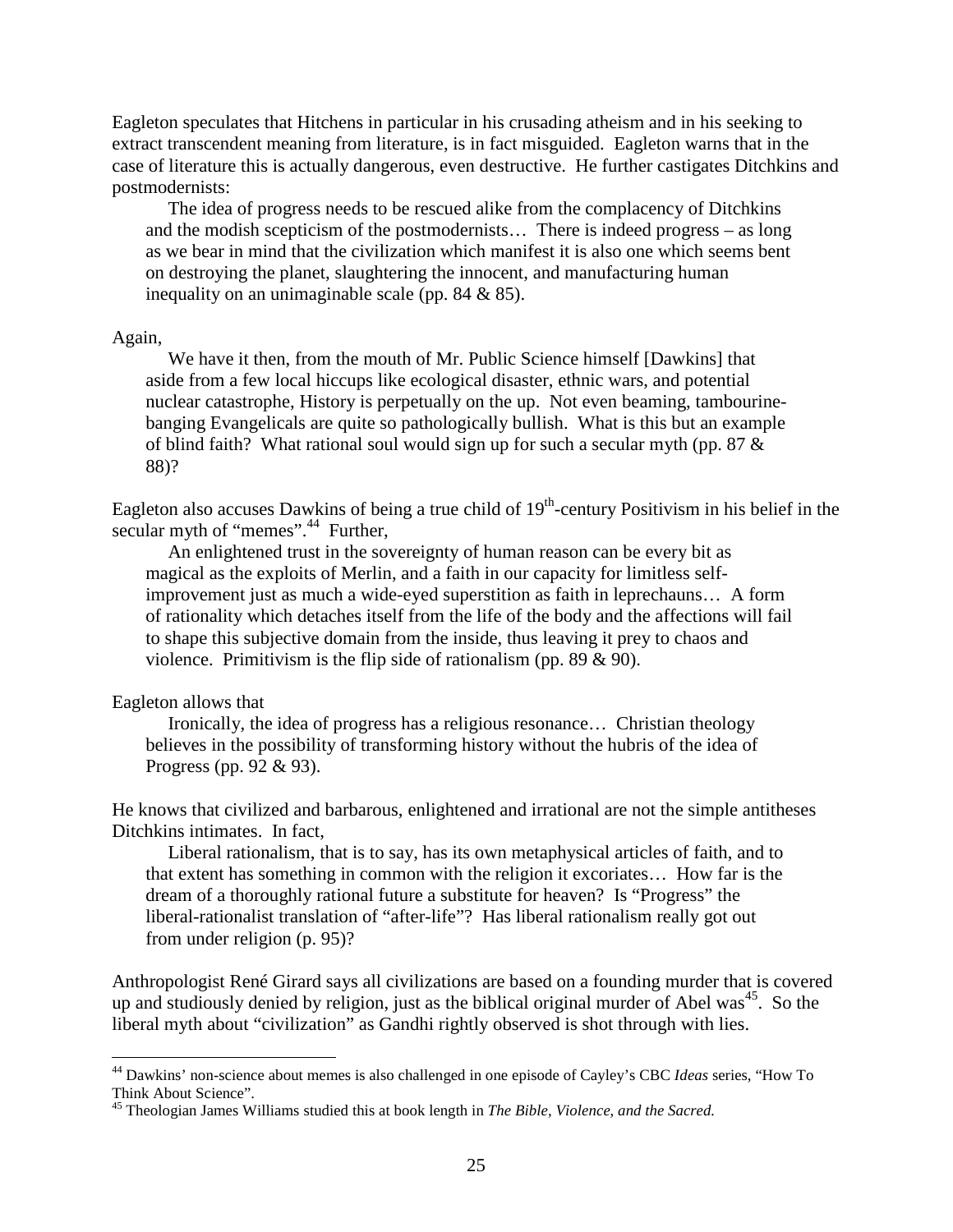What this fable overlooks is the fact that barbarism and civilization are not only sequential but synchronic – that human civilization is among other, rather finer things a "higher" or sublimated form of violence and aggression… [B]arbarism remains one of the secretly enabling conditions or barely concealed underside of that precious thing we call civilization – a barbaric subtext which with the help of George Bush and his neocon gangsters has in recent years become rather less shamefaced and subterranean. The violence which normally founds nation-states does not simply give way to subsequent civility. Instead, it is sublimated into the business of keeping Nature aggressively under control, without which civilization finds it hard to survive. It is also sublimated into the task of defending the political state, and is now known as the military, the law, or political authority. One reason why terrorism is so alarming, quite apart from its moral obscenity, is that it reveals to civilization something of its own disavowed secret self. At the heart of freedom lurks a certain coercion, just as reason is always infiltrated by its opposite (pp. 96 & 97).

We become what we hate in other words, because we *are* at least latently what we hate! After 9/11, the American nation agonized over why the world hated it! Brilliant Bush nailed it with proverbial Texan provincialism as "they hate our freedoms". The reality is slightly otherwise: *the United States is hated because it is a ruthless Empire as grotesquely "uncivilized" as any that preceded it; as any that vied or vie for power with it, such as the Soviet Union and China, Japan and Nazi Germany.*

Eagleton cites two examples of American barbarism:

It is a familiar fact (though not, apparently, all that familiar to the U.S. media) that, thirty years to the day before the attack on the Twin Towers, the United States government violently overthrew the democratically elected government of Chile, installing in its place an odious puppet autocrat who went on to massacre far more people than died in the World Trade Centre. The United States also supported for many years a regime in Indonesia that probably exterminated more people than Saddam Hussein did (pp.  $100 \& 101$ ).<sup>[46](#page-25-0)</sup>

Eagleton continues with many other instances, saying none however justifies legitimation for the use of terror.

## *Chapter 3: Faith and Reason*

He moves on in Chapter Three to a discussion of "Faith and Reason", noting that "Richard Dawkins claims with grandiloquent folly that religious faith dispenses with reason altogether (p. 109)"… Eagleton continues scathingly:

Even Richard Dawkins lives more by faith than by reason. There are even those uncharitable observers who have detected the mildest whiff of obsessive irrationalism

<span id="page-25-0"></span><sup>46</sup> For more on such barbarisms, see the documentary by Patricio Guzmán, *Salvador Allende*, and *Missing* by Costa Gravas (which elicited an eventually dismissed lawsuit); William Blum's books on American Empire (one of which *Rogue State*, after being cited by Osama bin Laden, caused the end of his speaking engagements on American campuses): (http://en.wikipedia.org/wiki/William\_Blum); and The American Empire Project (http://www.americanempireproject.com/). Well-documented studies (sadly) abound.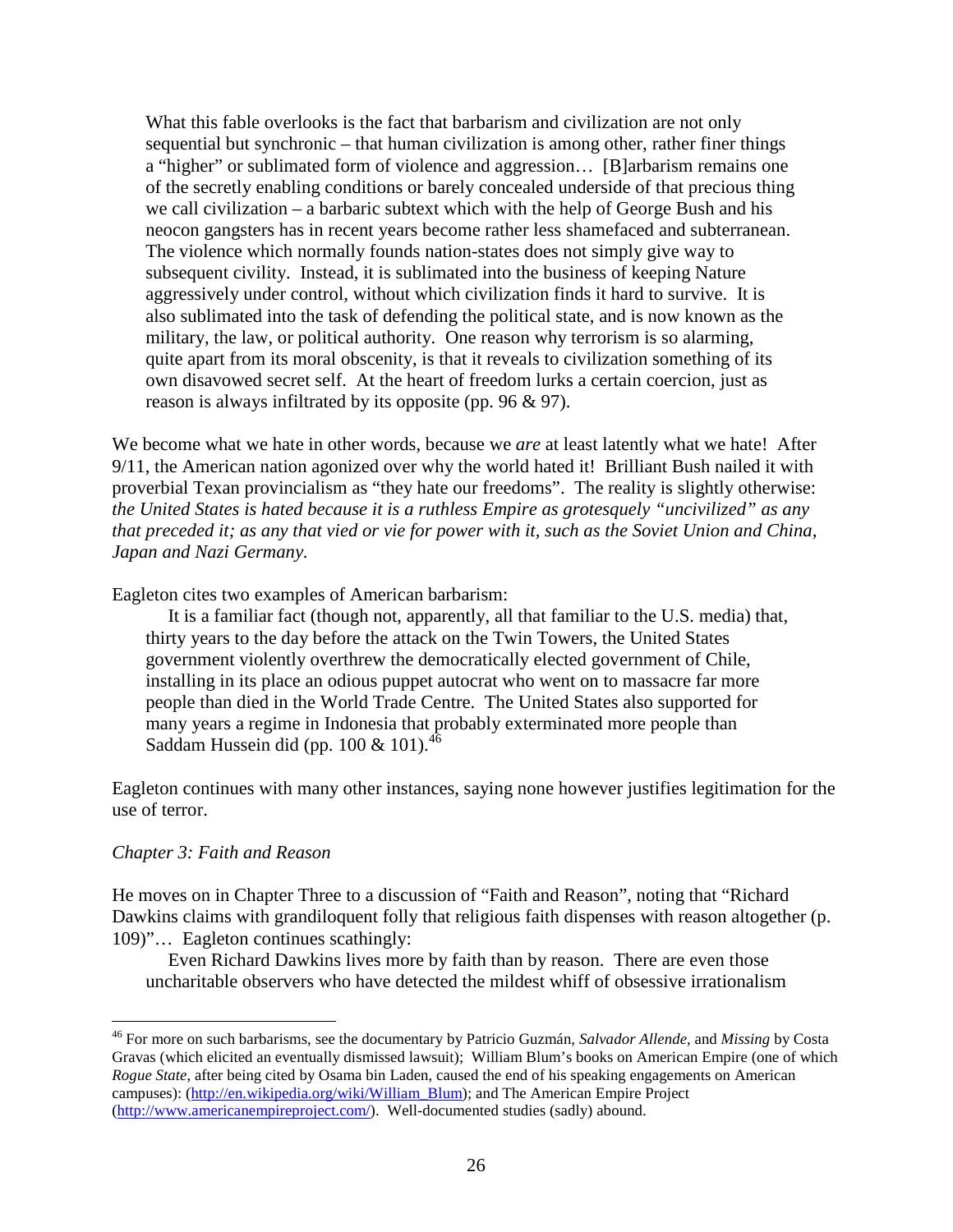in his zealous campaign for secular rationality. His antireligious zeal makes the Grand Inquisitor look like a soggy liberal (pp. 109 & 110).

But the point is, reason qua reason is simply inadequate, just as science qua science can never discover through science its own foundational values and starting-points.<sup>[47](#page-26-0)</sup> Several Ditchkins errors about religious faith are addressed by Eagleton:

- God is not a possible object of cognition for which "faith" is the necessary instrument, since there is otherwise no evidence
- Christianity is first performative before it is propositional<sup>[48](#page-26-1)</sup>
- Only fully paid-up rationalists think that nothing is certain but indisputable knowledge
- "Fundamentalists are faithless. They are, in fact, the mirror image of skeptics  $(p. 114)$ ."<sup>[49](#page-26-2)</sup>

David Cayley of *CBC Ideas* draws on his twenty-four hour series "How To Think About Science" (http://www.cbc.ca/ideas/features/science/index.html) in opining:

[Terry Eagleton's] conclusions resonate in various ways with a theme that runs through "How To Think About Science" in several different keys: *science's complete dependence on purposes and presuppositions which are necessarily established outside of science* (italics added)*.*

<span id="page-26-1"></span><sup>48</sup> James William McClendon Jr. wrote a classic three-volume Systematic Theology that began with *Ethics (Systematic Theology Volume 1)*, an ethical reading of the Bible that was also what Glen Stassen calls "just peacemaking", in line with the anabaptist (lower case is intentionally used by McClendon Jr.) understanding, in line also with The Sermon on the Mount and Plain material in Matthew and Luke, and with James (though Martin Luther hated this "right strawy Epistle" for it), who summarized it thus: James 2:18

#### *But someone will say, "You have faith; I have deeds." Show me your faith without deeds, and I will show you my faith by what I do.*

The essence of this *doing* in turn is given by the prophet Micah as "justice" to neighbour and enemy (which has been called the "high water mark of Hebrew spirituality" over against all manner of sacrificial offerings, religious observances and pietisms; which is quoted by Jesus in Matthew 23:23; which goes in tandem with the Two Greatest Commandments, namely love of God and neighbor/enemy):

#### Micah 6:8

*He has showed you, O man, what is good. And what does the LORD require of you? To act justly and to love mercy and to walk humbly with your God.*

<span id="page-26-2"></span><sup>49</sup> Interestingly, such sceptics demand 100% certainty like the unseeing dwarfs in C.S. Lewis' *The Last Battle* – and like Evangelical "apologists" such as Josh McDowell in his travesty, *Evidence That Demands a Verdict*, and other books, or a series of misguided books by Lee Strobel (http://www.leestrobel.com/store.php), all designed to do the impossible: coerce faith. (In the past this was attempted during the Crusades at the point of the sword; in the present, Evangelicals do it at the point of decision in evangelistic "crusades" (another travesty), or at the point of the pen in such books as just mentioned. They are all equally unsuccessful – even when they "succeed", as Jesus chillingly warned about religious addiction in Matthew 23:15.) Over against these *unfaithful* mirror images of sceptic and fundamentalist defender, Eagleton writes:

Herbert McCabe, who holds the orthodox view that Christian faith is reasonable but not provable,

points out that demanding watertight proofs can actually be a reactionary move (p. 115).; and again: If proof means whatever compels assent, it is in drastically short supply. Thomas Aquinas certainly did not believe that the existence of God was self-evident.

…A hunger for absolute justification is a neurosis, not a tenacity to be admired (p. 124).

Such "proofs" at minimum are inauthentic and invite derision and accusations of preaching to the choir, which McDowell for instance gets at this site (The accusation rings true. I once belonged to that choir.).: http://www.infidels.org/library/modern/jeff\_lowder/jury/http://www.infidels.org/library/modern/jeff\_lowder/jury/.

<span id="page-26-0"></span><sup>47</sup> Eagleton remarks:

<sup>…</sup>Ditchkins's belief in the value of individual freedom differs from ["scientific observation or an everyday piece of cognition"]. Ditchkins cannot ground such beliefs scientifically, and there is absolutely no reason why he should (p. 123).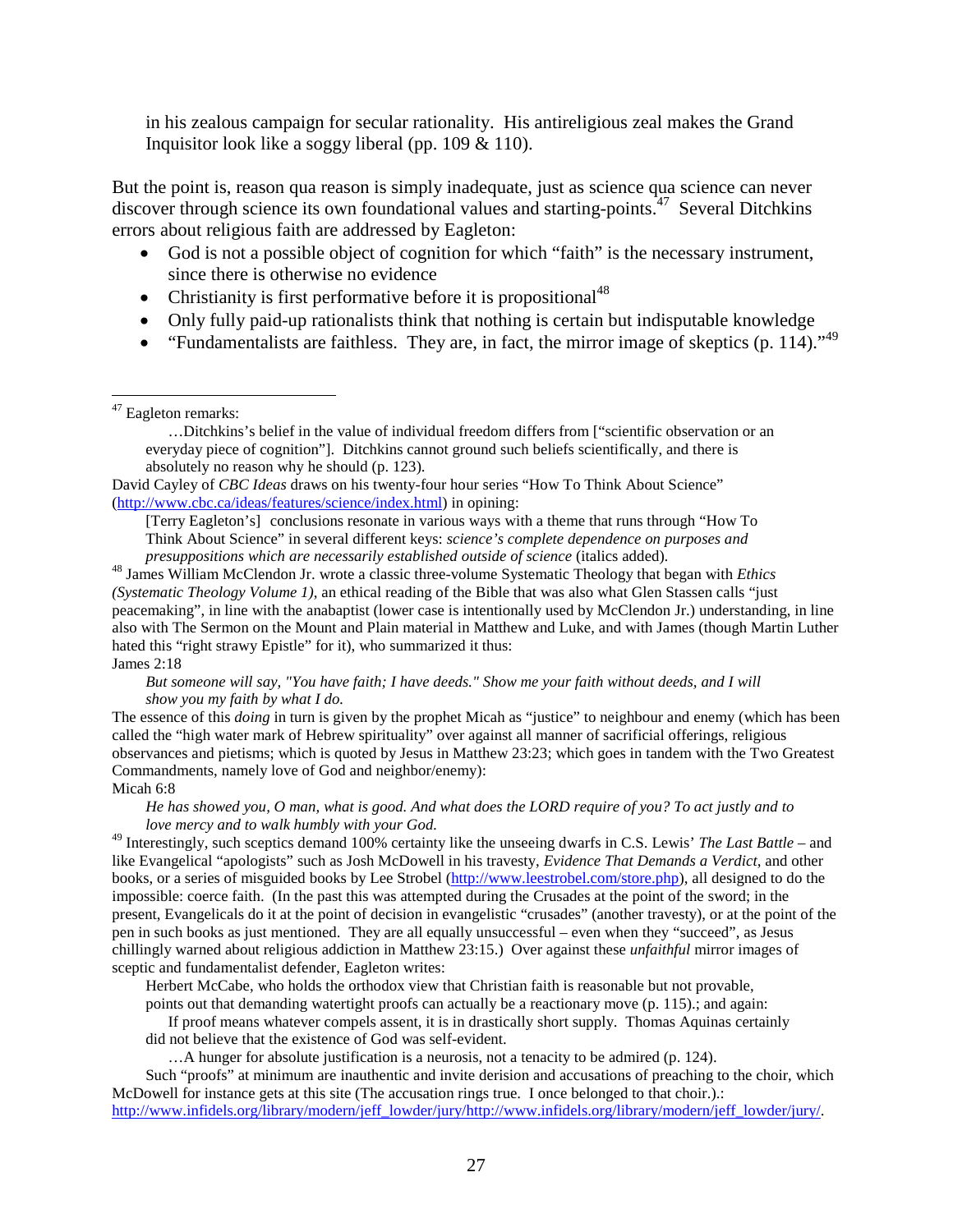Eagleton says that *reasons* for being in love can be given by one person that can be fully understood and agreed to in terms of that loved person's qualities, but may in no way induce loving commitment or being in love.

At some point along the line, a particular way of seeing the evidence emerges, one which involves a peculiar kind of personal engagement with it; and none of this is reducible to the facts themselves, in the sense of being ineluctably motivated by a bare account of them (p. 116).

As Michael Polanyi has demonstrated and as Eagleton also asserts, "reason" itself is dialogical and involves a faith commitment, presupposing a previous community of dialogue that is trusted and a "given".<sup>[50](#page-27-0)</sup> Science and religion in part talk past each other when their spokespersons miss this very point. No amount of screaming and denunciation can make an outsider respond to me intelligently if he has not one clue about the language (game – Wittgenstein) I am using – and certainly no trust in the interlocutor!<sup>[51](#page-27-1)</sup>

Eagleton draws on left-wing atheistic French philosopher Alain Badiou:

Badiou grasps the point that the kind of truth involved in acts of faith is neither independent of propositional truth nor reducible to it. Faith for him consists in a tenacious loyalty to what he calls an "event" – an utterly original happening which is

<span id="page-27-1"></span><sup>51</sup> Eagleton writes:

<span id="page-27-0"></span><sup>&</sup>lt;sup>50</sup> There is this exchange in my novel, *Chrysalis Crucible*, set during the Vietnam War (pp. 107 – 109): "In my third year," Andy responded, "I was studying Gotthold Ephraim Lessing, an  $18<sup>th</sup>$ -

century German intellectual and literary critic. He was drinking at the wells of an incipient Enlightenment understanding of reality that is, of course, the air we breathe today. He ended up taking on a Christian pastor who took strong exception to Enlightenment thinking in a public exchange of letters. Lessing is credited in this exchange with having written the unofficial motto of the Enlightenment, in response to Orthodox Christian belief: 'There is an ugly broad ditch between the accidental truths of history and the necessary truths of reason.'"

<sup>… &</sup>quot;So Lessing was saying," Gary paraphrased his statement into a question, "that historical events so claimed by Christians, such as the Crucifixion and Resurrection, are not in themselves 'selfevident 'truths,' compared to the 'necessary truths of reason' held universally by the clear-minded, such as the belief that the earth is flat, which was once held universally as an axiomatic truth?"

<sup>…&</sup>quot;Well," Andy replied, "there was a 'self-evident' truth Lessing himself was overlooking. The truth is, 'truth'—even the 'necessary truths of reason'—is not so obviously 'true' or 'necessary' after all."

Dan could not hold back. "The great Michael Polanyi objection, precisely! Had Mr. Lessing been able to transport himself magically and linguistically to the head hunters roaming around New Guinea at the time, he'd have quickly found out how non-universally-self-evident were his 'necessary truths' after all, perhaps only moments before falling prey to their 'necessary truth,' namely, outsiders were best in the cooking pot, and his sun-shrunken head pride-of-place charm above the chief 's doorway.

<sup>&</sup>quot;Such counter-cultural 'truth' to Lessing's might have been just the corrective needed to have nipped in the bud the overweening arrogance of the emerging new orthodoxy called 'Enlightenment,' which quickly displaced Christianity amongst the educated elite. At the very least, it might have lopped off Lessing's own smug rationality by turning it into an emaciated piece of door decoration. The Enlightenment myth of necessary truths of reason is precisely that: a myth about as compelling as a wrinkled prune—or a shrunken head."

Among the assumptions that science takes for granted, for example, is the postulate that only "natural" explanations are to be ruled in. This may well be a wise supposition. It certainly rules out a lot of egregious nonsense. But it is indeed a postulate, not the upshot of demonstrable truth.

<sup>…</sup> Science, then, trades on certain articles of faith like any other form of knowledge (p. 131).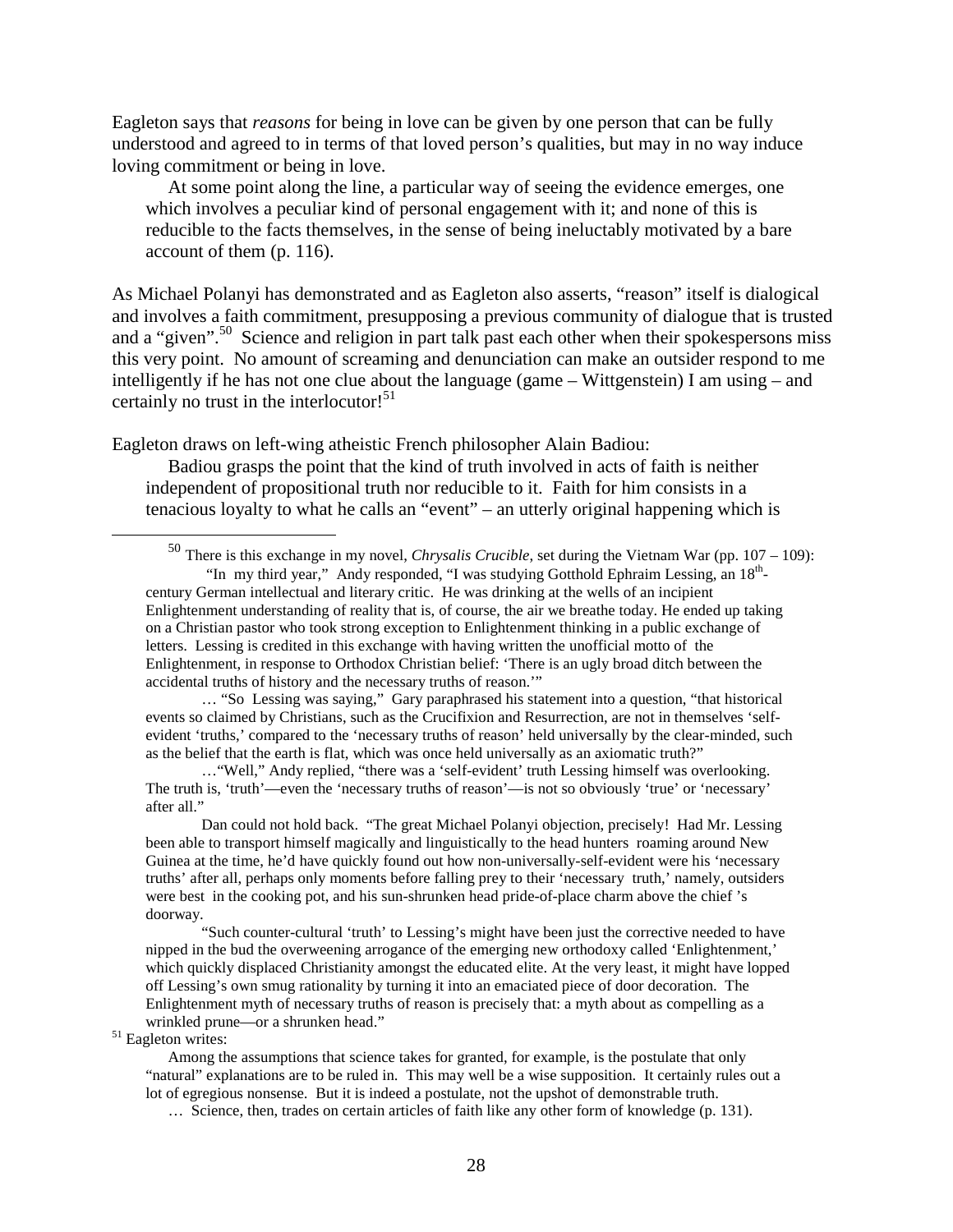out of joint with the smooth flow of history, and which is unnameable and ungraspable within the context in which it occurs. Truth is what cuts against the grain of the world<sup>[52](#page-28-0)</sup>, breaking with an older dispensation and founding a radically new reality. Such momentous "truth events" come in various shapes and sizes, all the way from the resurrection of Jesus (in which Badiou does not believe for a moment) to the French Revolution, the moment of Cubism, Cantor's set theory, Schoenberg's atonal composition, the Chinese cultural revolution, and the militant politics of 1968.

For Badiou, one becomes an authentic human subject, as opposed to a mere anonymous member of the biological species, through one's passionate allegiance to such a revelation… But truth is also a question of solidarity, involving as it usually does the birth of a believing community such as the church. This commitment opens up a new order of truth, and being faithful to this truth is what Badiou means by the ethical. Like divine grace, a truth event represents an invitation which is available to everyone. Before the truth, we are all equal (pp. 117 & 118).

This is what Michael Polanyi meant about rationality operative only within a community of dialogue with prior values and faith commitments. This is why so many atheistic web sites as alluded to above, or books by neoatheists such as Ditchkins' are little more than quaint and completely beside the point for the committed Christian believer (or any kind of religious faithful). They no doubt are "true" to that unbelieving community of dialogue, and they are welcome to their "truth" – even though it will not set them free, which Christians believe only the Gospel can. Christians happen also to believe they are wrong about that "truth" against the larger scale of Truth. Too bad that postmodernists do not even permit such a metanarrative says Eagleton, René Girard, Stanley Hauerwas and a host of Christian believers. Too bad that modernists such as Ditchkins (more like 19<sup>th</sup>-century discredited Positivists and schoolyard liberals, claim Eagleton and Stanley Fish (the latter in a review of *Reason, Faith, and Revolution*).) cannot abide Christian Truth.<sup>[53](#page-28-1)</sup>

<span id="page-28-1"></span><sup>53</sup> Eagleton observes:

<span id="page-28-0"></span><sup>&</sup>lt;sup>52</sup> Stanley Hauerwas, America's "best theologian", so dubbed by his peers, gave the 2001 Gifford Lectures under the title *With the Grain of the Universe: The Church's Witness and Natural Theology* (also published), the first part of the title an expression borrowed from pacifist Mennonite theologian John Howard Yoder, to underscore how *against* the grain of the fallen world Christian revelation is in its "just peacemaking" initiative! This is like cosmologist and Templeton Prize winner George Ellis' and theologian Nancey Murphy's *The Moral Nature of the Universe: Theology and the Sciences*, who point to the *kenotic* (self-giving and nonviolent, as in Philippians 2:1 – 11) nature of the universe as model for all human relationships.

Hauerwas asserts throughout his multitude of theological publications that "the Christian message is not only true, but provides the one true account of 'the way things are,' of 'the way the world is.' Christians, he says, proclaim the truth that God revealed in Jesus. Christianity is not just 'their truth, but the truth for everyone.' (quoted from: http://findarticles.com/p/articles/mi\_m1058/is\_32\_118/ai\_80680233/)"

<sup>[</sup>S]cience, like any other human affair, is indeed shot through with prejudice and partisanship, not to speak of ungrounded assumptions, unconscious biases, taken-for-granted truths, and beliefs too close to the eyeball to be objectified. Like religion, science is a culture, not just a set of processes and hypotheses. Richard Dawkins declares that science is free of the main vice of religion, which is faith; but as Charles Taylor points out, "to hold that there are *no* assumptions in a scientist's work which aren't already based on evidence is surely a reflection of a *blind* faith, one that can't even feel the occasional tremor of doubt." (p. 132)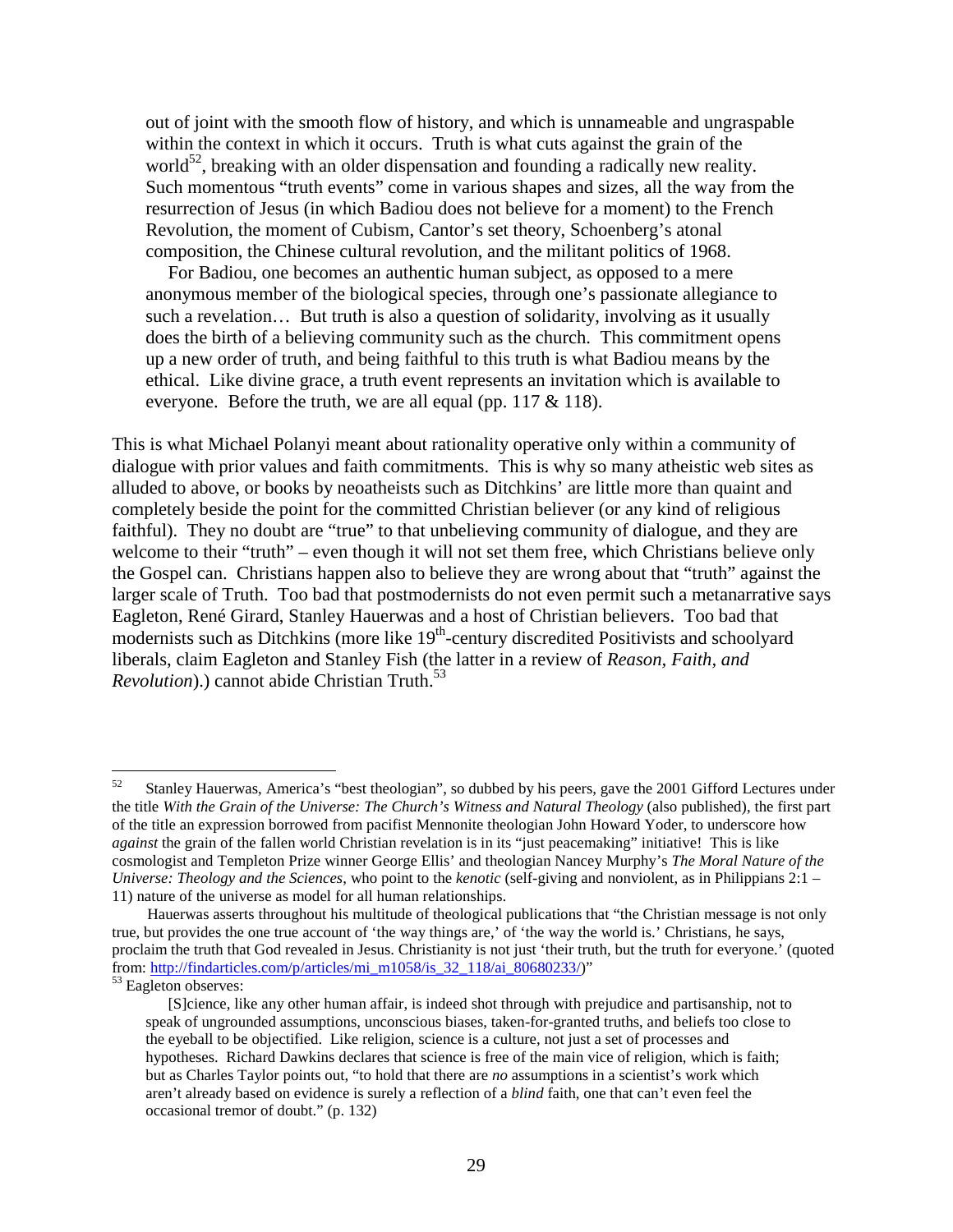If the little girl's coin has been lost down the street where it is dark, no amount of searching under the street light (of vaunted liberal rationality and scientific Progress) will find it! No Godor Jesus-questing of any sort in any case will do. For as Karl Barth observed:

Alone among all the religions, Christianity is essentially a pointer, pointing backwards and forwards and in either case upwards, towards the movement of this different being; a movement that differs from all religions, all human leaps and superstructures, and is indeed opposed to all religion (*Fragments Grave and Gay*, p. 28).

In response, the only thing the human can do about the lost coin like our lost humanity is *stand still and wait for God* (but not like Samuel Becket's nihilistic *Waiting For Godot*), as in "Stand still and see the salvation of the LORD". This was a command given to the fleeing Hebrews out of Egypt, to Gideon against the Midianites, and elsewhere, and which, as Mennonite Old Testament theologian Millard Lind argues in *Yahweh Is A Warrior*, is the primary ethical motif of ancient Israel in relation to its enemies. This is ultimate theological backdrop for Jesus' injunction, "Love your enemies", and why Christians reject God if they take up arms and support the state in doingso. <sup>54</sup>

So "faith articulates a loving commitment before it counts as a description of the way things are (p. 119).", Eagleton gleans from Badiou. Eagleton adds:

"A believer, after all, is someone in love," observes Kierkegaard in *The Sickness unto Death*, a claim that by no means applies only to religious believers. For Saint Anselm, reason is itself rooted in God, so that one can attain it fully only through faith.

This last sentence speaks to the difficulty of understanding Christianity through the rightly atheistic task of science, and is warning of inherent profound misunderstanding to all who study the faith "scientifically" outside the context of commitment to the Church. *This is why I think my two friends above cannot grasp/believe Christianity*: they have no love for the Church that Christ loved and gave himself for, against which, Jesus promised, the "gates of Hades" shall not prevail. They therefore have no (legitimate biblical) faith, for the Bible is the Church's book. And in this sense it is true: *extra ecclesiam nulla salus* – outside the Church there is no faith and hence no salvation, not because God decrees it, but because God agonizingly accepts it. (The best definition of God's *wrath* is: *God's covenant love in an agony of wishing to restore the broken relationship to humanity.*) This is also why lots of academic publications about the faith miss it, since the authors, brilliant as they are, and perhaps possessing integrity within their own academic disciplines (as in the case of my two friends whose integrity is sterling), are cut off from the only conduit to Christian spiritual understanding available, the only community of dialogue for this kind of Truth: the Church. Canadian United Church minister Gretta Vosper in her *With Or Without God*, Canadian Anglican priest Tom Harpur's notions of "the pagan Christ", and American Episcopalian Bishop John Spong's many *midrashes*, and others, illustrate however exceptions to this rule.

<span id="page-29-0"></span><sup>&</sup>lt;sup>54</sup> Barth continues, incidentally concurring in one respect with Hitchens' assertion that "religion poisons everything" – namely when religion is *humanity's doomed search for God* (including, Barth affirmed throughout his writings, Ditchkins' religious/transcendence quest through Western secular liberalism!):

If Christianity is properly understood, that is, on the basis of the historical sources, the documentation of its origins in the Old and New Testaments – and that, incidentally, is the task of theology – it is impossible to shut one's eyes to the realization that, in contrast to religion, *its essence is not man's arising to go to God, but God's arising to go to man…* [God] took part in the this-worldly, terrestrial history from which Christianity takes its name, and provided a unique demonstration of his existence in the man Jesus Christ. Christianity in its origin and essence is still present wherever men listen to the call of this God, are awakened and empowered by him to have faith, love and hope, and wherever they are obedient to him. *Essential Christianity consists of – or rather happens when there is – active attentiveness to the acts and word of God. Thus Christianity begins when religion ends, when religion has been finally overcome.* Theology, incidentally, suffered its worst fall from grace when it began to look upon and present itself as the 'science of religion' (pp. 28 & 29, italics added).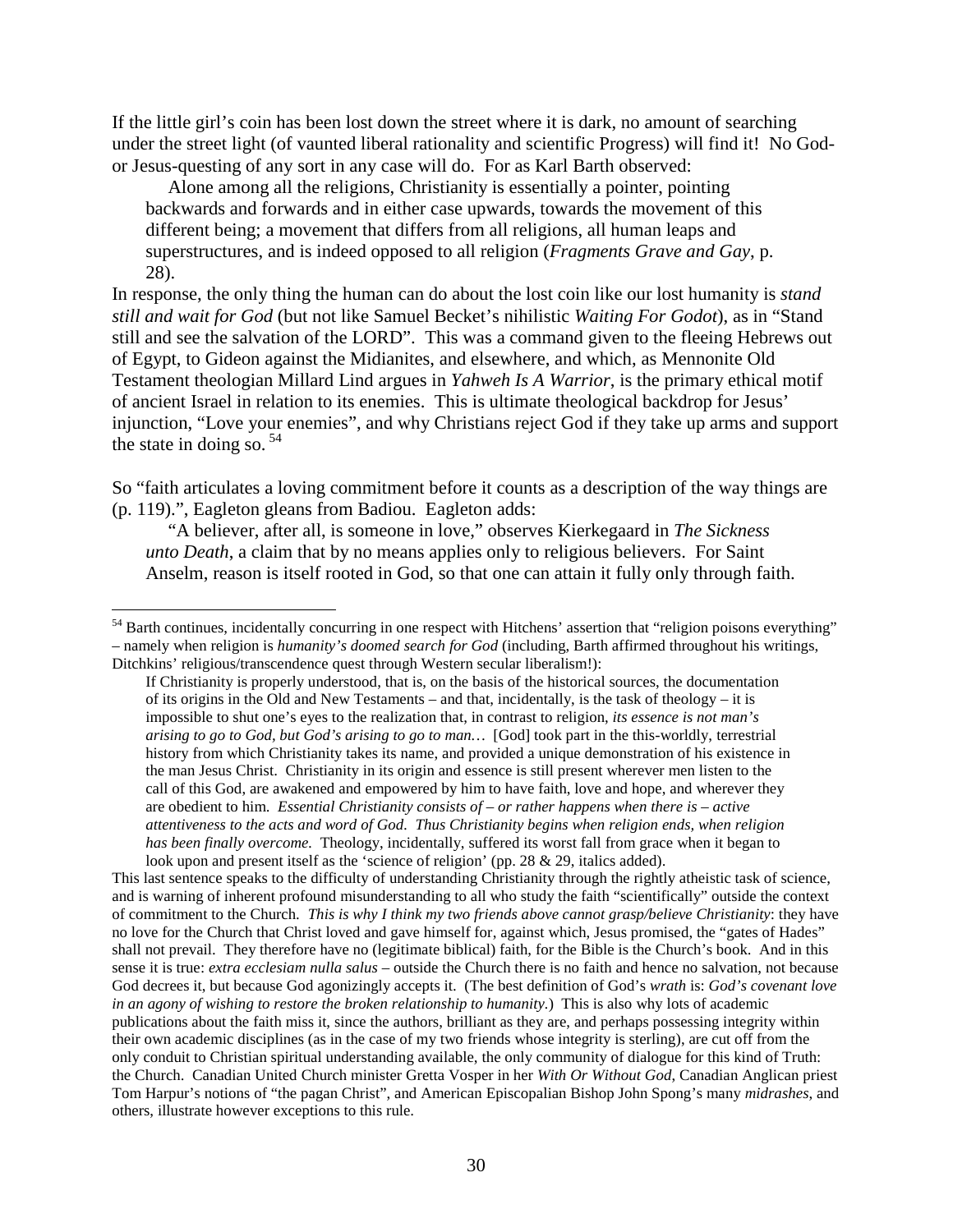This is part of what he means by his celebrated assertion "I believe in order to understand" – a proposition which in a different sense could also apply to believers like socialists and feminists… All reasoning is conducted within the ambit of some sort of faith, attraction, inclination, orientation, predisposition, or prior commitment. As Pascal writes, the saints maintain that we must love things before we can know them, presumably because only through our attraction to them can we come to know them fully. For Augustine and Aquinas, love is the precondition of truth… (p. 120). This is obviously why Jesus is so insistent that "The Two Greatest Commandments" are bidirectional interdependent love.

Further, knowledge is defined through engagement, that presupposes faith, that leads to intelligibility. This in turns depends upon availability, a moral/justice notion, connected directly to virtues.

In the end, only love (of which faith is a particular form) can achieve the well-nigh impossible goal of seeing a situation as it really is, shorn of both the brittle enchantments of romance and the dishevelled fantasies of desire. Clinical, cold-eyed realism of this kind demands all manner of virtues – openness to being wrong, selflessness, humility, generosity of spirit, hard labor, tenacity, a readiness to collaborate, conscientious judgment, and the like; and for Aquinas, all virtues have their source in love. Love is the ultimate form of soberly disenchanted realism, *which is why it is the twin of truth* (pp. 121 & 122, italics added).

## Eagleton admonishes:

We must not try to disfigure what we strive to know through fantasy, or reduce the object of knowledge to a narcissistic image of ourselves (p. 122). Wow! Is this perhaps what Paul meant in: *knowledge puffs up, but love builds up* (I Corinthians 8:1); or that we must ever be engaged in *speaking the truth in love* (Ephesians 4:15).

## Eagleton returns to his whipping-boys:

Hitchens is clear that secular liberals like himself… do not rely "solely upon science and reason," so he is not contrasting belief with scientifically based propositions. What he is really doing is contrasting his own beliefs with other people's. "We [secular liberals] distrust anything that contradicts science or outrages reason," he observes (5). Most Christians do not in fact hold that their faith contradicts science – though it would be plausible to claim that in some sense science contradicts itself all the time, and that this is known as scientific progress. Hitchens fails to distinguish between reasonable beliefs and unreasonable ones. His belief that one should distrust anything that outrages reason is one example of a reasonable belief, while his belief that all belief is blind is an example of an unreasonable one [and of course self-contradictory!] (p. 125).

## Eagleton then introduces the ethical calumny:

Ditchkins does not exactly fall over himself to point out how many major scientific hypotheses confidently cobbled together by our ancestors have crumbled to dust, and how probable it is that the same fate will befall many of the most cherished scientific doctrines of the present. As for outrages to reason, there are those who would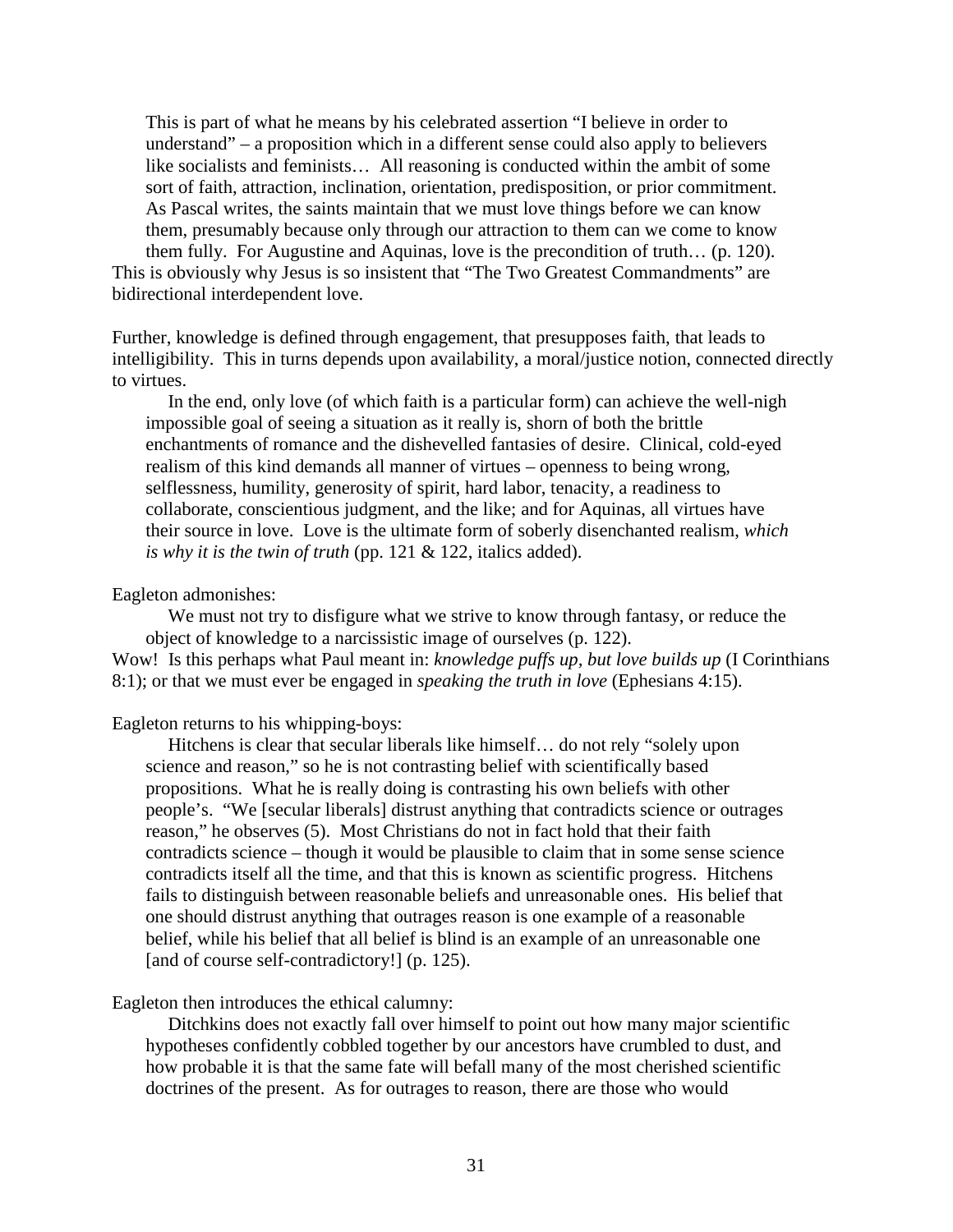consider Hitchens's raucous support for the U.S. invasion of Iraq to be precisely that. (Dawkins, to his credit, strongly opposed the war).

…Later on he refers disparagingly to "people of faith" (230), apparently unaware that as a champion of both free speech and imperial aggression, neither of which can be demonstrated in the laboratory to be unequivocal goods, he must logically fall under this description himself. He lands himself in this mildly comic intellectual mess because he seems to assume that all faith is blind faith (pp.  $125 \& 126$ ).

Eagleton compares this to faith in one's children, which may be legitimate or indeed blind, since some may in fact turn out to be serial killers and consequently rightly negate faith held in them.<sup>[55](#page-31-0)</sup>

He observes further:

Humanists differ from religious believers, *God Is Not Great* informs us, because they have no "unilateral system of belief" (250). One takes it, then, that Hitchens stands ready at any moment to jettison his belief in human liberty, along with his distaste for political tyrants<sup>[56](#page-31-1)</sup> and Islamic suicide bombers. In fact, of course he turns out to be a skeptic when it comes to other people's dogmas and a true believer when it comes to his own. There is, by the way, nothing wrong with dogma, which simply means "things taught". The liberal principles of freedom and tolerance are dogmas, and are none the worse for that. It is simply a liberal paradox that there must be something close-minded about open-mindedness, and something inflexible about intolerance… As British prime minister Tony Blair remarked in a classic piece of self-deconstruction: "Our tolerance is part of what makes Britain Britain. So conform to it, or don't come here." Hitchens dislikes people who "*know* they are right" (282), but most of the time he sounds very much like one of them himself. It is sheer bad faith for him to claim that he is provisional about his own liberal-humanist values. He is nothing of the kind, and there is no earthly reason why he should be. Besides, if he dislikes know-alls, how come he hangs around with some of that fundamentalist crew known as neocons (p. 127)?

So for Eagleton, reason "does not go all the way down (p. 127)." He cites several noted thinkers for whom "It was not self-evident… that reason was to be prized (p. 128)." He also indicates dilemmas over the nature and status of rationality itself,

to what extent, for example, reason encompasses the aesthetic, imaginative, intuitive, sensuous, and affective; in what sense it might be a dialogical affair; what counts as a rational foundation; whether reason inherently implicates the values of freedom, autonomy, and self-determination; and whether it is substantive or procedural, axiomatic or contestable, instrumental or autotelic. We may ask to what extent it

<span id="page-31-0"></span><sup>&</sup>lt;sup>55</sup> By this standard, Mahatma Gandhi displayed no faith in the serial killers of his day (or in the "civilizations" that spawned them): Adolf Hitler, Benito Mussolini, Josef Stalin, Winston Churchill, Franklin Roosevelt, Harry Truman, William Lyon McKenzie King – to name a few, and only for starters. Today's recent and current serial killers include George Bush, Barack Obama, Tony Blair, Gordon Wilson, Vladimir Putin, Stephen Harper – to name a few and only for starters...<br><sup>56</sup> He in fact loved Bush and the "neocon gangsters" (Eagleton), which for instance fellow journalist Chris Hedges

<span id="page-31-1"></span>challenged in *American Fascists: The Christian Right and the War on America*, and in "The Christian Right and the Rise of Fascism" (http://www.theocracywatch.org/chris\_hedges\_nov24\_04.htm).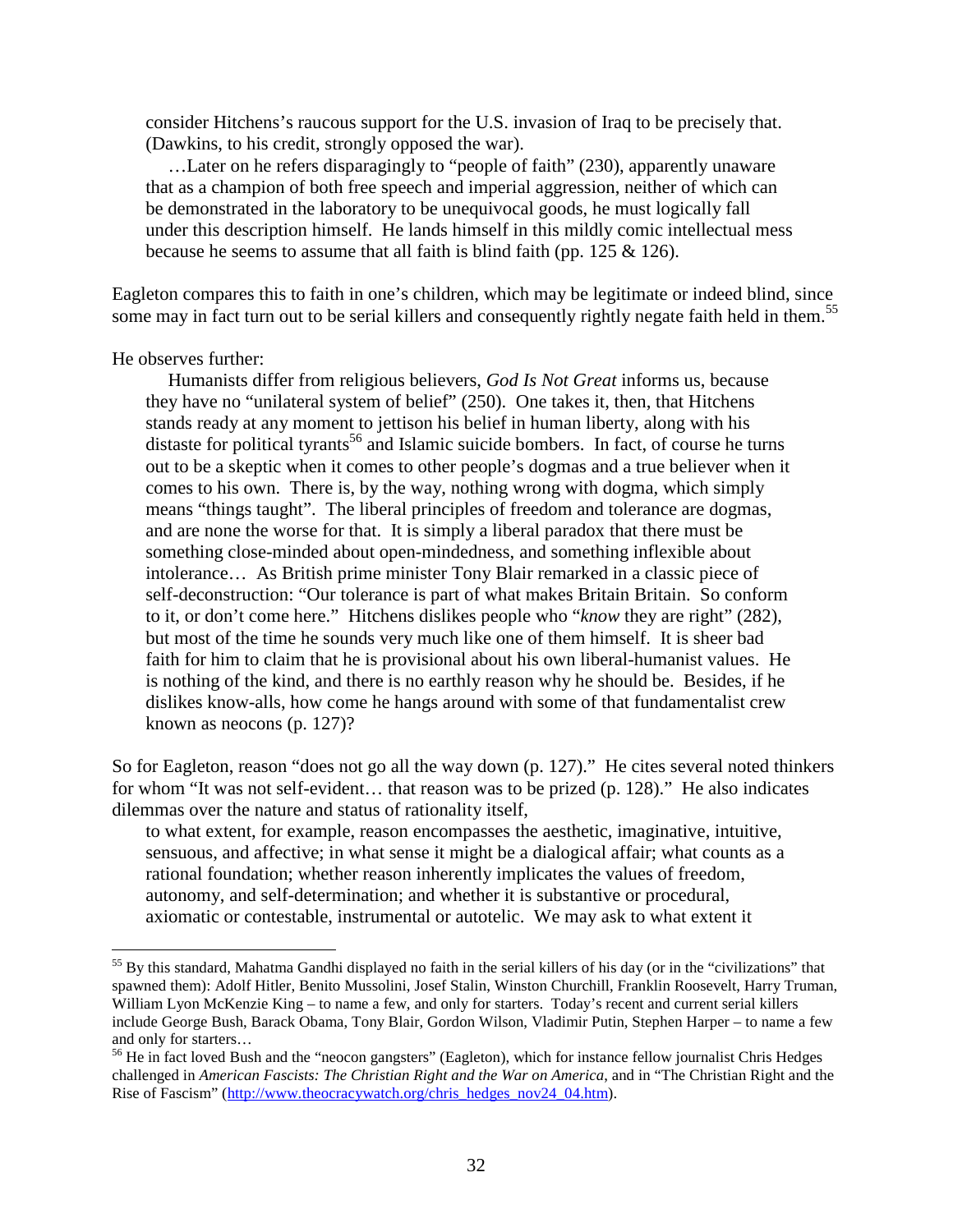represents in its totalizing, all-explanatory nature a recycled version of the mythologies it sought historically to oust; whether it is to be modeled primarily on our knowledge of objects or on our knowledge of persons; and what relations the rational ego maintains with the superego and the primary processes. We may further inquire what we are to make of the fact that even before we have started to reason properly, the world is in principle intelligible in the first place; whether it is true that we reason as we do because of what we do, and whether reason is to be associated with common sense and moderation, as it is by liberal rationalists like Ditchkins, or with revolution, as it is by John Milton and the Jacobins (pp. 128 & 129).

#### He wonders:

It is hard to feel that such considerations lie to the forefront of the mind of Richard Dawkins, whose rationalist complacency is of just the sort Jonathan Swift so magnificently savaged. It is equally hard to feel that they have been much brooded upon by Christopher Hitchens, who as a superb journalist but an indifferent theorist is more at home with the politics of Zimbabwe than with abstract ideas (p. 129).

#### He comments:

For the philosopher Fichte, faith (though not the religious variety) is prior to and foundational of all knowledge. For Heidigger and Wittgenstein, knowledge works within the assumptions embedded in our practical bound-upness with the world, which can never be precisely formalized or thematized. "It is our acting," Wittgenstein remarks in *On Certainty*, "that lies at the bottom of our language games." Know-how precedes knowing (p. 130).

## He continues:

There are, then, still a great many telescopes up which science is churlishly reluctant to peer. Science has its high priests, sacred cows, revered scriptures, ideological exclusions, and rituals for suppressing dissent. To this extent, it is ridiculous to see it as the polar opposite of religion. There are those topics which in Foucaultian phrase are scientifically "in the truth" at any given time, and those which happen for the moment not to be.

…Though Dawkins's *The God Delusion* is astonishingly tight-lipped about the cock-ups and catastrophes of science (he castigates the Inquisition, for example, but not Hiroshima), most of us are aware that, like almost any interesting human pursuit from staging a play to running the economy, science is a lot more dicey, precarious, anomalous, and serendipitous than its publicity agents would have us believe, and that many of its practitioners will go to quite extraordinary lengths to preserve a tried and trusted hypothesis (p. 133).

Eagleton says he'd for instance take the Inquisition over chemical warfare, and asks,

Who needs an angry God to burn up the planet when as mature, self-sufficient human beings we are perfectly capable of doing the job ourselves (p. 134)? This of course, thanks to science and liberal Progress.

Further: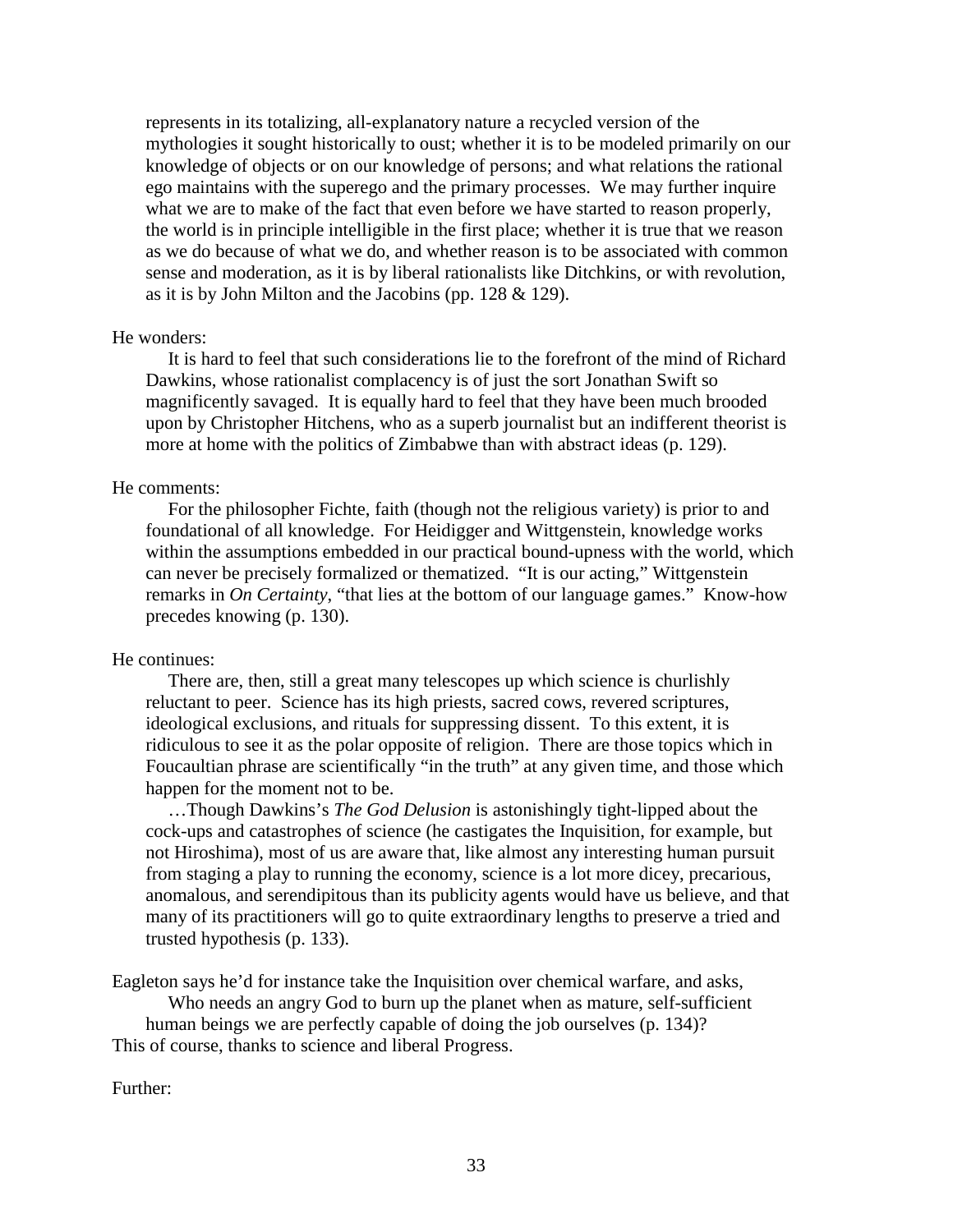So science is about faith as well – which is not all it shares with theology. Rather, as the churches have largely betrayed their historical mission, so, one might argue, has a good deal of science…. [S]cience belongs to a specific social history that the abstract rationalists too easily forget. Like religion, a good deal of science has betrayed its revolutionary origins, as the pliable tool of the transnational corporations and the military-industrial complex. But this should not induce us to forget its emancipator history. Like liberalism, socialism, and religion, science stands under the judgment of its own finest traditions (p. 136). $57$ 

The author takes a swipe at naïve pluralism and postmodernism:

In a pluralistic age, conviction is thought to be at odds with tolerance; whereas the truth is that conviction is part of what one is supposed to tolerate, so that one would not exist without the other. Postmodernism is allergic to the idea of certainty, and makes a great deal of theoretical fuss over this rather modest, everyday notion. As such, it is in some ways the flip side of fundamentalism, which also makes a fuss about certainty, but in an approving kind of way (p. 136).

And so "Conviction itself is condemned as dogmatic (p. 136)."

He opines:

Our age is accordingly divided between those who believe far too much and those who believe far too little – or as Milan Kundera would put it, between the angelic and the demonic. Each party draws sustenance from the other. The age is equally divided between a technocratic reason which subordinates value to fact, and a fundamentalist reason which replaces fact with value (p. 137).

Faith for Eagleton is not so much function of choice but of intuitions already held.

The Christian way of indicating that faith is not in the end a question of choice is the notion of grace. Like the world itself from a Christian viewpoint, faith is a gift. This means among other things that Christians are not in conscious possession of all the reasons why they believe in God. But neither is anyone in conscious possession of all the reasons why they believe in keeping fit, the supreme value of the individual, or the importance of being sincere. Only ultrarationalists imagine they need to be... The rationalist tends to mistake the tenacity of faith (other people's faith, anyway) for irrational stubbornness rather than for the sign of a certain interior depth, one which encompasses reason but also transcends it. Because certain of our commitments are constitutive of who we are, we cannot alter them without what Christianity traditionally calls a conversion, which involves a lot more than just swapping one opinion for another. This is one reason why other people's faith can look like plain irrationalism, which indeed it sometime is (p. 139).

By the end of this chapter, and this far into the argument, I'm tempted to add to this last statement, "Of whom Ditchkins is chief!" But Saint Paul, from whom this statement is paraphrased, in line with Jesus' stern "Judge not…", in fact only places himself into that category of sinner. But come on, Ditchkins (and ilk)! It would be nice if you 'fessed up a little! Okay!... We'll all go to the confessional together!

<span id="page-33-0"></span> $57$  Eagleton at various points makes this case about liberalism and socialism.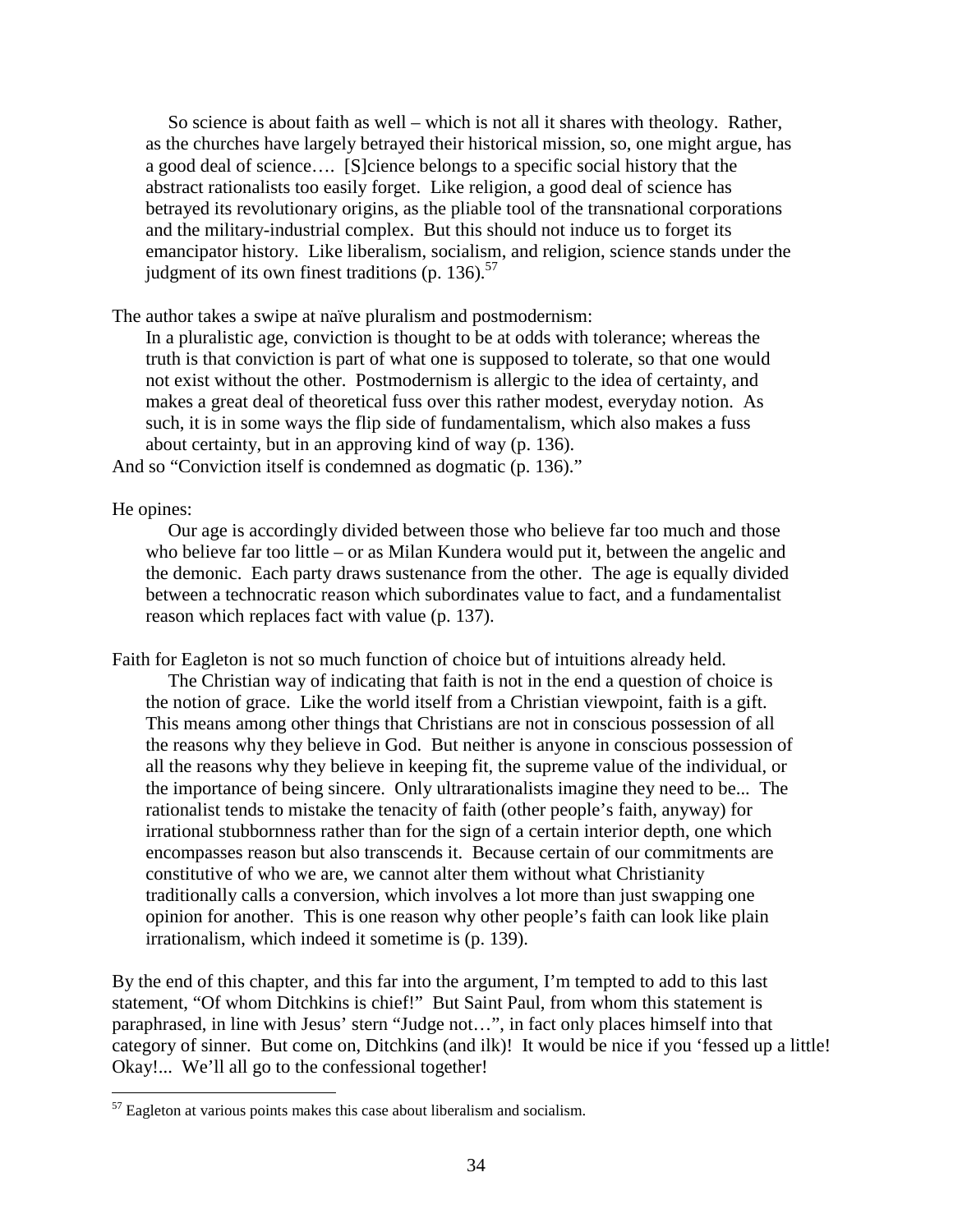## *Chapter 4: Culture and Barbarism*

The final chapter, "Culture and Barbarism", begins with wondering why "has the God question suddenly broken out anew (p. 141)." Eagleton does not believe it comes mainly from 9/11, though

It is true that some of the debate took its cue from there – an ominous fact, since intellectual debate is not at its finest when it springs from grief, hatred, hysteria, humiliation, and the urge for vengeance, along with some deep-seated racist fears and fantasies. 9/11, however, was not really about religion, any more than the thirty-yearlong conflict in Northern Ireland was over papal infallibility. (It says much about Dawkins's obsession with religion that he subscribes in *The God Delusion* to the fallacy that the struggle in Northern Ireland was over varieties of Christian belief.) Radical Islam generally understands exceedingly little about its own religious faith, and there is good evidence, as we have seen, to suggest that its actions are for the most part politically driven (p. 141).

Just as The Death of History was being trumpeted, "meaning that capitalism is the only game in town (p. 142)", the West

overreached itself, found itself confronting a freshly insurgent antagonist, and in doing so discredited the postmodern thesis that grand narratives were at an end. Just when ideologies in general seemed to have packed up for good, the declining global hegemony of the United States put them back on the agenda and in the form of a peculiarly poisonous brand of neo-conservatism. A small cabal of fanatical dogmatists occupied the White House and proceeded to execute their well-laid plans for world sovereignty; like characters in some second-rate piece of science fiction. It was almost as bizarre as Scientologists taking over 10 Downing Street, or *Da Vinci Code* buffs patrolling the corridors of the Élysée Palace (pp. 142 & 143).

"Advanced capitalism", Eagleton argues, "is inherently agnostic (p. 143)." – yet needs "God". "Modern market societies tend to be secular, relativist, pragmatic, and materialistic (p. 143)." Nonetheless,

As President Eisenhower once announced in Groucho Marx style: "Our government makes no sense unless it is founded on a deeply felt religious belief – and I don't care what it is." Religious faith in this view is both vital and vacuous.

…Liberal society's *summum bonum* is to leave believers to get on with it unmolested – rather as the English would walk by if you were bleeding at the roadside, not because they are hard-hearted but because they would be loath to interfere with your privacy (pp. 143 & 144).

This is well and good, Eagleton argues, when all is going well. Place such a liberal society under sudden attack which has captivated in fear the imagination of the post-9/11 West, "It is much less of a benefit in times of political tumult (p. 146)." In fact, failing to hold strong opinions, allowing many divergent views, is quintessential liberalism. The only problem is, this very attitude can nurture Holocaust deniers, the right to aggressive pedophilia, and a host of other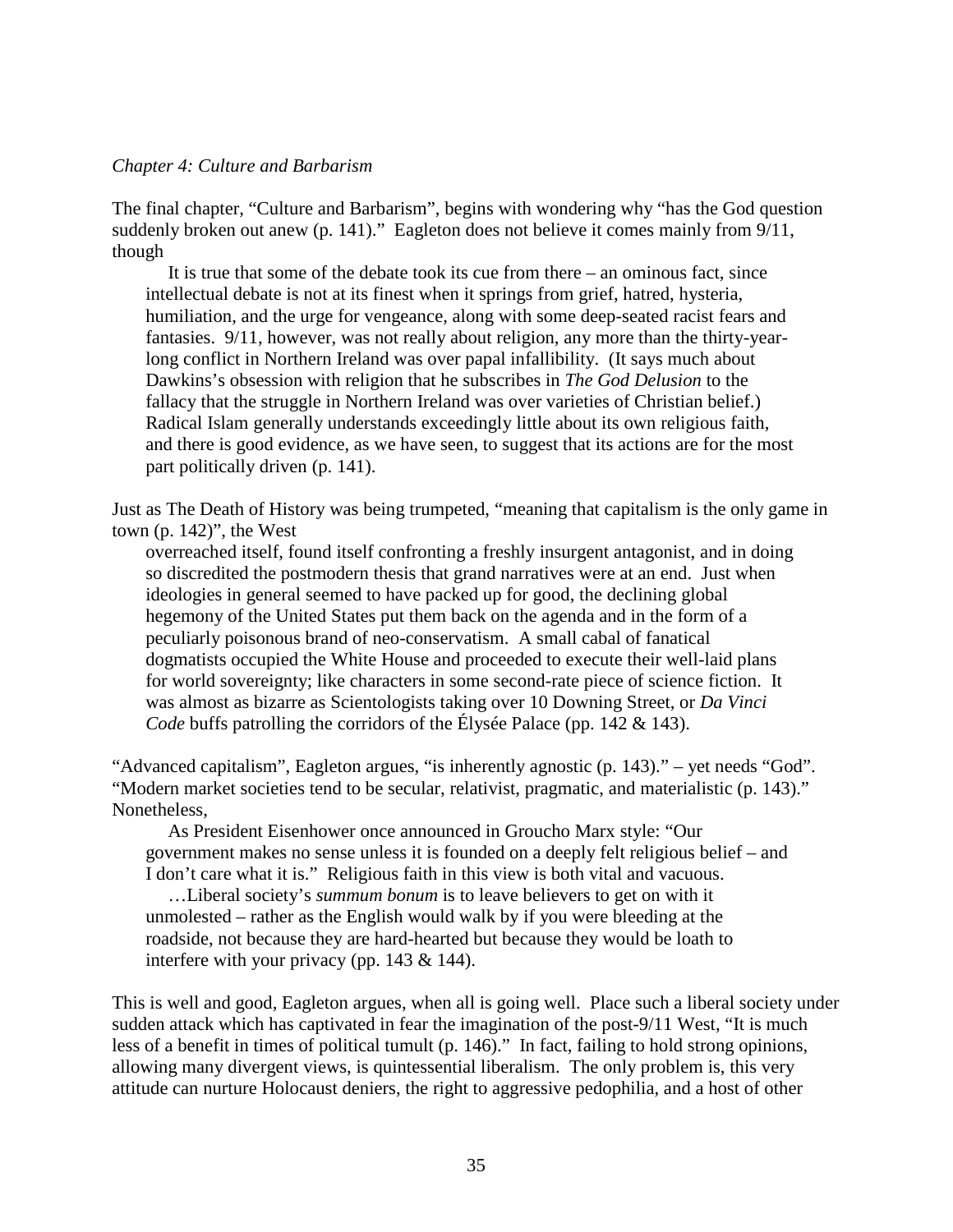bizarre and destructive notions, of which whole gaggles of *aficionados* are readily to be found on the Internet. Eagleton comments with irony,

One of the more agreeable aspects of Christopher Hitchens's polemic against religion is that he is properly unafraid to declare that he thinks it poisonous and disgusting. Perhaps he finds it mildly embarrassing in his new post-Marxist persona that "Religion is poison" was the slogan under which Mao launched his assault on the people and culture of Tibet.<sup>[58](#page-35-0)</sup>

Eagleton is concerned about a "surfeit of belief" spawned by agnostic, late-capitalist civilization because it helps create conditions for fundamentalism.

It is also because when reason becomes too dominative, calculative, and instrumental, it ends up as too shallow a soil for a reasonable kind of faith to flourish. As a result, faith lapses into the kind of irrationalism which theologians call fideism, turning its back on reason altogether. From there, it is an easy enough step to fanaticism. Rationalism and fideism are each other's mirror image. The other side of a two-dimensional reason is a faith-based reality. "Where reason has retreated," writes John Milbank, "there, it seems, faith has now rushed in, often with violent consequences." If reason has trouble with value, faith has problems with fact. Neoconservatism is a species of fideism, untroubled in its ideological ardour by anything as trifling as reality. Fundamentalism is among other things the faith of those driven into zealotry by a shallow technological rationality which sets all the great spiritual questions cynically to one side, and in doing so leaves those questions opened to being monopolized by bigots.

Conversely, reason, as I have argued already, has to ground itself in something other than itself to be authentic *as reason*. If it grounds itself largely in material interests and political dominion, rather than in some kind of loving fidelity or peaceable community, faith and reason will spin apart from each other, becoming those bloodless caricatures of themselves known as fideism and rationalism. There is another sense, too, in which a paucity of faith leads to a surplus of it, which is simply that if the West really did have faith in a gospel of peace, justice, and fellowship, it would presumably not spend so much of its time burning Arab children to death, and thus would not have to worry quite so much about people crashing aircraft into nuclear reactors in the name of Allah.<sup>5</sup>

<span id="page-35-0"></span><sup>&</sup>lt;sup>58</sup> One could expect in fact that Hitchens should grandly get the (repeated) joke in Eagleton's book at his expense, and as grandly order drinks all around in Eagleton's honour the next time they are together in the bar, especially if the former is as bibulous as Eagleton avers. One suspects however that Hitchens has already launched or planned to launch vituperative diatribe equal to that in his *God is Not Great* in response to Eagleton's book-length exercise in "liberalism" at Ditchkins' expense. We are, when all is said and done, all too human. The Bible calls this sad condition "original sin", a post-Resurrection doctrine of "great joy for all the people" however, according to theologian James Alison in *The Joy of Being Wrong*, if we indeed only 'fess up!

<span id="page-35-1"></span><sup>&</sup>lt;sup>59</sup> The fact that Richard Land mentioned above could recruit a gaggle of major Evangelical leaders to sign the "Land Latter" in 2002; that virtually every white Evangelical leader in America immediately blessed the War on Terror proposed by President Bush in the days following 9/11; that almost every American Roman Catholic bishop similarly with obsequious Eusebian voice cried out, "God Bless America… and Drop Those Bombs!", does not bode well for oh so "religious America", where, since its founding "religion has been up, morality down" according to church historian Bishop Stephen Neill.

A good number of Evangelical leaders from the (Billy/Franklin) Graham's to James Dobson, were personal invitees to the White House to "bless America" in its new post-9/11 Terror Initiative, the personal "final solution" of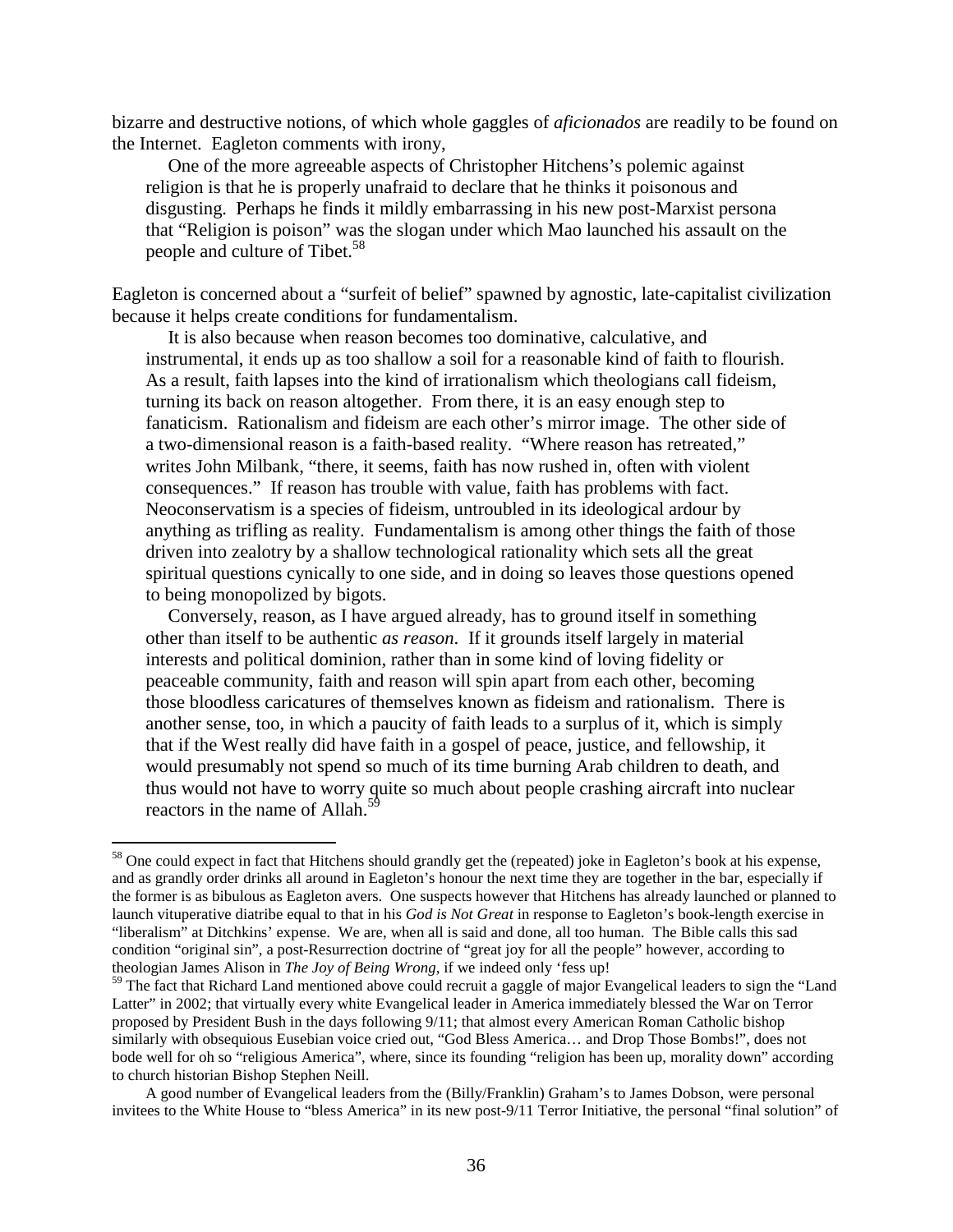Eagleton permits himself to imagine for a moment what even a pinch of Kingdom Come might look like, but not the "Kingdom Come" radical Islamists and War on Terror religionists blast their enemies to:

There can surely be no doubt that if these values really were to prevail, the world would be a great deal better off. Justice would be brought to bear on the conflict between Palestine and Israel. Humanity would regard itself as exercising stewardship rather than dominion over Nature. War would give way to peace. Forgiveness would mean among other things forgiving the crippling debts which burden poor nations. Mutual responsibility would oust selfish individualism. It is just that, for all this to happen, believers themselves would have to take their own values seriously. *And there seems to be fat chance of that* (p. 149 & 150, italics added).

Eagleton reflects on the emergence of a common culture, so necessary for modern states.

A common culture in a more radical sense of the term is not one in which everyone believes the same thing, but one in which everyone has equal status in cooperatively determining a way of life in common (p. 153).

Gerald Vanderzande of *Citizens for Public Justice* in Canada used to ring the changes on this form of multiculturalism.

And so,

But, sadly, since thousands of Arab kids must die, Christ died a little more for American kids, who in fact get to watch the War on Terror fireworks in front of their TV sets eating all their favourite American snacks. This is not unlike the *Left Behind* series' dispensationalist imagination about the front row grandstand seats all the "saints" will have to watch the Battle of Armageddon conflagration (the saints themselves floating serenely above the fray with their heavenly Christian stadium safely tucked away in the arms of Jesus). This in turn is not unlike the U.S. Air Force fighter pilots who deliver massive holocaust to civilian and terrorist alike from the safety of their grandstand seats 30,000 feet up where all is well and so peaceful… "Oh how I love Jesus", conservative religious America croons… even if Jesus is loved a tad less than America's flag which is worshipped daily across America in all schools. (But, too sadly, Jesus is banned in some schools. And conservative America, in dripping irony, is outraged that Christian religion is banned from some schools… while civil religion is American school children's ubiquitous supersized daily fare.)

On such perverse religiosity Jesus pronounced a series of woes in Matthew 23, and said in John 8:44 that all such religious devotees

*belong to your father, the devil, and you want to carry out your father's desire. He was a murderer from the beginning, not holding to the truth, for there is no truth in him. When he lies, he speaks his native language, for he is a liar and the father of lies.*

René Girard points out that these texts were not directed towards the "Jews" any more than the Hebrew prophetic texts were directed towards the "Jews", but towards a religion, all religion, all sacred texts and legitimations of endless scapegoating violence that has been a dominating culturalism "since the foundation of the world" in all societies and times, and from which he claims Jesus brings emancipation. See a vast array of resources on Girard at: http://www.uibk.ac.at/theol/cover/.

the neocons: endless War on Terror in the form of "everlasting holocaust" that would extend American Empire like Hitler's Reich in perpetuity. This included devotional writer Max Lucado who barely had time to change his suit and tie from another trip serving the Lord, before he set off for the White House to bless a new Herodian "slaughter of innocents". Yet, by his endless devotional claims, Lucado is madly in love with Jesus (and America too… perhaps a tad more so?) who "loves the little children, all the children of the world", but Lucado is a little less enamoured of the Arab children in Iraq and Afghanistan for whom Christ died to be sure…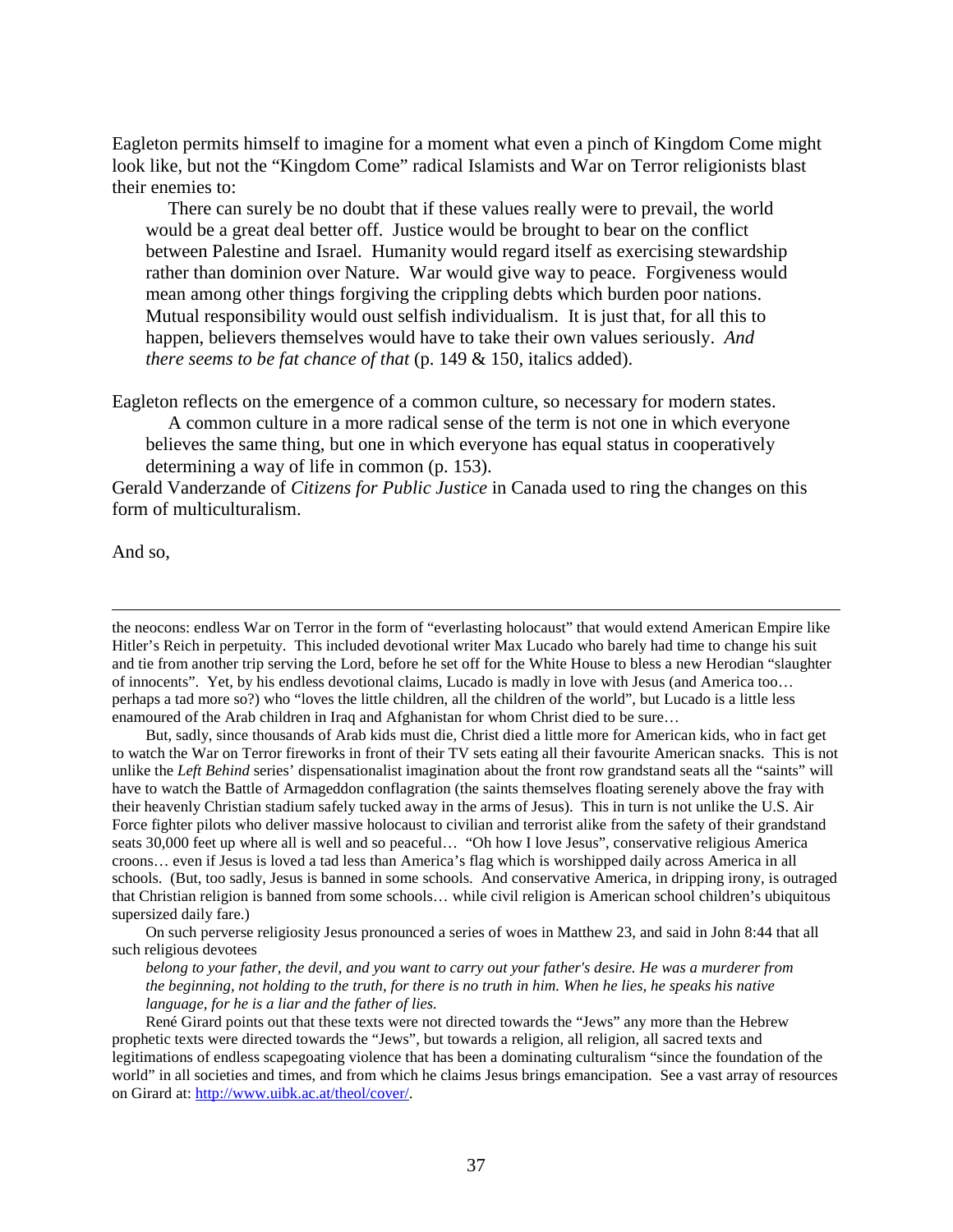If the British or American way of life really were to take on board the critique of materialism, hedonism, and individualism of many devout Muslims, rather than Muslims simply to sign on for a ready-made British or American culture, Western civilization would most certainly be altered for the good (p. 154).

Then comes the dire challenge,

Part of what has happened in our time is that God has shifted over from the side of civilization to the side of barbarism… One might go further and claim that the new form of barbarism is known as culture (p. 155).

Except that the West has of course all the good "customs of civilization" (that indeed can be now – and massively! – imposed from above not by the God of Jesus Christ but through aerial warfare as Tami Biddle noted above), the "others" have culture/barbarism. Eagleton adds,

More precisely, colonizing nations are civilizations, while most colonies or former colonies are cultures (p. 155).

This of course is the nepotistic narrative of Rudyard Kipling's vision of "The White Man's Burden" bequeathed to the United States throughout the twentieth (America's) century.<sup>[60](#page-37-0)</sup>

Eagleton observes in line with Ivan Illich's theme that the corruption of the best is the worst, "Christianity began as a culture but then became a question of civilization (p. 157)."

It is one of Ditchkins's strengths that whatever else he may be, he is certainly not a culturalist. Indeed, he leans much too far in the other direction (p. 158).

### And,

There is a certain sacred resonance to the idea of culture. It has, after all, sought for a couple of centuries or more to serve as a secular alternative to a failing religious faith. This is not a wholly ridiculous notion. Like religion, culture is a matter of ultimate values, intuitive certainties, hallowed traditions, assured identities, shared beliefs, symbolic action, and a sense of transcendence. It is culture, not religion, which is now for many men and women the heart of a heartless world (pp. 158  $\&$ 159).

Marx thought of religion as soul for a soulless world, not just as an opiate.<sup>[61](#page-37-1)</sup> But,

Works of [culturally generated] art cannot save us. They can simply render us more sensitive to what needs to be repaired. And celebrating culture in the sense of a way of life is too parochial a version of redemption (p. 159).

Many white liberals for instance in North America in a paroxysm of self-flagellating misplaced penance, have made a fetish of everything *aboriginal*, some embracing native spirituality

<span id="page-37-0"></span> $60$  But America practised arguably from its inception "state exceptionalism" – Alexis de Tocqueville's term – meaning "My country, right or wrong!" This was worked out in its founding vision of a new "Promised Land", and in the 1823 Monroe Doctrine that meant pacification of all peoples from sea to sea – of necessity stealing gargantuan land tracts from the Indians and Mexicans, and slaughtering massively any who dared to resist the White Man's God-given right to conquer America north of the Rio Grande, and as it proved to be, though attempted otherwise in the failed War of 1812, south of the  $49<sup>th</sup>$  parallel.

<span id="page-37-1"></span><sup>&</sup>lt;sup>61</sup> Religion as opium in fact is in line with Jesus' warning against religious evangelism in Mathew 23:15.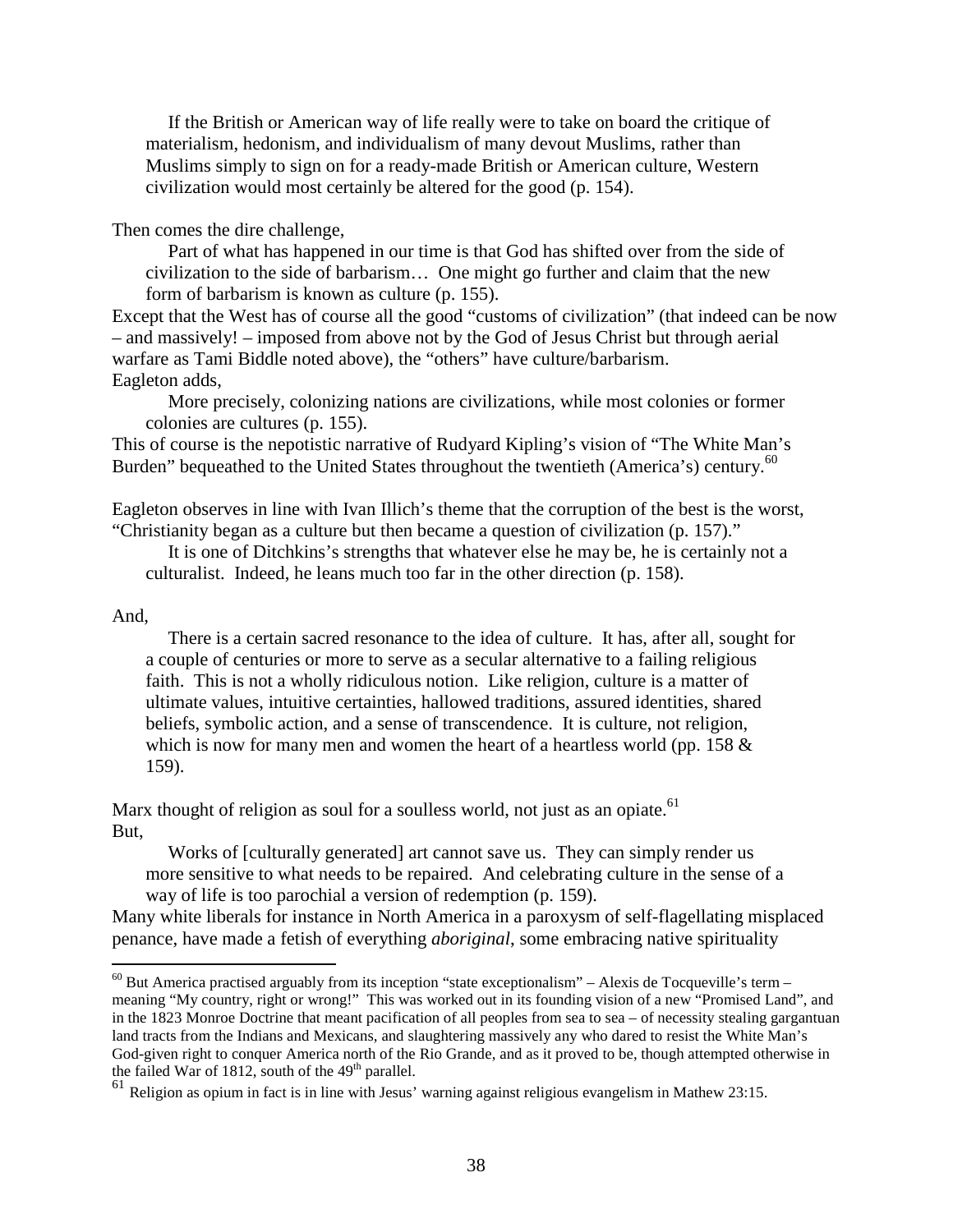(usually meanwhile jettisoning "Christianity", the last acceptable Western cultural scapegoat). But this hypocritical show has rarely meant giving back the land...

Eagleton continues to reflect on the interplay of culture and civilization, noting that

Religious faith has established a hotline from personal interiority to transcendent authority – an achievement upon which the advocates of culture can only gaze with envy. Yet religion is as powerless as culture to emancipate the dispossessed. For the most part, it has not the slightest interest in doing so (p. 166).

In other words, religion addressed matters of the heart, but rarely socio-political justice in its application.

## Still,

[T]heology, however implausible many of its truth claims, is one of the most ambitious theoretical arenas left in an increasingly specialized world – one whose subject is nothing less than the nature and destiny of humanity itself, in relation to what it takes to be its transcendent source of life. These are not questions one can easily raise in analytic philosophy or political science…. We find ourselves, then, in a most curious situation. In a world in which theology is increasingly part of the problem, as Ditchkins rightly considers, it is also fostering the kind of critical reflection which might contribute to some of the answers (p. 168).

But would Dawkins or Hitchens pause even for a moment to consider the cogency of Eagleton's arguments? Eagleton seriously doubts that Ditchkins will "read this book and experience an epiphany which puts the road to Damascus in the shade (p. 168)…"

# He concludes:

The distinction between Ditchkins and those like myself comes down in the end to one between liberal humanism and tragic humanism. There are those like Ditchkins who hold that if we could shake off a poisonous legacy of myth and superstition, we can be free. This in my own view is a myth, though a generous-spirited one. Tragic humanism shares liberal humanism's vision of the free flourishing of humanity; but it holds that this is possible only by confronting the very worst. The only affirmation of humanity worth having in the end is one which, like the disillusioned post-Restoration Milton, seriously wonders whether humanity is worth saving in the first place, and can see what Jonathan Swift's king of Brobdingnag has in mind when he describes the human species as an odious race of vermin. Tragic humanism, whether in its socialist, Christian, or psychoanalytic varieties, holds that only by a process of selfdispossession and radical remaking can humanity come into its own. There are no guarantees that such a transfigured future will ever be born. But it might arrive a little earlier if liberal dogmatists, doctrinaire flag-wavers for Progress, and Islamophobic intellectuals did not continue to stand in its way (pp. 168 & 169).

# *Conclusion*

This essay started out as a brief book review. "Brief" proved impossible – and some would say of the writer, "What else is new?" In response and because the repeated lines from Bruce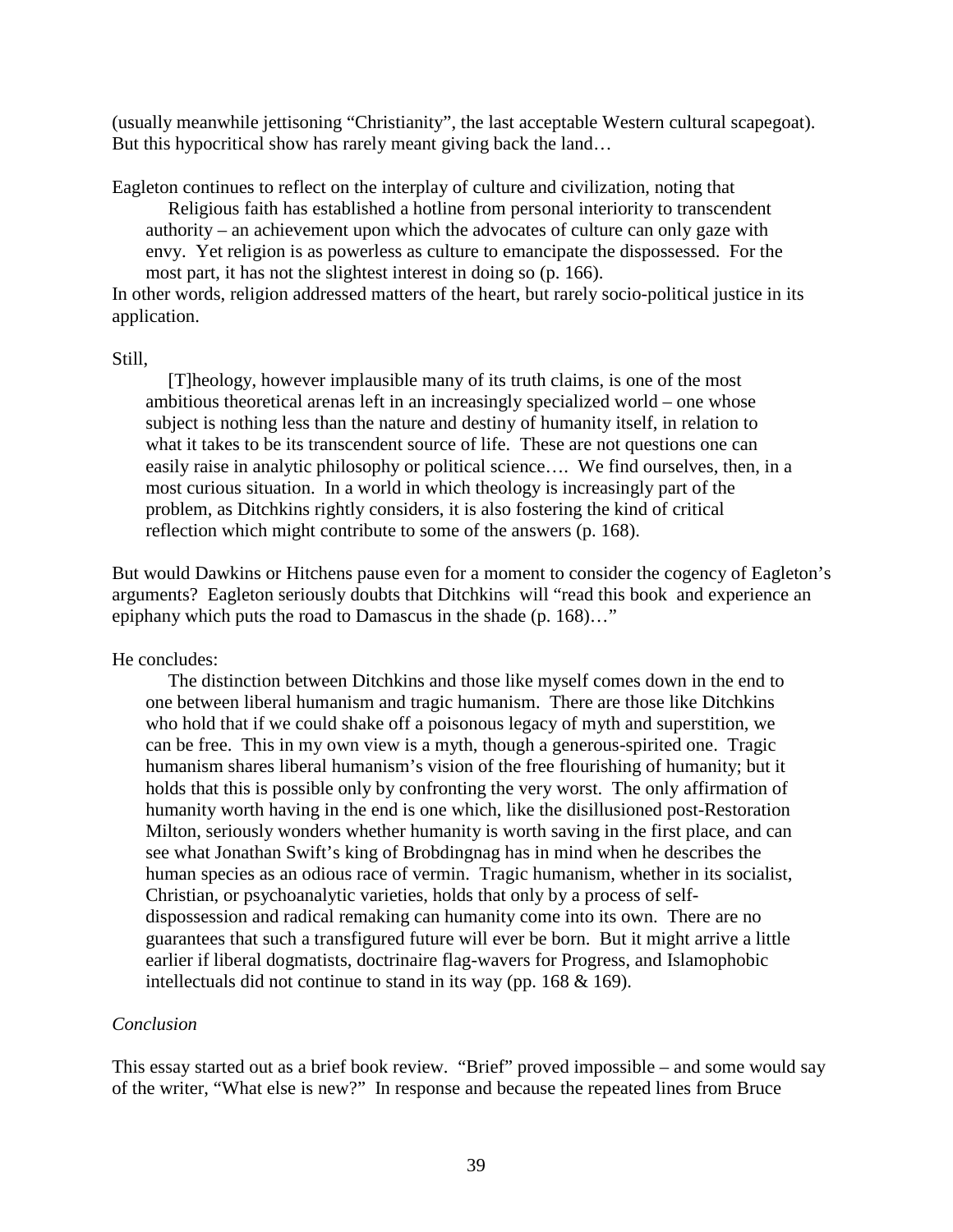Cockburn's "Wondering Where the Lions Are" come to mind: "But I'm thinking 'bout eternity/Somekinda ecstasy got a hold on me"[.](#page-39-0)<sup>62</sup> I guess Jesus, The Gospels, Paul, and Christian faith *make others and me want to sing* rapturously and at length, whereas Ditchkins, Spong, *The Jesus Seminar*, and my two friends seem hard put to strike a single note of joy – albeit do go on at length themselves! I have yet to come across, cannot however imagine it, one song about life or eternity inspired or composed by any of the above!

In a song inspired by the Gospels, Bob Dylan sings: "Gotta Serve Somebody".<sup>[63](#page-39-1)</sup> If we are not consciously serving Christ, we are nonetheless serving something/someone – since "serving" is inescapably bound up with our humanity. In a similar ineluctable humanity-bound-upness, we all live "by faith" in something/someone. Reason versus faith is not, has never been, the issue. Claiming so is folly, as indicated in the classic I Corinthians 1:18 - 31text on which Eagleton's book is commentary. In words from the Book of Joshua, humanity is ever challenged to make a choice, ever modelled the only ultimate choice for freedom, for humanity to make: "*…Choose for yourselves this day whom you will serve… But as for me and my household, we will serve the LORD* (Joshua 24:15)."

As mentioned, when I first met my two friends over three decades ago, one was an elder in a Christian church, the other would have readily dropped what she was doing and have prayed with a friend over any concern. Their subsequent rejection of the Church and variously of orthodox faith and trust in God have been a life foil for me. When a Christian friend heard recently from me about their denunciation of the Church, she said immediately and insightfully: "They've been hurt by the Church!" – as I mused above. Again I say, this is very sad, and far too common a story!

At elections there sometimes occurs a widespread voter sentiment about a candidate dubbed "Anybody but…" My two friends deny their hurt was origin of their self-chosen ecclesiastical exile. Both like Ditchkins and Spong cite "rational" grounds. Both say "Anybody but the Church's Jesus; anything but the Church!" One probably could have written (some aspects) either of Ditchkins' books; the other could have written Spongian *midrashes*.

Here is the rub: the Hebrew prophets and Jesus did write and sound like Ditchkins. And their diatribes are core teachings of the Bible. The early church did write *midrashes* in response to the violent, scapegoating and addictive nature of religion. And their writings are called the New Testament.

The problem with Ditchkins and company, the problem with the *Jesus Seminar* and company, is: *neither naysayer camp is remotely radical enough about the human condition or humanity's hell-bent addiction to religion.* In the terminology of Eagleton, their radicalism *does not go far* enough down for freedom.<sup>[64](#page-39-2)</sup> Only one thing does: "That's the power of the Gospel":

<span id="page-39-1"></span><span id="page-39-0"></span> $62$  See http://www.tsrocks.com/b/bruce\_cockburn\_texts/wondering\_where\_the\_lions\_are.html.  $^{63}$  See: http://www.youtube.com/watch?v=sqxW6E24Jh8; for the lyrics see: http://www.bobdylan.com/#/songs/gotta-serve-somebody.

<span id="page-39-2"></span><sup>64</sup> Paul cries: "*It is for freedom that Christ has set us free* (Galatians 5:1a)."